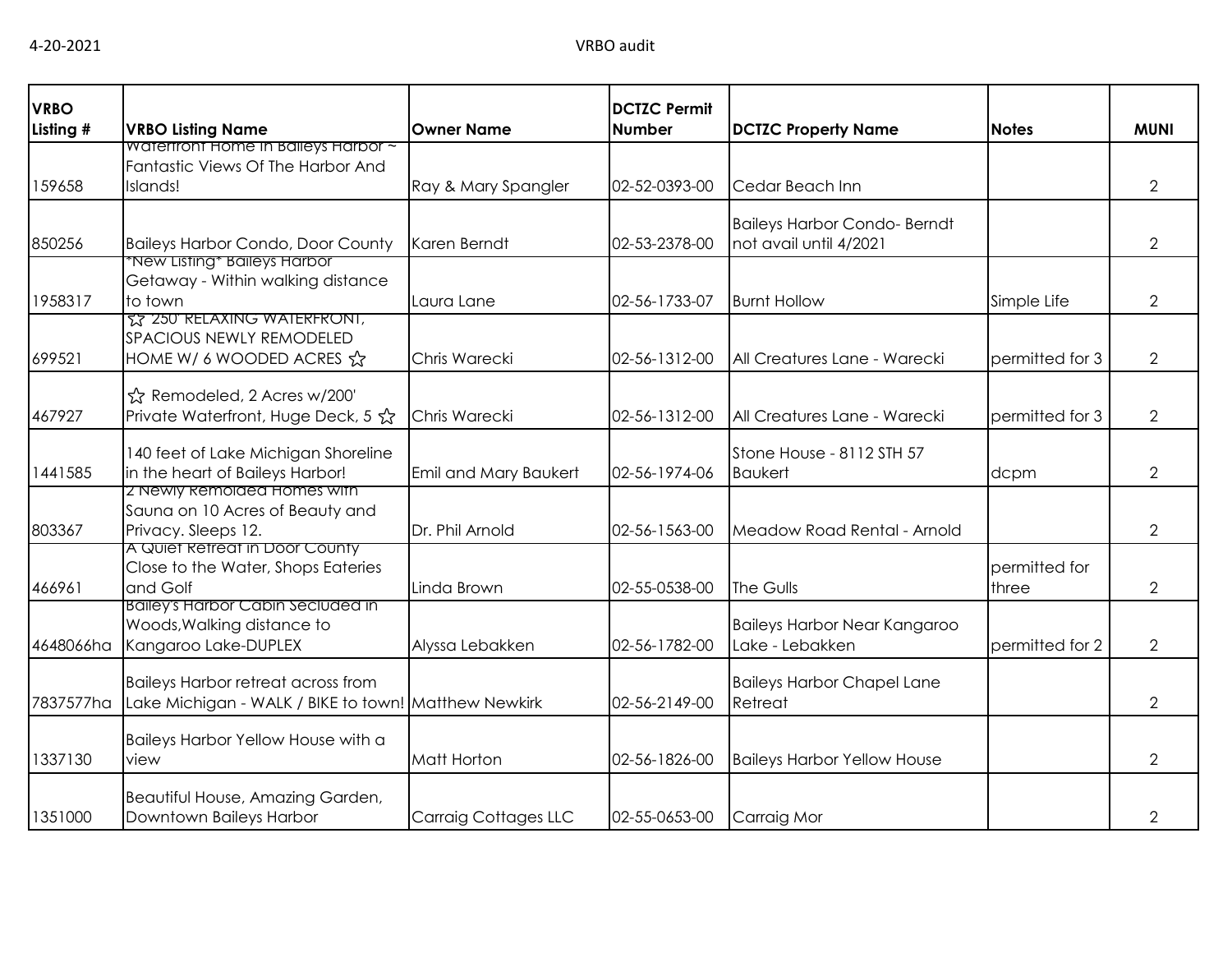|           | Beautiful Lakeside Cabin - Great    |                               |               |                                    |                 |                |
|-----------|-------------------------------------|-------------------------------|---------------|------------------------------------|-----------------|----------------|
|           | Location & Amenities (Canoe,        | <b>Ryan and Maureen</b>       |               |                                    |                 |                |
| 767152    | Kayak, Boat, etc)                   | Sundeen                       | 02-56-1562-00 | Sundeen Lakeside Retreat           |                 | $\overline{2}$ |
|           | <b>BEAUTIFUL NEW CUSTOM HOME ON</b> |                               |               |                                    |                 |                |
|           | PRIVATE 12 ACRES OF WOODS &         |                               |               |                                    |                 |                |
| 2266036   | <b>MEADOWS</b>                      | Danielle Nyman                | 02-56-2471-00 | <b>Woods and Meadows</b>           |                 | $\overline{2}$ |
|           | Beautiful Newly *Remodeled* Home!   |                               |               |                                    |                 |                |
|           | Walk to the beach at Kangaroo       |                               |               |                                    |                 |                |
| 2088234   | Lake!                               | Adam Olinksi                  | 02-56-2353-07 | <b>Roo Retreat</b>                 |                 | $\overline{2}$ |
|           | <b>Beautiful Three Bedroom Home</b> |                               |               |                                    |                 |                |
| 1351022   | Downtown Baileys Harbor             | <b>Carraig Cottages LLC</b>   | 02-55-0652-00 | Carraig Beag Cottage               |                 | $\overline{2}$ |
|           |                                     |                               |               |                                    |                 |                |
|           | Century Old Door County in-Town     |                               |               |                                    |                 |                |
| 294539    | Farmhouse with Shore Access         | Joan Holliday                 | 02-56-0542-00 | <b>Orchard House</b>               |                 | $\overline{2}$ |
|           |                                     |                               |               |                                    |                 |                |
|           | <b>Charming Wooded Cottage</b>      |                               |               |                                    | Permitted for   |                |
| 9403707ha | Minutes from Downtown               | Pam Schmitz                   | 02-56-2178-00 | <b>Baileys Harbor on the Rocks</b> | two             | $\overline{2}$ |
|           | Comfort and Beauty tucked           | <b>East Shorewood Cottage</b> |               |                                    | permitted for   |                |
| 221533    | between the Trees                   | Homeowners Assoc.             | 02-55-0130-00 | <b>East Shorewood Cottages</b>     | 10 <sup>°</sup> | $\overline{2}$ |
|           | Comfortably Elegant Laketront       |                               |               |                                    |                 |                |
|           | Home On 5 Secluded Lake Frontage    |                               |               |                                    |                 |                |
| 1102901   | Acres                               | Deb Homan                     | 02-56-1468-00 | Merlin's Lake House - Homan        |                 | $\overline{2}$ |
|           |                                     |                               |               |                                    |                 |                |
|           | Cozy Cabin In The Woods, Close To   | Porcupine Cabin LLP -         |               |                                    |                 |                |
| 2276435   | Everything in Door County           | Christopher Ecke              | 02-56-2437-00 | Porcupine Cabin                    |                 | $\overline{2}$ |
|           | Door County Cabin in the Woods,     |                               |               | Door County Cabin in the           |                 |                |
| 824979    | <b>Baileys Harbor</b>               | Karen Berndt                  | 02-56-1564-00 | Wooods & Tranquil Condo            | permitted for 2 | $\overline{2}$ |
|           |                                     |                               |               |                                    |                 |                |
|           |                                     | <b>East Shorewood Cottage</b> |               |                                    | permitted for   |                |
| 221526    | Enjoy the Quaint Lakefront Cottage  | Homeowners Assoc.             | 02-55-0130-00 | <b>East Shorewood Cottages</b>     | 10              | $\overline{2}$ |
|           | Enjoy the quiet side of the Door    |                               |               |                                    |                 |                |
|           | County peninsula, 190' of Lake      |                               |               |                                    |                 |                |
| 661048    | Michigan shore                      | Janet Batzli                  | 02-55-0557-00 | The Haven on North Bay             |                 | $\overline{2}$ |
|           | Enjoy the True Get-Away at          | East Shorewood Cottage        |               |                                    | permitted for   |                |
| 221540    | Evergreen                           | Homeowners Assoc.             | 02-55-0130-00 | <b>East Shorewood Cottages</b>     | 10 <sup>°</sup> | $\mathbf{2}$   |
|           |                                     |                               |               |                                    |                 |                |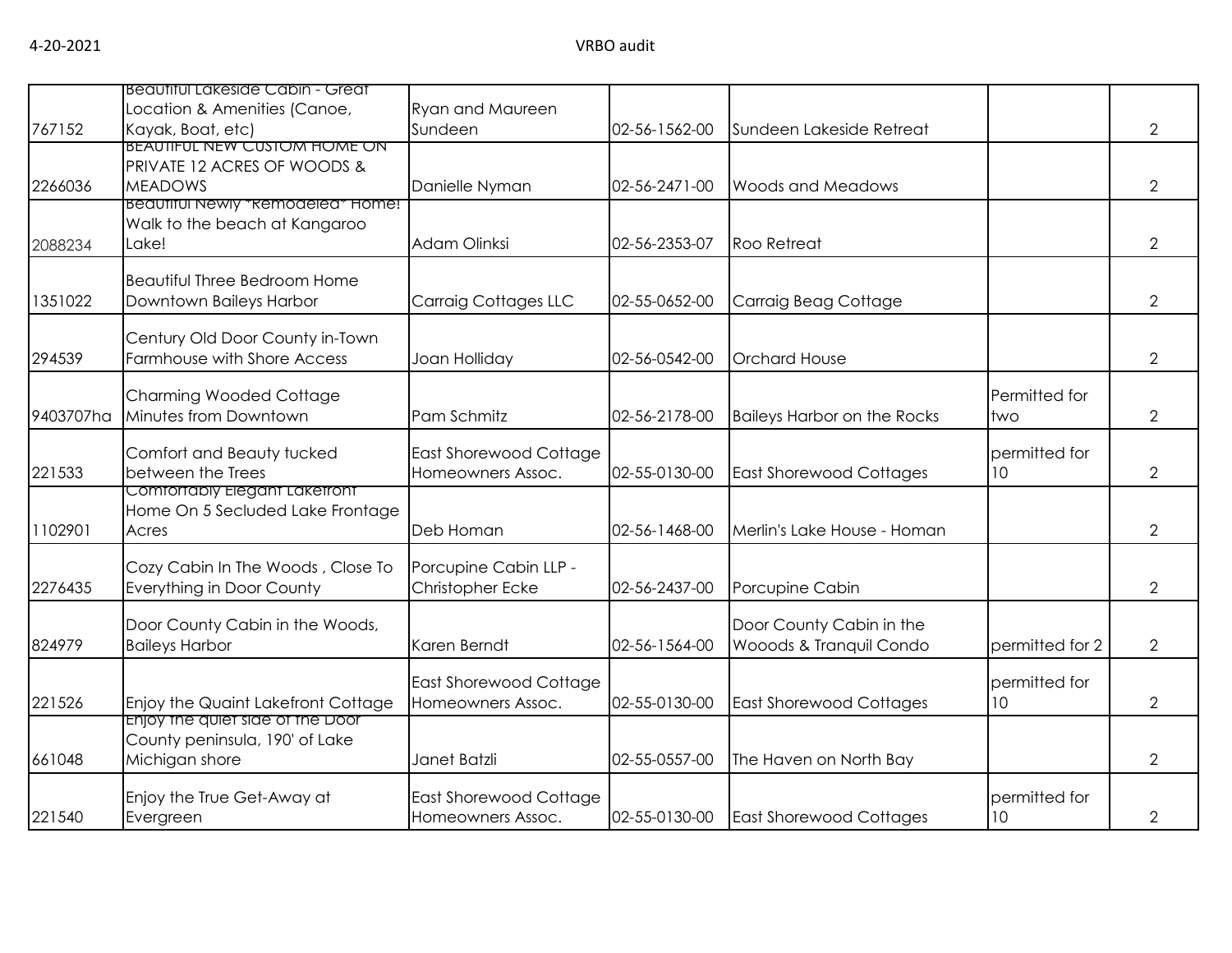|           | Escape to Kangaroo Lake with 300                                                              | 7251 HWY 57 LLC -<br>William and Heather           |               |                                                           |                                      |                |
|-----------|-----------------------------------------------------------------------------------------------|----------------------------------------------------|---------------|-----------------------------------------------------------|--------------------------------------|----------------|
| 1913205   | feet of private shoreline!                                                                    | Anderson                                           | 02-56-2259-06 | Kangaroo East Shore Lodge                                 |                                      | $\overline{2}$ |
| 1046385   | Executive vacation home on<br>Kangaroo Lake                                                   | Anne Tretinyak                                     | 02-56-1829-00 | Tretinyak - Blue on Roo-7571<br>South Kangaroo Lake Drive |                                      | $\overline{2}$ |
| 230613    | Fabulous Log Cabin on Kangaroo<br>Lake in Door County WI                                      | William Andersen                                   | 02-55-0394-00 | Log Cabin on Kangaroo Lake                                |                                      | $\overline{2}$ |
| 1351028   | Fabulous New Two Bed, Two Bath<br>Cottage On Kangaroo Lake                                    | Carraig Cottages LLC                               | 02-56-1052-00 | Carraigeen Cottage                                        |                                      | $\overline{2}$ |
| 221452    | Get away at this Quaint Cottage<br><b>Tucked Behind Beautiful Fern Bed</b>                    | East Shorewood Cottage<br>Homeowners Assoc.        | 02-55-0130-00 | <b>East Shorewood Cottages</b>                            | permitted for<br>10                  | $\overline{2}$ |
| 221542    | Get away from it all at this charming<br>updated cottage!                                     | <b>East Shorewood Cottage</b><br>Homeowners Assoc. | 02-55-0130-00 | <b>East Shorewood Cottages</b>                            | permitted for<br>10                  | $\overline{2}$ |
| 1623317   | Havngard House- a historic and hip<br>house in the center of Door County<br>action!           | Kurt Heggland                                      | 02-56-2104-00 | <b>Havngard House</b>                                     |                                      | $\overline{2}$ |
| 1891001   | <b>Howard House</b>                                                                           | Jacinda Dufin                                      | 02-56-1935-20 | <b>Howard House</b>                                       | ESPOSITO-<br><b>DOCO</b><br>Vacation | $\overline{2}$ |
| 1190668   | Lake-house With the Best View Of<br>Cana Island And It's Lighthouse You<br>Can Find!          | Stephen Clemnti Jr.                                | 02-56-1820-00 | <b>Boreal Beach House</b>                                 | permitted for 2                      | $\overline{2}$ |
| 4924765ha | Lakeview Cottage in Downtown<br><b>Baileys Harbor</b>                                         | Pamela Schmitz                                     | 02-56-1876-00 | <b>Baileys Harbor Beach House</b>                         |                                      | $\overline{2}$ |
| 723507    | Large Home on Kangaroo Lake                                                                   | William and Heather<br>Andersen                    | 02-56-1543-06 | Kangaroo Lake Retreat                                     | dcpm                                 | $\overline{2}$ |
| 1368115   | Luxury Waterfront Retreat In The<br>Boreal Forest ~ Perfect For Groups<br><b>And Families</b> | Cana Cove LLC - Kevin<br>Kleinert                  | 02-56-1694-00 | Cana Cove                                                 |                                      | $\overline{2}$ |
| 640511    | New Million Dollar Property, 250'<br>Private Shoreline on 3.5 Acres                           | Chris Warecki                                      | 02-56-1312-00 | All Creatures Lane - Warecki                              | permitted for 3                      | $\overline{2}$ |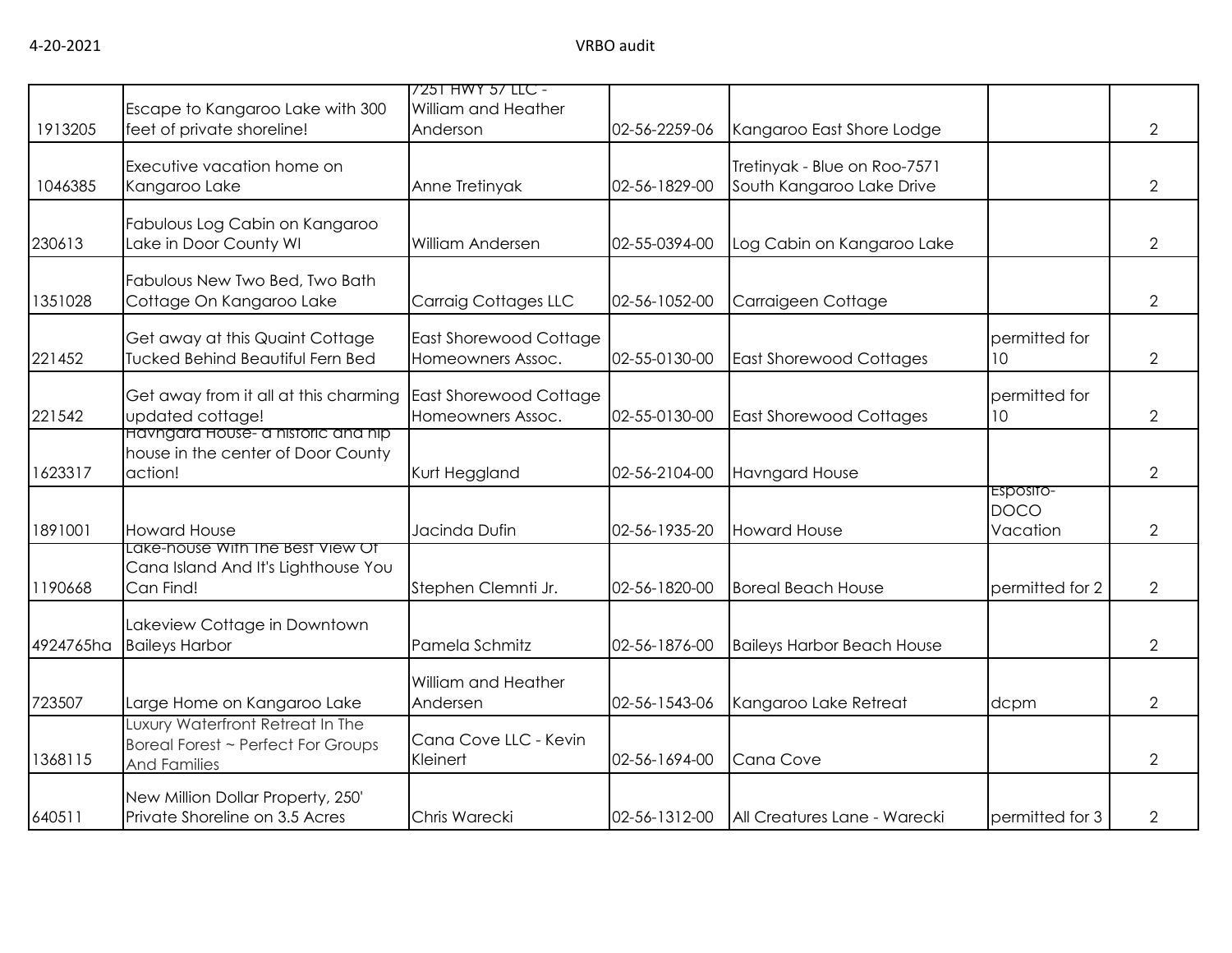| 1357038   | Newly renovated with over 250 feet<br>of Shoreline!                                            | Eva McKee                                          | 02-56-1850-06 | Secluded Waterfront Home on<br>North Bay               | dcpm                 | $\overline{2}$ |
|-----------|------------------------------------------------------------------------------------------------|----------------------------------------------------|---------------|--------------------------------------------------------|----------------------|----------------|
| 4706534ha | North Unit Cabin Bailey's Harbor<br>Door County Near Kangaroo Lake                             | Alyssa Lebakken                                    | 02-56-1782-00 | <b>Baileys Harbor Near Kangaroo</b><br>Lake - Lebakken | permitted for 2      | $\overline{2}$ |
| 460436    | Peace in the Pines                                                                             | Ricardo M Ochoa                                    | 02-56-1297-00 | Peace in the Pines                                     |                      | 2              |
| 1826669   | PineSide Cottage - Just what you're<br>looking for in Door County!                             | Jean Leigh and Denise<br>Lesiak                    | 02-56-2340-00 | Pine Side - Open 9/2020                                |                      | 2              |
| 7968596ha | Private cottage situated on a rock<br>bluff located in downtown Baileys<br><b>Harbor</b>       | Pam Schmitz                                        | 02-56-2178-00 | <b>Baileys Harbor on the Rocks</b>                     | Permitted for<br>two | $\overline{2}$ |
| 220857    | Private Peninsula                                                                              | Dennis & Jeff Hickey                               | 02-56-0200-06 | <b>Heggland House</b>                                  |                      | 2              |
| 854909    | Private Water front estate!                                                                    | Cole Family LLC                                    | 02-56-1607-06 | <b>Schook Shack</b>                                    | dcpm                 | $\overline{2}$ |
| 1077847   | Quintessential Door County cottage<br>just steps from the water!                               | Jeffrey & Tamara Wiswell                           | 02-56-1696-06 | Kangaroo Lake Road Cottage                             | dcpm                 | $\overline{2}$ |
| 1997550   | Rustic Log Home located near<br><b>Baileys Harbor</b>                                          | Linette Haleen - Todd<br>Haleen - Lisa Geobel      | 02-56-2313-00 | Lakeshore Vacation Rentals LLC                         |                      | $\overline{2}$ |
| 1596072   | South Lane Cottage #1, with a living<br>room view of Lake Michigan.                            | Matt Horton                                        | 02-56-1826-00 | <b>Baileys Harbor Yellow House</b>                     | permitted for 3      | $\overline{2}$ |
| 221546    | Spring, Summer or Fall, Great Place<br>to Get Away from it All                                 | <b>East Shorewood Cottage</b><br>Homeowners Assoc. | 02-55-0130-00 | <b>East Shorewood Cottages</b>                         | permitted for<br>10  | $\overline{2}$ |
| 219987    | Stay at this cozy cottage perfect for<br>couples!                                              | East Shorewood Cottage<br>Homeowners Assoc.        | 02-55-0130-00 | <b>East Shorewood Cottages</b>                         | permitted for<br>10  | $\overline{2}$ |
| 1209428   | Stone Cottage, Nestled In The<br>Woods in Door County - Call for rates William & Lesley O'Kane | Dennis & Tamara Zee/                               | 02-56-1824-00 | <b>Stone Cottage</b>                                   | charnetski           | $\mathcal{P}$  |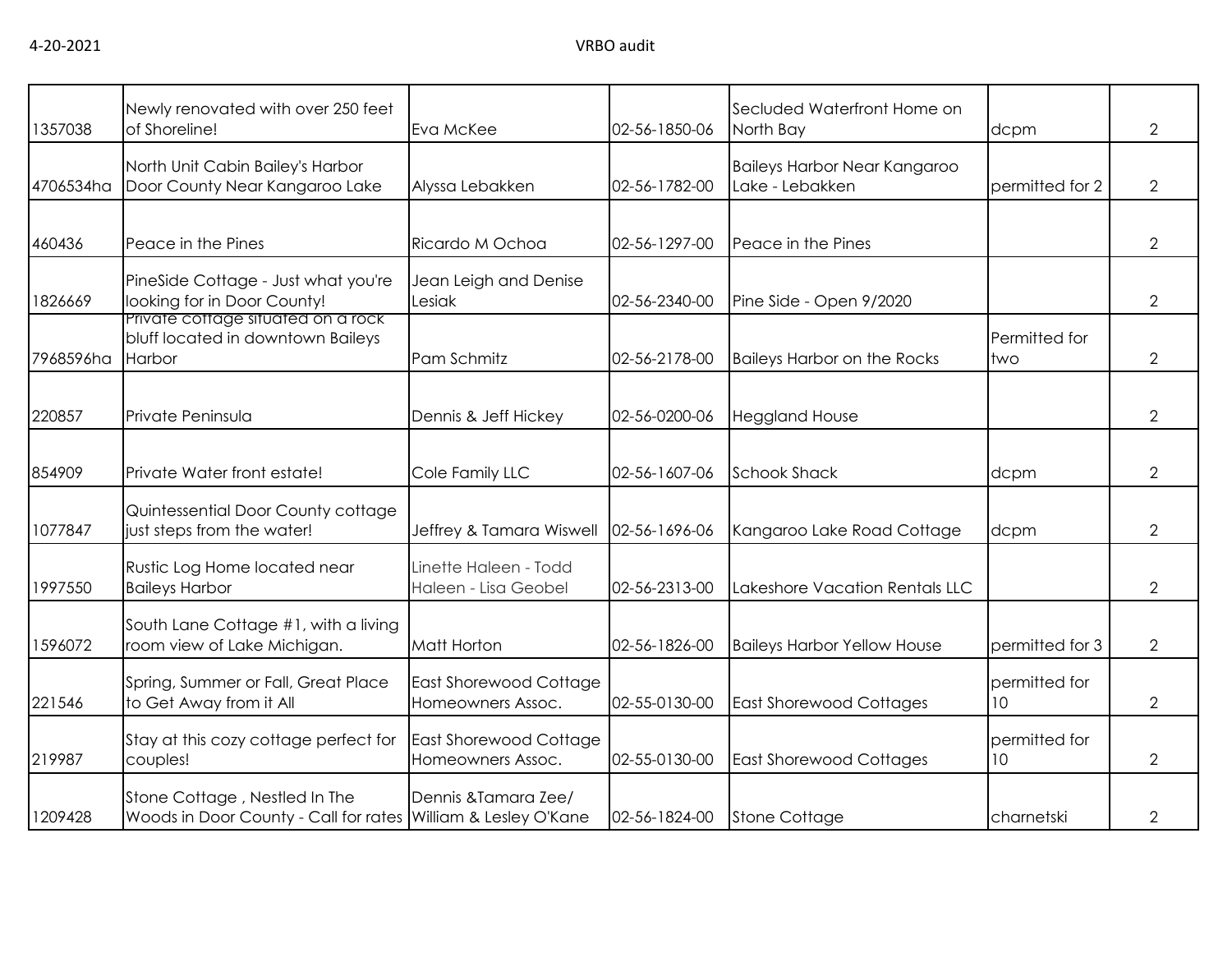|           | stone kidge on 4.2 Wooded                                                              |                                              |               |                                             |                                  |                |
|-----------|----------------------------------------------------------------------------------------|----------------------------------------------|---------------|---------------------------------------------|----------------------------------|----------------|
| 791464    | Acres/Firepit, 4 Bedrooms, 2.5 Baths,<br>Sleeps 14 & Pets                              | Stone Ridge                                  | 02-56-0272-13 | Mel Fogel                                   | dreamland                        | $\overline{2}$ |
| 1279183   | Stunning and Spectacular on Lake<br>Michigan!                                          | Alexandra Pape                               | 02-56-1903-00 | Lyons Woods                                 |                                  | $\overline{2}$ |
| 1960481   | Stunning Lake Michigan Home,<br>Sleeps 20! Close to Cave<br>Point/Whitefish Dunes!     | Dune Alright                                 | 02-56-2268-07 | Rebecca Taylor                              | Simple Life                      | $\overline{2}$ |
| 418647    | Three Bedroom Lake House with<br><b>Boat Dock</b>                                      | <b>Family Style Contractor</b><br><b>LLC</b> | 02-56-0339-06 | Our Place on Kangaroo Lake                  | dcpm                             | 2              |
| 1270494   | Tranquility and Serenity/Family<br>Retreat                                             | Michael Servais                              | 02-56-1893-00 | <b>Island View Lake House</b>               |                                  | $\overline{2}$ |
| 221528    | Watch the Amazing Door County<br>Sunsets from Hickoy's Porch                           | East Shorewood Cottage<br>Homeowners Assoc.  | 02-55-0130-00 | <b>East Shorewood Cottages</b>              | permitted for<br>10 <sup>°</sup> | $\overline{2}$ |
| 400026    | Waterfront 2-Story Log Cottage,<br>Decks, Beach, Canoe & Firepit                       | Donna & Peter Steffen                        | 02-56-0899-00 | Steffan Log House                           |                                  | $\overline{2}$ |
| 4840107ha | Waterfront Baileys Harbor Studio on<br>Lake Michigan!                                  | James Dillenburg                             | 02-56-1257-00 | <b>Shalom Stone</b>                         |                                  | $\overline{2}$ |
| 221358    | Waterfront Log Cabin with Boat<br>House and Pier                                       | Natalie & Terry McAllister                   | 02-56-0885-06 | Rocky Bottom Ledge                          | dcpm                             | $\overline{2}$ |
| 1436478   | Welcome to Pelican Lookout as<br>seen on HGTV's Lakefront Bargain<br>Hunt Renovation!  | Pelican Bay LLC                              | 02-56-2016-00 | Baileys Large Home for Families -<br>Nguyen |                                  | $\overline{2}$ |
| 1563963   | Wild Cedars - Cana Island - Lake<br>Michigan - Distinctive New Home                    | Stephen Clemnti Jr.                          | 02-56-1820-00 | <b>Boreal Beach House</b>                   | permitted for 2                  | $\overline{2}$ |
| 882335    | Wildwood Beach House Has A Large<br>Private Sandy Beach On The Shore<br>Of Lake Michig | Laura Thometz                                | 02-56-1640-06 | Wildwood Beach Home                         | dcpm                             | 2              |
| 221522    | Your Family will Love the Beautiful<br>Lake View at This Comfortable<br>Cottage        | East Shorewood Cottage<br>Homeowners Assoc.  | 02-55-0130-00 | <b>East Shorewood Cottages</b>              | permitted for<br>10              | 2              |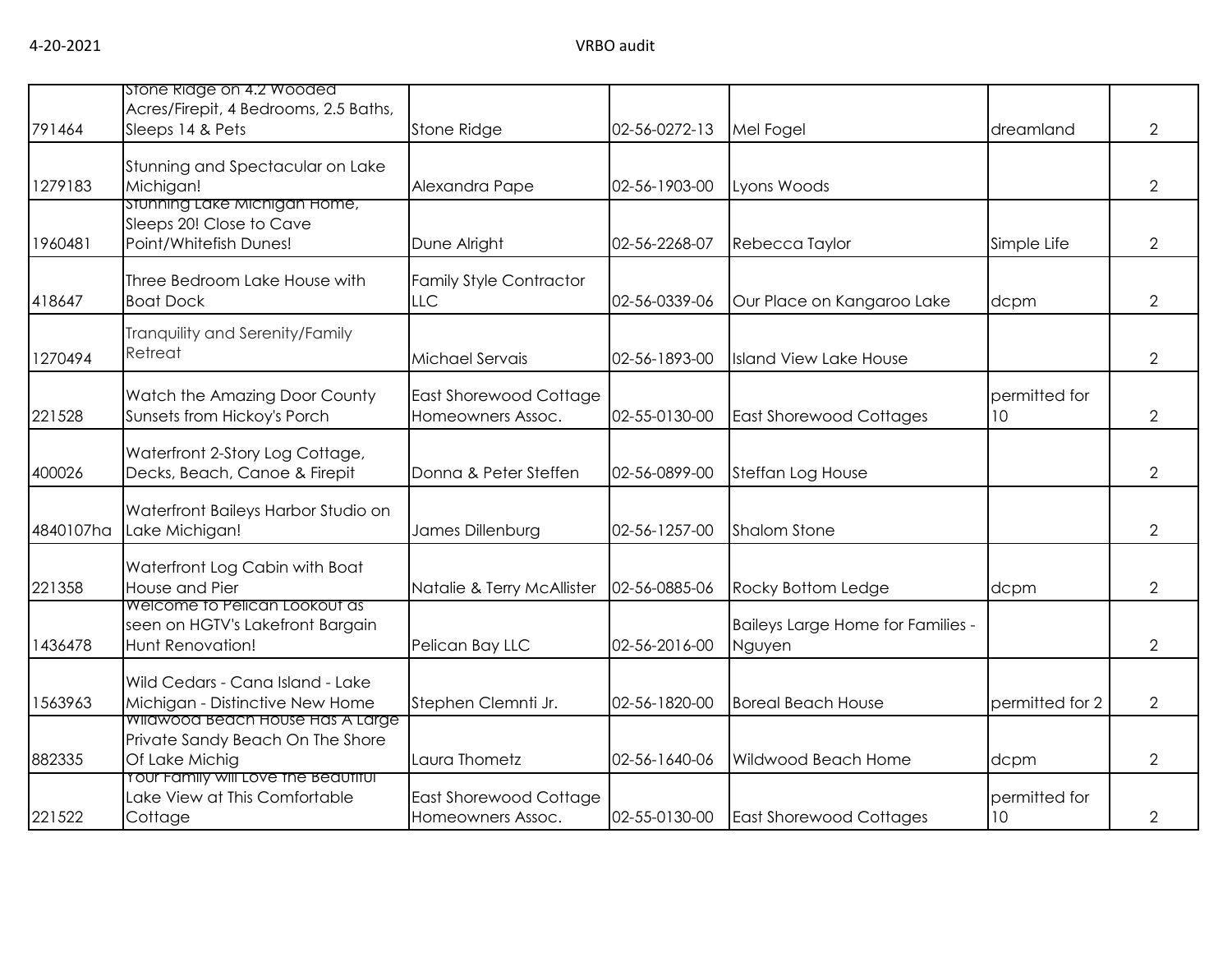| 1244408   | Clay Banks Retreat                                                   | Door County Clay Banks<br>Retreat                 | 06-56-1866-00 | Darelynn M Louscher                                |                 | 6              |
|-----------|----------------------------------------------------------------------|---------------------------------------------------|---------------|----------------------------------------------------|-----------------|----------------|
| 2051294   | Peaceful Door County Cabin retreat<br>on the shores of Lake Michigan | Andy Low                                          | 06-56-2350-00 | Lake Michigan Cabin Low                            |                 | 6              |
|           |                                                                      |                                                   |               |                                                    |                 |                |
| 2055784   | Beautiful 1 bedroom unit at resort,<br>sleeps 4                      |                                                   |               |                                                    |                 | 8 <sup>2</sup> |
| 1206658   | 2 Bedroom, 1 Bath Home Away From<br>Home - Overlooks the lake        | Jonathon Pesek - Pesek<br>Realty                  | 08-53-1856-00 | Landmark Resort - Pesek                            |                 | 8              |
| 1457421   | <b>Bay View Escape In Door County</b>                                | Zanky Properties LLC                              | 08-53-2007-00 | Ladmark Zanky                                      |                 | 8              |
| 1684505   | <b>Blue Skies Bungalow at the</b><br>Landmark Resort!                | Lucille and Todd Baker                            | 08-53-2156-00 | Landmark Resort -Blue Skies<br>Bungalow #4213      |                 | 8              |
| 9254419ha | Condo w/Resort Amenities, 1Mi to<br>Beach + Golf                     | Mister Kaplan<br>Investments LLC - John<br>Jordan | 08-53-2212-00 | Landmark Resort- Mister Kaplan<br>Invest Unit 1220 | evolve          | 8              |
| 963491    | Cozy 1br Woodview! Landmark<br>Resort                                | <b>Brian Wiegand</b>                              | 08-53-1688-00 | Landmark Resort - Door County<br>Getaweays         | permitted for 4 | 8              |
| 1696273   | Door County Getaway @Landmark<br>Resort                              | Michal & A. Monika Chiu                           | 08-53-2031-00 | Landmark Resort #2230 & #2308<br>Chiu              | permitted for 2 | 8              |
| 1629282   | Door County Happy Place                                              | Michal & A. Monika Chiu                           | 08-53-2031-00 | Landmark Resort #2230 & #2308<br>Chiu              | permitted for2  | 8              |
| 1880751   | Door County Paradise-2 Bedroom At<br>The Landmark Resort #2332       | Jerold and Jennifer<br>Schuetz                    | 08-53-2267-00 | Landmark Resort - Schuetz - Unit<br>2332           |                 | 8              |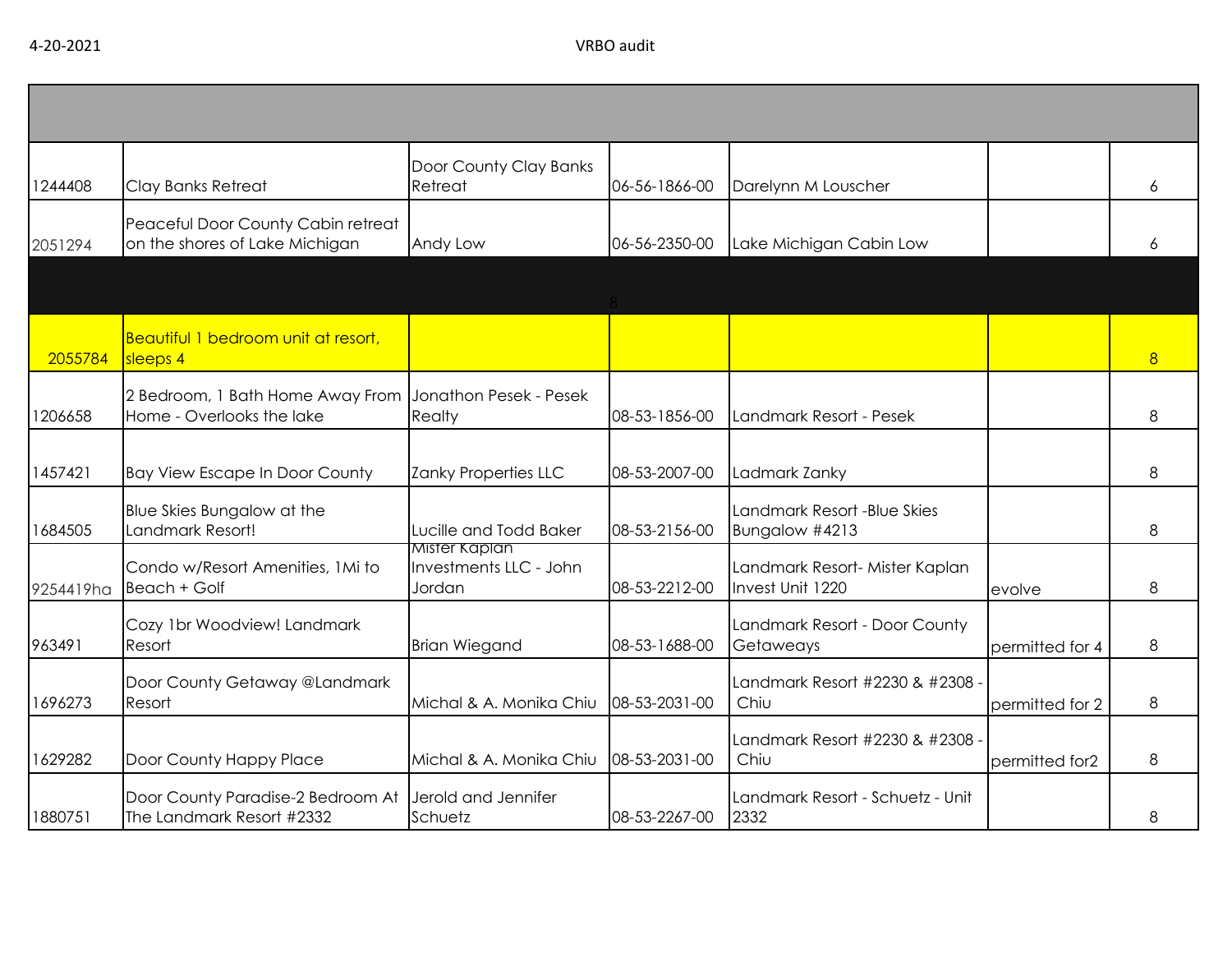|           | ESCAPE! COZY WOODVIEW!<br>Landmark Resort, EGG HARBOR -            |                                            |               | Landmark Resort - Door County                      |                 |   |
|-----------|--------------------------------------------------------------------|--------------------------------------------|---------------|----------------------------------------------------|-----------------|---|
| 1050857   | Updated, Cozy, 1 Bdrm Woodview C Brian Wiegand                     |                                            | 08-53-1688-00 | Getaweays                                          | permitted for 4 | 8 |
|           |                                                                    |                                            |               |                                                    |                 |   |
| 1737228   | Hotel Condo with Great Water Views Dennis Joyce                    |                                            | 08-53-2231-00 | Landmark Resort - Joyce #2317                      |                 | 8 |
|           |                                                                    |                                            |               | Landmark - Rudy - Units 1303,                      |                 |   |
| 423455    | Landmark 2-BR King Beds, 2-Bath                                    | Curtis Rudy                                | 08-53-1346-00 | 4218 and 2332                                      | permitted for 2 | 8 |
| 7692101ha | Landmark Resort Condo w/<br><b>Spectacular Views!</b>              | Good Faith Financial                       | 08-53-1970-00 | Landmark Resort Good Faith<br>Financial Unit #2324 | Evolve          | 8 |
|           |                                                                    |                                            |               |                                                    |                 |   |
| 7083628ha | Landmark Resort, 2 bedroom, 1 bath<br>sleeps 6. Lowest rates.      | Harry & Sharon Achino                      | 08-53-1140-00 | Achino - Landmark                                  |                 | 8 |
|           |                                                                    |                                            |               | Landmark Resort - Nomad                            |                 |   |
| 7521534ha | Light & Bright Bay View Retreat                                    | Nomad Ventures LLC                         | 08-53-1990-00 | Ventures LLC - #1110                               | permitted for 3 | 8 |
|           | Magnificent Water View Condo-                                      |                                            |               |                                                    |                 |   |
| 843029    | Completely Remodeled!                                              | Jeffrey Petsinger                          | 08-53-1617-00 | Landmark Resort - Petsinger                        |                 | 8 |
|           | Modern, newly updated condo in<br>scenic Egg Harbor! Heart of Door | David and Carrie                           |               | Landmark Resort - #3202-                           |                 |   |
| 1183567   | County                                                             | Counihan                                   | 08-53-1783-00 | Counihan                                           |                 | 8 |
|           | NEW! 'The Landmark' Resort Condo -                                 |                                            |               | Landmark Resort -                                  |                 |   |
| 9264023ha | 1 Mi to Beach!                                                     | Whitefishbayside IIc                       | 08-53-2224-00 | Whitfishbayside LLC - Unit 2224                    |                 | 8 |
|           |                                                                    |                                            |               | Landmark Resort - Nomad                            |                 |   |
| 7849217ha | Newly Updated Lake View Escape                                     | Nomad Ventures LLC                         | 08-53-1990-00 | Ventures LLC - #1110                               | permitted for 3 | 8 |
|           | Periwinkle Place @ Landmark Resort                                 | Landmark Resort- Our                       |               |                                                    |                 |   |
| 2054943   | - Rates include cleaning                                           | Door County Life LLC<br>#1336 - Periwinkle | 08-53-1626-00 | Our Door County Life LLC                           |                 | 8 |
|           | Quaint Door County Haven at the                                    |                                            |               |                                                    |                 |   |
| 1281266   | Landmark Resort (Family-friendly<br>Condo)                         | Mark Lorenzo                               | 08-53-1832-00 | Quaint Door County Haven-<br>Landmark Lorenzo      |                 | 8 |
|           |                                                                    |                                            |               |                                                    |                 |   |
|           | 7849206ha Serene Lake View Condo                                   | Nomad Ventures LLC                         | 08-53-1990-00 | Landmark Resort - Nomad<br>Ventures LLC - #1110    |                 | 8 |
|           |                                                                    |                                            |               |                                                    | permitted for 3 |   |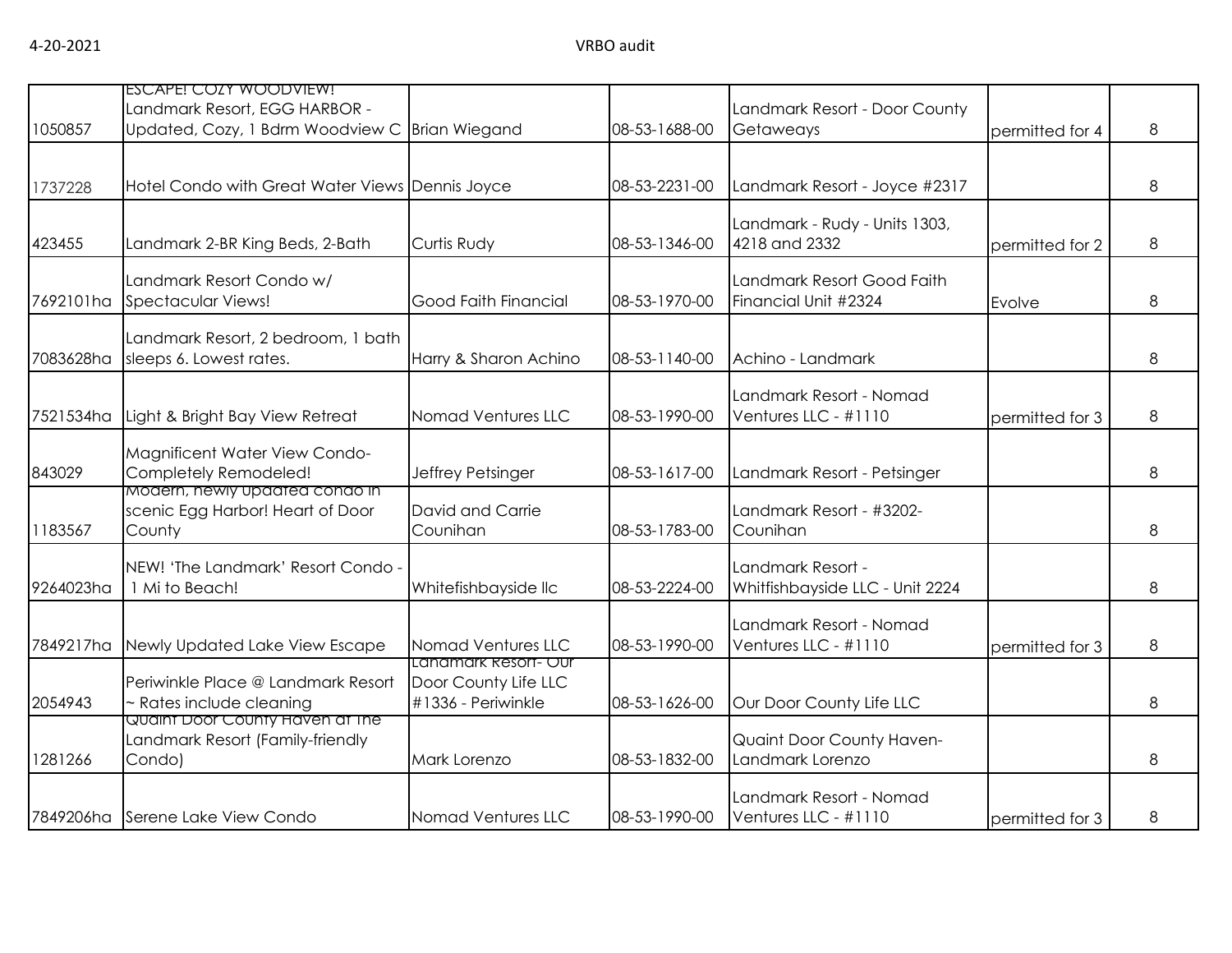| 1452844 | Spectacular Water View Condo, at<br>The Landmark Resort                            | Tod & Kathleen Kerscher                                                     | 08-53-2013-00 | Landmark Resort - Kerscher                                         |             | 8 |
|---------|------------------------------------------------------------------------------------|-----------------------------------------------------------------------------|---------------|--------------------------------------------------------------------|-------------|---|
| 513963  | Stunning waterview condo at the<br>Landmark Resort in Egg Harbor                   | <b>Curtis &amp; Carrie Downes</b>                                           | 08-53-1344-00 | Landmark Downes #2207                                              |             | 8 |
| 809045  | Stylish 2 bdrm 2 ba recently<br>remodeled with many amenities for<br>you to enjoy! | Landmark Resort- Callen                                                     | 08-53-1623-00 | John and Sue Callen                                                |             | 8 |
| 1989151 | The Blue Whale @ Landmark Resort~<br>Rates include cleaning                        | Our Door County Life LLC                                                    | 08-53-2059-00 | Lanamark Resort - Our Door<br>County Life LLC #1334- Blue<br>Whale |             | 8 |
| 1497704 | Waterview condo located at The<br>Landmark Resort!                                 | Michael White                                                               | 08-53-1834-07 | Landmark Resort - White - Unit<br>1102                             | simple life | 8 |
| 1646828 | 4 bedroom sunset views!                                                            | Brian & Krista Callaghan                                                    | 08-56-2056-06 | Chateau Sunset                                                     | dcpm        | 8 |
| 1507889 | 5 bedroom waterfront home with<br>stunning views!                                  | Aymee and David<br><b>Balison - Balison Joint</b><br><b>Revocable Trust</b> | 08-56-2034-06 | White Cliff Landing                                                | dcpm        | 8 |
| 1453926 | 5 Star Home on the Bay! Huge Deck-<br><b>Amazing Sunsets!</b>                      | Kurt Schmelter                                                              | 08-56-2033-00 | Lulus Bayside                                                      |             | 8 |
| 822530  | A newly renovated cottage on the<br>green bay waters                               | Daniel & Wanda Kupsco                                                       | 08-56-1566-06 | <b>Sunset Sanctuary</b>                                            | dcpm        | 8 |
| 403451  | Bayside Log Home Waterfront, WiFi,<br>3 bedrooms, Direct TV, Fire Pit              | Laurel Key                                                                  | 08-56-1037-13 | <b>Bayside Log Home</b>                                            | Dreamland   | 8 |
| 2060081 | <b>Bluebell Cottage: Luxury Waterfront</b><br>Home with Private Pier               | Gregory and Lynn Bell                                                       | 08-56-2351-00 | <b>Bluebell Cottage - 7161</b><br>Horseshoe Bay                    |             | 8 |
| 1518746 | <b>BRAND NEW CUSTOM BUILT HOME -</b><br>Egg Harbor Retreat                         | John and Susie Plumb                                                        | 08-56-1895-00 | Secret Meadow                                                      |             | 8 |
| 1454913 | Charming, *Pet Friendly* Door<br>County Cabin on the Bay!                          | <b>Jeff Garber</b>                                                          | 08-56-1396-07 | <b>Stones Throw</b>                                                | simple life | 8 |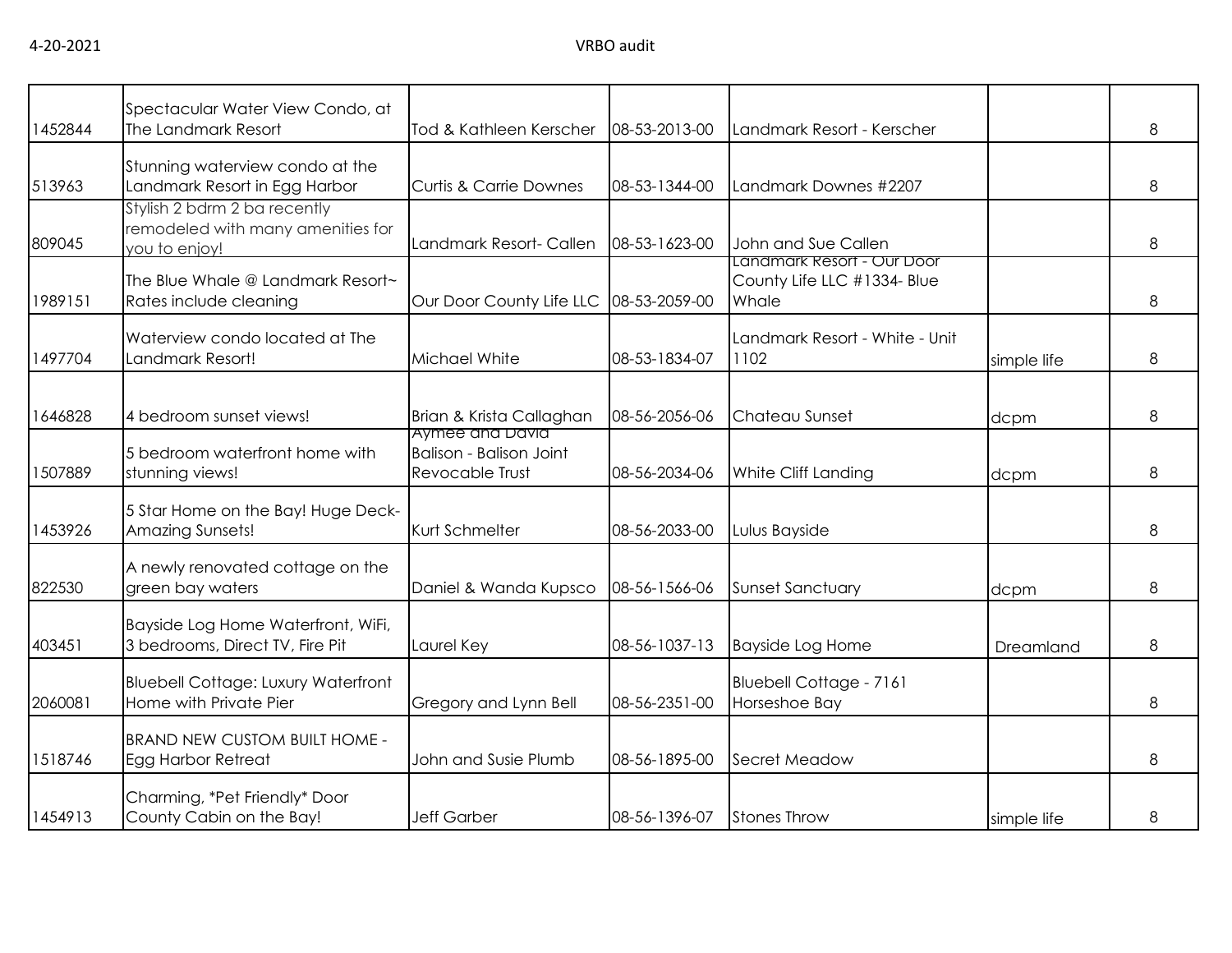| 1603674   | Close To It, Far From It                                                                                        | Lane Samuelon                                      | 08-56-2053-00 | Samuleson - 5707 Hyline Trail |             | 8 |
|-----------|-----------------------------------------------------------------------------------------------------------------|----------------------------------------------------|---------------|-------------------------------|-------------|---|
|           |                                                                                                                 |                                                    |               |                               |             |   |
| 1276892   | Diamond in the Wooods                                                                                           | Elaine DeMarb                                      | 08-56-1860-00 | Diamond in the Woods          |             | 8 |
| 4647662ha | Egg Harbor Home w/Deck on 2<br>Acres - 12 Min to Lake                                                           | Kerri Zergoski                                     | 08-56-1768-00 | Lodge 42                      | Evolve      | 8 |
| 2052675   | Egg Harbor White House                                                                                          | James Schleicher                                   | 08-56-2331-00 | Egg Harbor White House        |             | 8 |
| 1891588   | Enjoy Amazing Sunsets from this<br>Gorgeous Waterfront Home!                                                    | Andrew & Brenda Werth                              | 08-56-2246-00 | Sunny Side Up                 |             | 8 |
| 1810674   | Enjoy Waterfront Seclusion in Classic<br>Cottage, sleeps 12 in 6 bedrooms                                       | <b>Robert Cowles</b>                               | 08-56-1375-00 | Cherry Lodge                  |             | 8 |
| 1814709   | Experience real Door County in<br>waterfront, secluded classic<br>cottage-sleeps 12!                            | <b>Robert Cowles</b>                               | 08-56-1376-00 | The Annex                     |             | 8 |
| 1454914   | <u>Go back in time to Granamas</u><br>cottage! Quaint Door County Cabin<br>with sunset views over the shores of | <b>Jeff Garber</b>                                 | 08-56-1395-07 | <b>Stoney Shore</b>           | simple life | 8 |
| 7080871ha | <b>Gray Gull Cottage-Waterfront Home</b>                                                                        | Monument Point Lane LLP 08-55-0797-00              |               | <b>Grey Gull</b>              |             | 8 |
| 1214889   | Great place! Egg Harbor - Log<br>Cabin w/ 40 Acres - private walking<br>trails                                  | <b>Blue Chair Capital, Mike</b><br>and Becky Boyer | 08-56-1821-00 | <b>Boyer Log Home</b>         |             | 8 |
| 1445907   | Hand Hewn Log Cabin Newly<br>Renovated, rustic-modern design                                                    | Maureen Gribble                                    | 08-56-1925-00 | Shady Grove - Gribble         |             | 8 |
| 1024755   | Immaculate 3 Bed / 2.5 Bath Hand-<br>Hewn Log Cabin in Wooded Setting<br>of Egg Harbor                          | Patrick and Shari Hayes                            | 08-56-1711-00 | Hazy Hideaway                 |             | 8 |
| 1876974   | New Listing! Dog-Frienaly, Seciuded<br>Cabin in the Woods, centrally<br>located to Door County attractions      | David and Lynn Zawojski   08-56-2148-07            |               | Cabin in the Woods - Zawojski | simple life | 8 |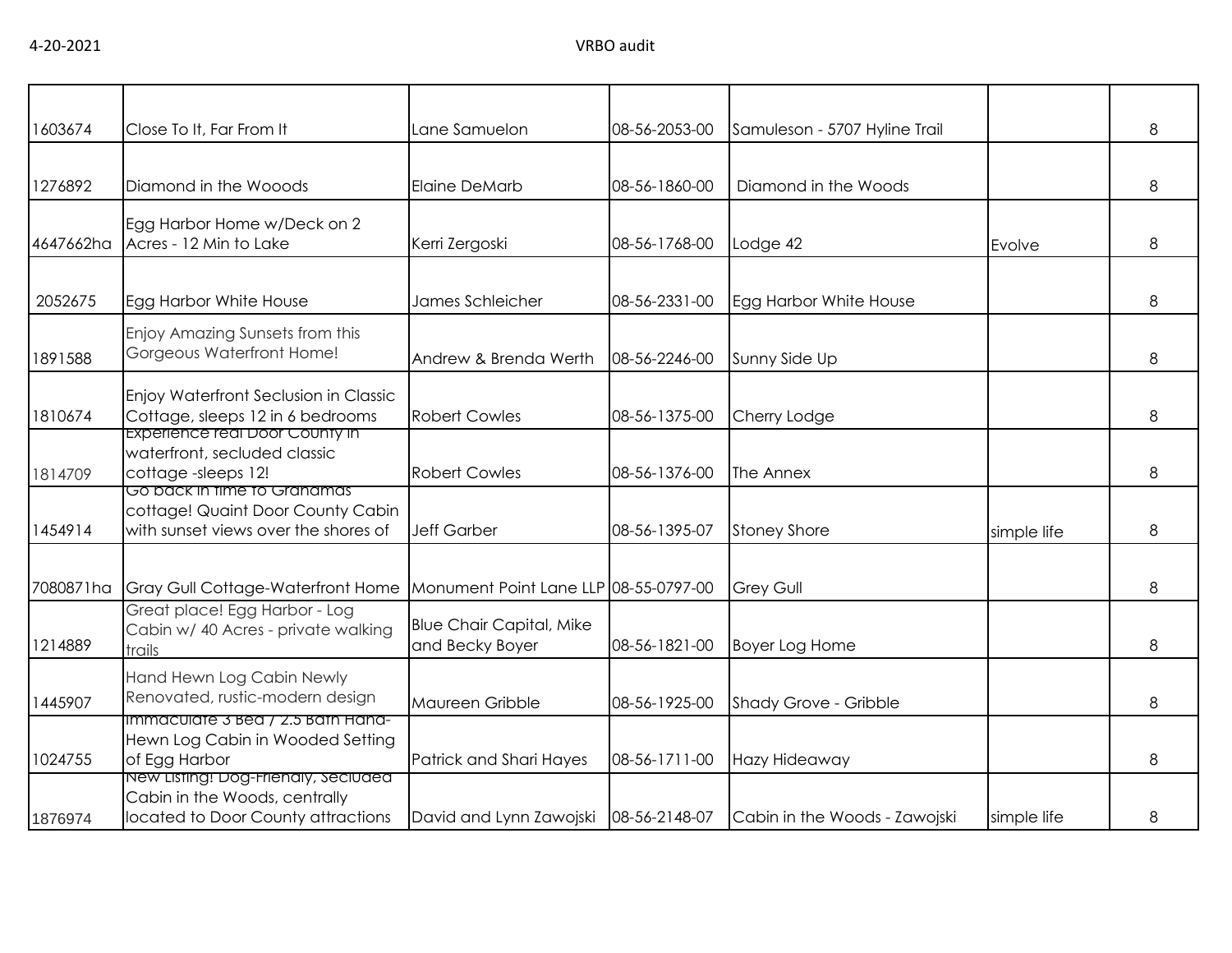| 57138   | Panorama Waterfront Guest House<br>North of Sturgeon Bay                                      | Margaret Koenen                                           | 08-55-0155-00 | Koenens Panorama Guest House                             |      | 8 |
|---------|-----------------------------------------------------------------------------------------------|-----------------------------------------------------------|---------------|----------------------------------------------------------|------|---|
| 1863022 | Perfect vacation house for friends<br>and family getaway                                      | Cindy and Keith Renaud                                    | 08-56-2248-00 | Perfect Vacation House for<br>Friends or Family - Renaud |      | 8 |
| 78867   | Pet Friendly Private Cottage on 10<br>Acre Farm in Fish Creek                                 | Applewood Cottage<br>Property Managment LLC 08-55-0093-00 |               | Applewood Cottage                                        |      | 8 |
| 655760  | Privacy In The Woods, Yet Close To<br>All The Fun!                                            | <b>Butterfly House - Blosser</b>                          | 08-56-1580-00 | <b>Robert Blosser</b>                                    |      | 8 |
| 1001072 | Relax In Our Nostalgic Log Home<br>(3BR/2ba)                                                  | Patricia Culliton                                         | 08-56-1715-00 | Green Apple Lodge                                        |      | 8 |
| 375676  | <b>RELAX with Amazing views from</b><br>peaceful home overlooking green<br>bay close to beach | Tim & Mary Kelley                                         | 08-56-0305-00 | Kelley House                                             |      | 8 |
| 230079  | Stunning Door County Cabin in the<br>Woods, Wi-Fi, firepit, fireplace, game<br>room           | Charles Ireland                                           | 08-56-0925-00 | Hidden Bear Cabin                                        |      | 8 |
| 1319701 | SUNSETS ON THE BLUFF! NEW<br><b>CONSTRUCTION! WATERVIEW!</b>                                  | Gail Bergman                                              | 08-56-1874-00 | <b>Bluff Cottage Sunset LLC</b>                          |      | 8 |
| 341406  | The Honey Dew Log Lodge at Egg<br>Harbor Door County Wisconsin                                | Kim Bell                                                  | 08-56-0702-00 | The Honey Dew Lodge                                      |      | 8 |
| 2154957 | Timber Lodge on Large Wooded Lot<br>mid Door County                                           | Nicholas Langer                                           | 08-56-2372-00 | Timber Lodge                                             |      | 8 |
| 595501  | Unique Distinctive Cottage on the<br>Shores of Green Bay                                      | Sara Steinharted/Jon<br>Chapman                           | 08-56-1316-06 | Whitestone at the Water                                  | dcpm | 8 |
| 1866692 | Updated nome - Egg Harbor - Bay<br>Shore, sunsets, great screened<br>porch, RELAX!            | <b>Becky Boyer</b>                                        | 8-56-2203-00  | <b>Boyer Bay House</b>                                   |      | 8 |
| 566840  | Views of Green Bay and Egg Harbor                                                             | David Ohlson/ Charles<br>Chilcote                         | 08-56-0729-06 | Ohlson Chateau2                                          | dcpm | 8 |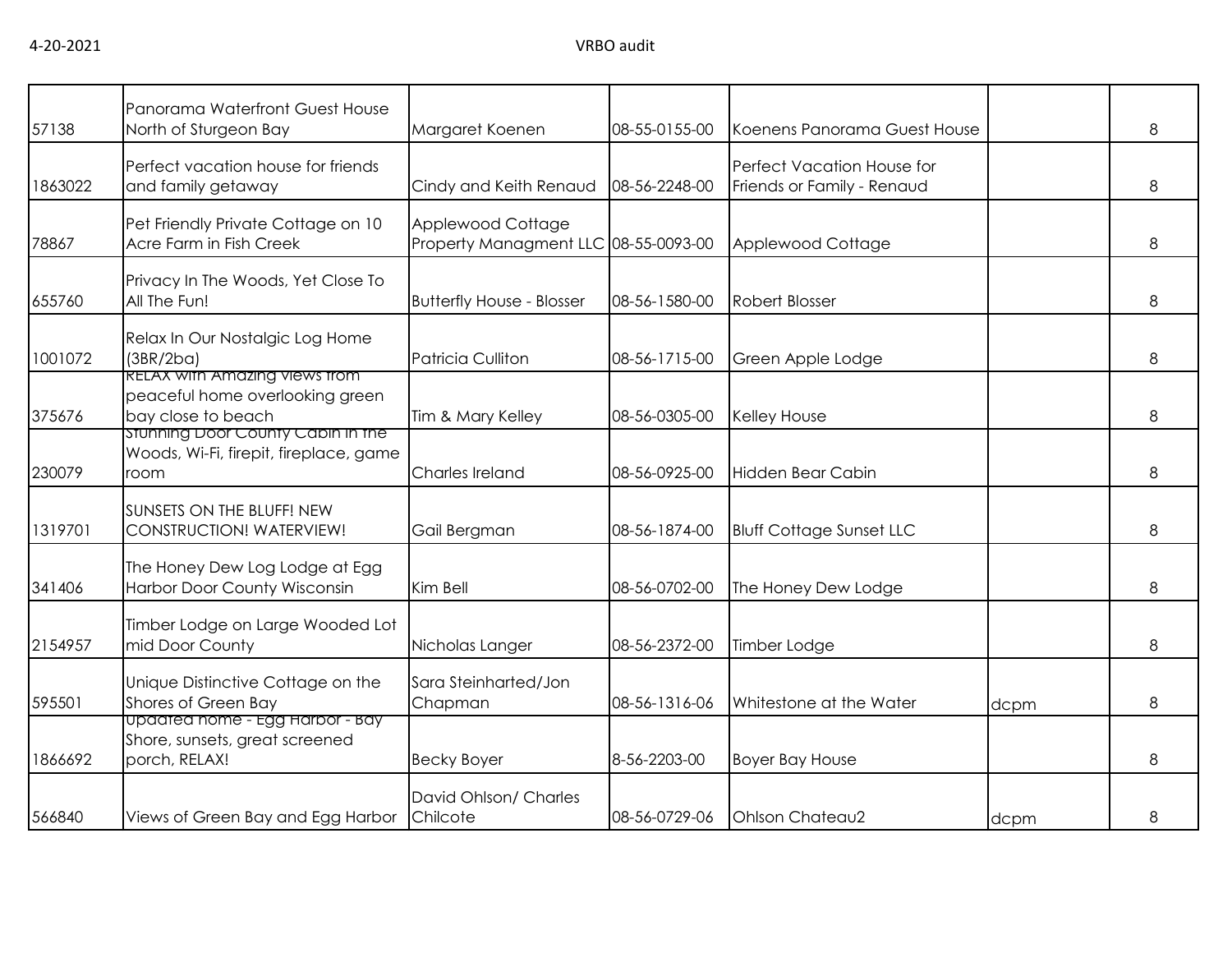| 7045122ha | Villa Royer - Waterfront home                                                                  | Villa Royer                                   | 08-56-1029-00 | <b>Barbara-Widder Lowry</b>                  |      | 8 |
|-----------|------------------------------------------------------------------------------------------------|-----------------------------------------------|---------------|----------------------------------------------|------|---|
| 468335    | Your key to the door                                                                           | <b>Bryan Troutman</b>                         | 08-56-1322-00 | Cousins Cottage - Your key to<br>the Door    |      | 8 |
|           |                                                                                                |                                               |               |                                              |      |   |
| 56038     | <b>BEAUTIFUL sunset/water view from</b><br>balcony! DISINFECTED B4 / AFTER<br><b>EVERY USE</b> | Angie Vandenavond                             | 09-53-0640-00 | Ridgewood Condo 2-B                          |      | 9 |
| 515418    | Best waterview of Egg Harbor -<br><b>Beautiful, Fully Appointed Ground</b><br>Level Condo      | <b>JRCH, LLC</b>                              | 09-53-1345-00 | Eames Farm Condo - #M5 - JRCH                |      | 9 |
| 309573    | Summer of 2020 rentals- \$1400 per<br>week off season 160 per night                            | <b>Thomasan Christensen</b><br><b>Harnack</b> | 09-53-0498-00 | Eames Farm, #S-3 - Christensen               |      | 9 |
| 429685    | Waterfront Town Home in Egg Harbor Arthur R. Derse<br><b>TOUR PLACE" 3-bearoom, 2-bain</b>     |                                               | 09-53-1100-06 | Derse's White Cliff Condo - Unit 5 dcpm      |      | 9 |
| 705682    | ranch style home in the village of<br>Egg Harbor                                               | Joe Nimmer                                    | 09-56-1537-00 | <b>Your Place</b>                            |      | 9 |
| 647346    | 3 Bedroom, 2 Bath Ranch Home<br>With A Great Egg Harbor Location.                              | <b>Shallows Resort</b>                        | 09-56-1453-00 | <b>Falun House</b>                           |      | 9 |
| 1357071   | Breathtaking views of the bay<br>walking distance to town!                                     | Massoud Maleki                                | 09-56-1086-06 | Scenic Home in Egg Harbor                    | dcpm | 9 |
| 2028114   | Door County Cottage Retreat of<br>Egg Harbor, Walk to Beach/Town                               | Country Cottage<br>Properties LLC             | 09-56-2312-00 | Door County Cottage Retreat of<br>Egg Harbor |      | 9 |
| 626232    | Door County Waterfront Home with<br>Private Beach                                              | <b>RPO Holdings</b>                           | 09-56-1460-00 | <b>Mariner II</b>                            |      | 9 |
| 881025    | Egg Harbor Log Cabin, Door County Karen Berndt                                                 |                                               | 09-56-1646-00 | Egg Harbor Log Cabin                         |      | 9 |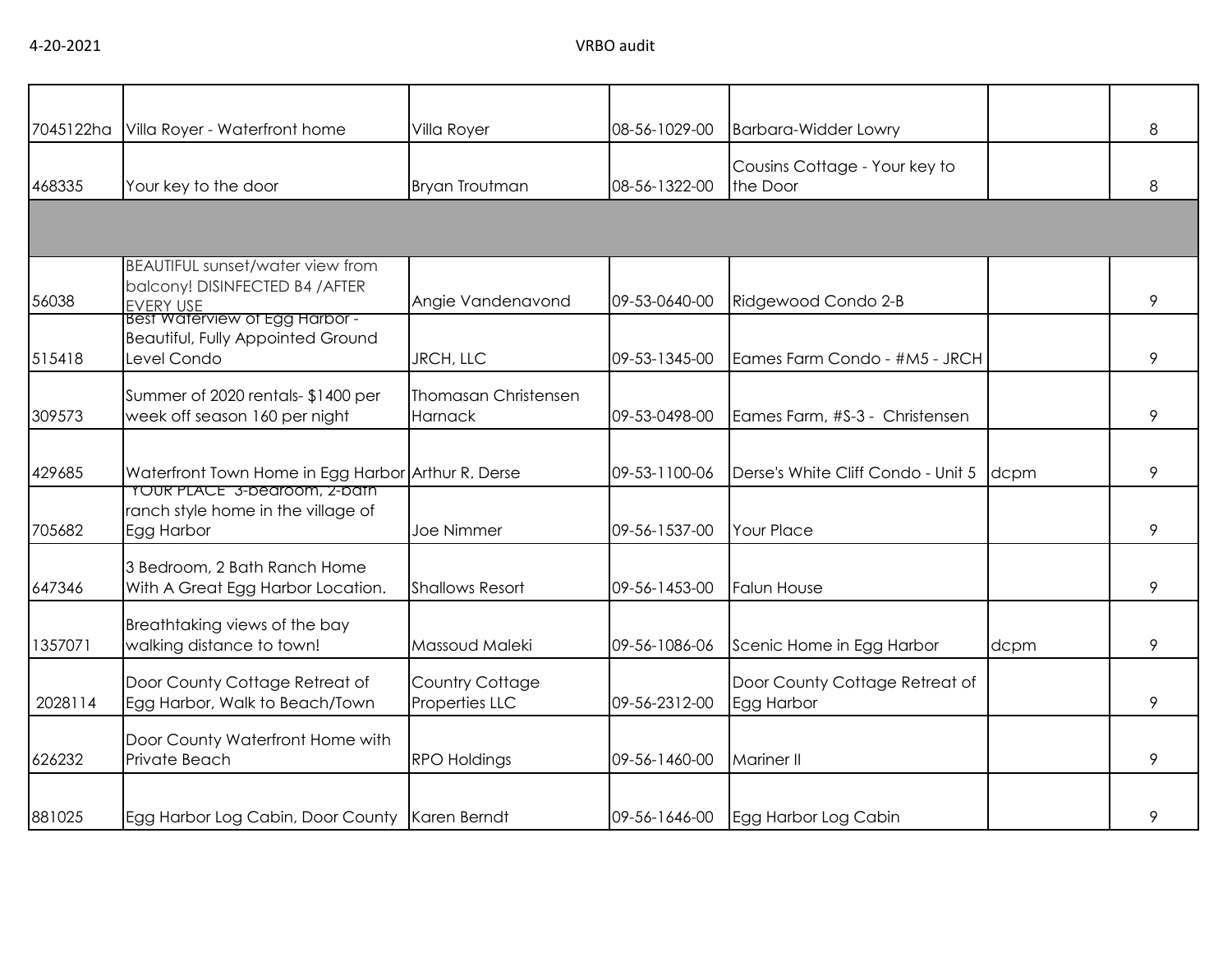4-20-2021 VRBO audit

| 672228  | Large Five Bedroom on the Water in<br>Egg Harbor.                                      | Bertschinger Investments              | 09-55-0317-00 | <b>Bertschinger Investments</b>                    | permitted for 8 | 9 |
|---------|----------------------------------------------------------------------------------------|---------------------------------------|---------------|----------------------------------------------------|-----------------|---|
| 427036  | Larsen Log Cabin in the beautiful<br>Village of Egg Harbor                             | Paul Larsen                           | 09-55-0381-00 | Larsen Log Cabin                                   | permitted for 2 | 9 |
| 1341621 | Lighthouse Place is the perfect<br>place to enjoy Egg Harbor and all of<br>Door County | Claire Murphy                         | 09-56-1830-16 | Lighthouse Place                                   | dclighthouse    | 9 |
| 591007  | Luxurious Door County Waterfront<br>Home with Private Beach                            | <b>RPO Holdings</b>                   | 09-56-1417-00 | Mariner                                            |                 | 9 |
| 1503315 | Modern Craftsman Home and Guest<br>Suite - Walk to Egg Harbor                          | <b>Robert and Suzanne</b><br>Esposito | 09-56-1780-00 | Egg Harbor Hideaway - Esposito                     | permitted for 2 | 9 |
| 827152  | One Bedroom Cottage Near<br>Central Egg Harbor                                         | Bertschinger Investments              | 09-55-0317-00 | <b>Bertschinger Investments</b>                    | permitted for 8 | 9 |
| 672229  | One Bedroom Cottage on the Water Bertschinger LLC                                      |                                       | 09-55-0316-00 | <b>Bertschinger LLC</b>                            | permitted for 8 | 9 |
| 2247826 | Pristine Cottage Minutes from Egg<br>Harbor Beaches, Shopping, and<br>Amazing Sunsets! | GLENN O HASENJAGER JR 09-56-2409-00   |               | Egg Harbor Cottage - 7625 Point<br><b>Beach Rd</b> |                 | 9 |
| 1221143 | Roomy Two Bedroom House Near<br>Central Egg Harbor                                     | <b>Bertschinger LLC</b>               | 09-55-0316-00 | <b>Bertschinger LLC</b>                            | permitted for 8 | 9 |
| 562683  | Roomy Two Bedroom House Near<br>Egg Harbor Marina                                      | <b>Bertschinger LLC</b>               | 09-55-0316-00 | <b>Bertschinger LLC</b>                            | permitted for 8 | 9 |
| 1221144 | Roomy Two Bedroom House Near<br>Egg Harbor Marina                                      | <b>Bertschinger LLC</b>               | 09-55-0316-00 | <b>Bertschinger LLC</b>                            | permitted for 8 | 9 |
| 571420  | Sleepy Hollow Cottage, the Perfect<br>Location                                         | Paula W Peterson                      | 09-56-1349-00 | Sleepy Hollow Cottage - Peterson                   |                 | 9 |
| 452105  | spacious tour bearoom house near<br>Alpine Golf Course and Egg Harbor<br>beach.        | Bertschinger Investments              | 09-55-0317-00 | <b>Bertschinger Investments</b>                    | permitted for 8 | 9 |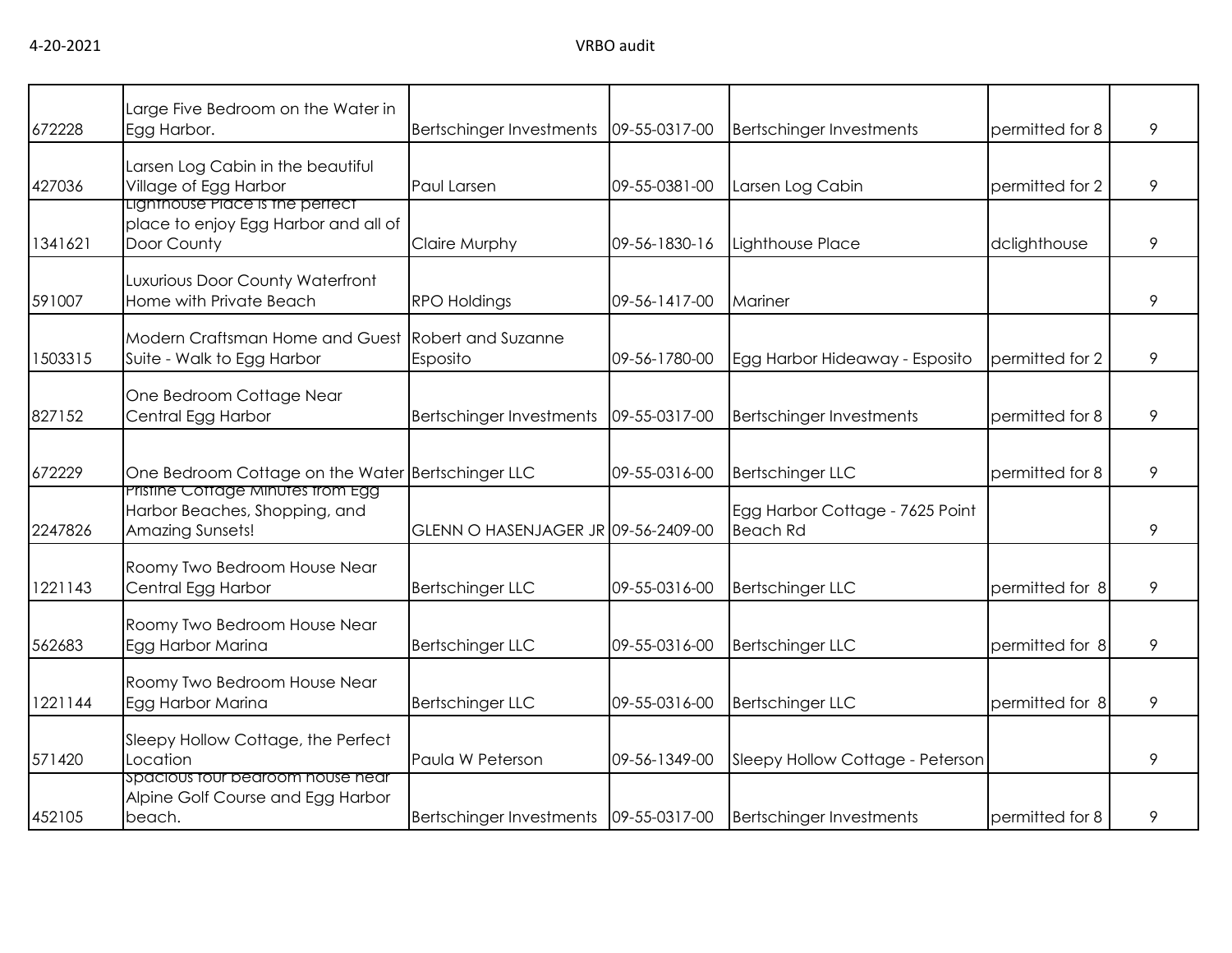| 1221145   | spacious four bearoom house near<br>Alpine Golf Course and Egg Harbor<br>beach.   | <b>Bertschinger LLC</b>                     | 09-55-0316-00 | <b>Bertschinger LLC</b>         | permitted for 8 | 9 |
|-----------|-----------------------------------------------------------------------------------|---------------------------------------------|---------------|---------------------------------|-----------------|---|
| 899706    | Spacious four bedroom house on<br>the bay of Green Bay.                           | <b>Bertschinger LLC</b>                     | 09-55-0316-00 | <b>Bertschinger LLC</b>         | permitted for 8 | 9 |
| 4728373ha | steps trom the water in Egg Harbor<br>with great views and incredible<br>sunsets. | <b>Mary Zeller</b>                          | 09-56-1882-00 | Point Beach House               |                 | 9 |
| 7081743ha | The 5th Hole- On a 36 hole golf<br>course                                         | Kevin Murphy                                | 09-55-0753-00 | The Fifth Hole                  |                 | 9 |
| 1535497   | The Flats on Church Street - Door<br>County's Modern Vacation Rental<br>#101      | Egg Bnb LLC                                 | 09-56-2071-00 | Flats on Church Street          | permitted for 4 | 9 |
| 1546893   | The Flats on Church Street - Door<br>County's Modern Vacation Rental<br>#102      | Egg Bnb LLC                                 | 09-56-2071-00 | Flats on Church Street          | permitted for 4 | 9 |
| 1565071   | The Flats on Church Street - Door<br>County's Modern Vacation Rental<br>#103      | Egg Bnb LLC                                 | 09-56-2071-00 | Flats on Church Street          | permitted for 4 | 9 |
| 1578249   | The Flats on Church Street - Door<br>County's Modern Vacation Rental<br>#104      | Egg Bnb LLC                                 | 09-56-2071-00 | Flats on Church Street          | permitted for 4 | 9 |
| 427037    | The Larsen House Outstanding<br>Location Near Excellent Attractions!              | <b>Paul Larsen</b>                          | 09-55-0381-00 | Larson Log Cabin                |                 | 9 |
| 570970    | The Yellow House in Egg Harbor -<br>beautifully remodeled & ready for<br>you!     | R Lynn & Sandi Rowe                         | 09-56-1404-00 | The Yellow House                |                 | 9 |
| 827151    | Three bedroom cottage in Point<br>Beach area of Egg Harbor                        | Bertschinger Investments                    | 09-55-0317-00 | <b>Bertschinger Investments</b> | permitted for 8 | 9 |
| 401618    | Trillium Gap Cottage - Woodland<br>Retreat - Walk to Beach                        | Trillium Gap, LLC - Rick &<br>Susie Julison | 09-56-1182-00 | Trillium Gap Cottage            |                 | 9 |
| 660427    | Water Front Home With Spectacular<br>Sunset View!                                 | Jan and Craig Bilgen                        | 09-55-0817-06 | On the Water Escape             | dcpm            | 9 |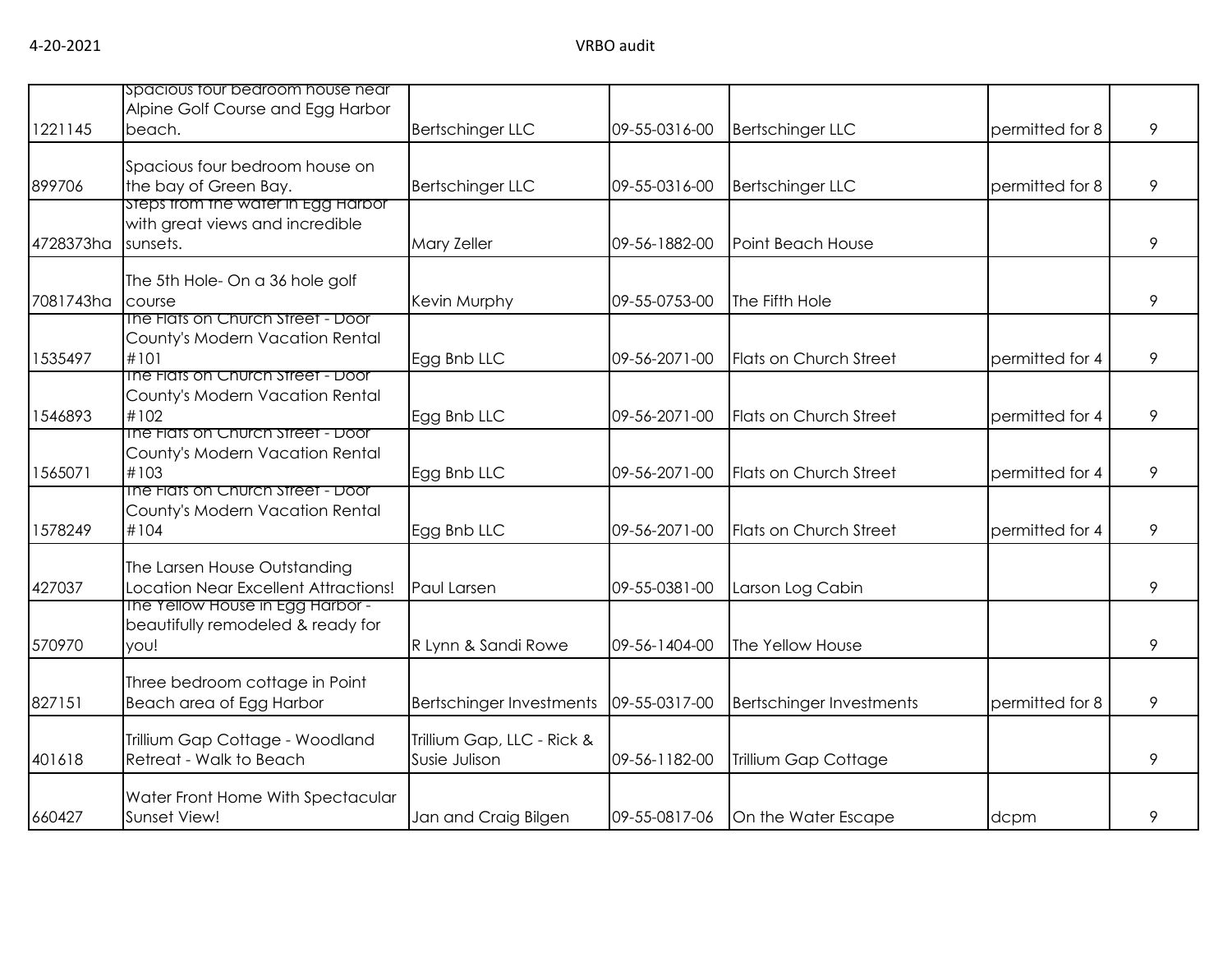| 889272    | We offer "country-quiet" a short walk<br>from the village center and town<br>dock.         | <b>Richard Woldt</b>                   | 09-55-0365-00 | <b>Woldts Intowm Farmette</b> |                                | 9  |
|-----------|--------------------------------------------------------------------------------------------|----------------------------------------|---------------|-------------------------------|--------------------------------|----|
| 236719    | White Cliff Water Front Home, the<br>Finest in Door County!                                | Michael & Dawn McCole 09-56-0894-06    |               | White Cliff Cottage           | dcpm                           | 9  |
|           |                                                                                            |                                        |               |                               |                                |    |
| 2094656   | Beautiful 1 bedroom unit at resort,<br>sleeps 4                                            |                                        |               |                               |                                | 11 |
| 1656219   | <b>Birch Retreat in the House at Green</b><br>Gables - Nestled in the heart of<br>Ephraim! | Colin Welford                          | 11-56-2133-00 | <b>Green Gables</b>           | permitted for 2                | 11 |
| 1915341   | *New Listing* Adorable Pet Friendly<br>Cottage in the Heart of Ephraim!                    | <b>Kim Cassidy</b>                     | 11-56-1574-07 | <b>Cassidys Cottages</b>      | permitted for 2<br>SIMPLE LIFE | 11 |
| 1915340   | *New Listing* Walk to Everything<br>Ephraim has to Offer! Pet Friendly!                    | <b>Kim Cassidy</b>                     | 11-56-1574-07 | <b>Cassidys Cottages</b>      | permitted for 2<br>SIMPLE LIFE | 11 |
| 7181482ha | 'Cherry Cottage' near Peninsula<br>State Park!                                             | Deborah Eckert                         | 11-55-0680-00 | Park's Place Cottages         | permitted for 5                | 11 |
| 982888    | 2BR / Harbor House Guest Cottage /<br><b>Water Access</b>                                  | <b>Elizabeth Frink</b>                 | 11-56-1383-00 | Harbor House & Guest Cottage  | permitted for 2                | 11 |
| 1050003   | 4 bedroom home on the water with<br>westerly views of sunset                               | Windsor McCutcheon                     | 11-56-1724-06 | Harbor View on Northshore     | dcpm                           | 11 |
| 555709    | Beautiful Private, Modern Home,<br>Sleeps 12                                               | Patricia Sexton                        | 11-56-1448-00 | Coral Hill Sexton             |                                | 11 |
| 1025601   | Beautifully Appointed 4+ Bedroom,<br>Waterfront Home - Sleeps 12                           | Parks Edge Lakeshore LLC 11-55-0411-06 |               | Park's Edge Cottages          | dcpm                           | 11 |
| 4712540ha | <b>Boutique Home in Door County</b><br>w/Eagle Harbor Views                                | Carol Corbet                           | 11-56-1806-00 | Harbor View Ephraim - Corbett | permitted for 2<br>evolve      | 11 |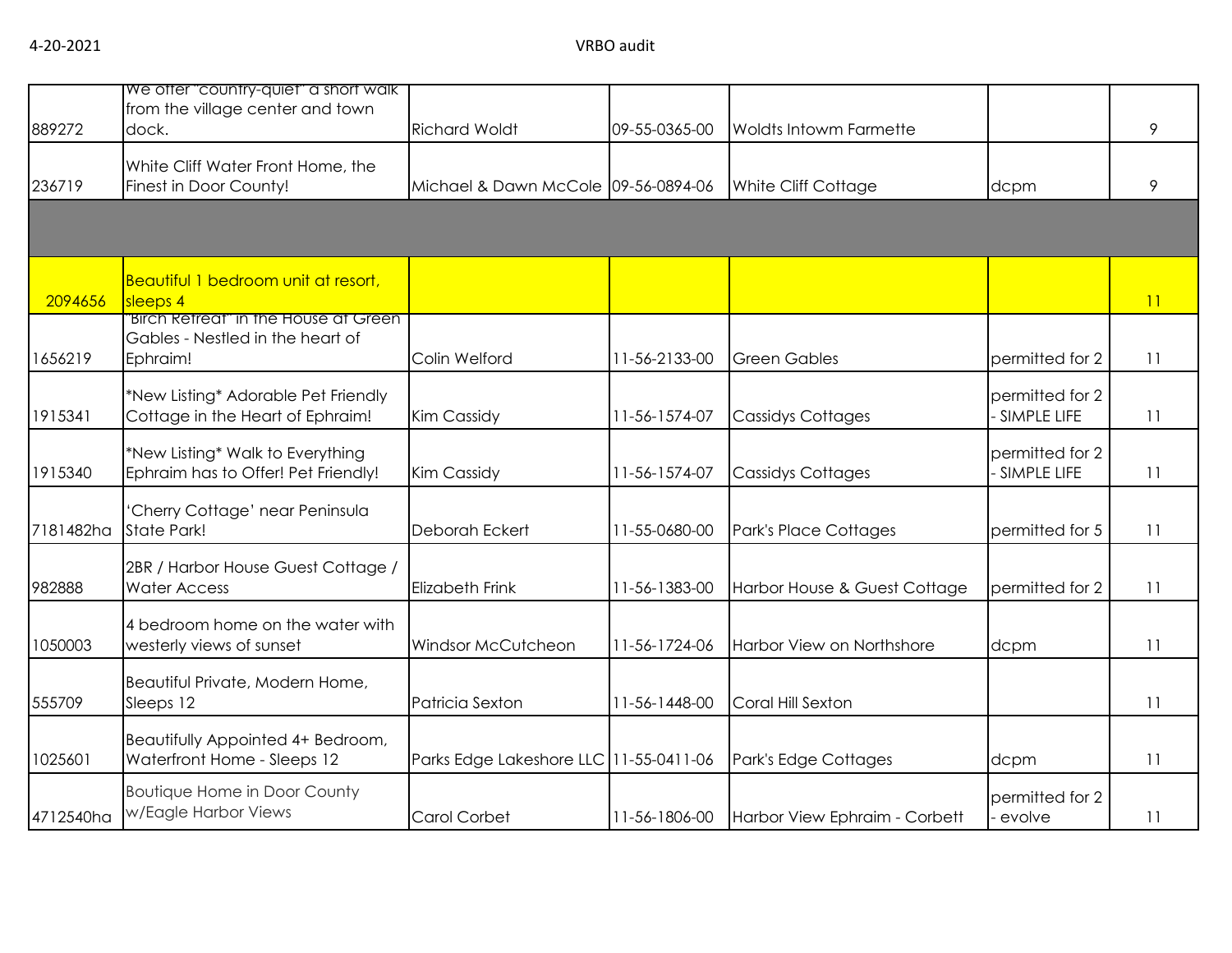| 185458    | Cedar Gien, a tresh, ephraim<br>cottage, one block from water and<br>sunset            | John & Rachel Rothschild 11-55-0758-06 |               | Cedar Glen                                               | dcpm                      | 11 |
|-----------|----------------------------------------------------------------------------------------|----------------------------------------|---------------|----------------------------------------------------------|---------------------------|----|
| 926758    | Charming & historic cottage - great<br>Door County location!                           | Thomas & Donna Moretti                 | 11-56-1677-00 | Moretti - 10438 Water St                                 |                           | 11 |
| 7181476ha | Cozy Ephraim 'Cedar Cottage'<br>w/Private Deck!                                        | Deborah Eckert                         | 11-55-0680-00 | <b>Park's Place Cottages</b>                             | permitted for 5           | 11 |
| 2249824   | Door County - Ephraim Home- 3<br>Suites Nestled In Nature                              | Luke Robert Wilson                     | 11-56-2459-00 | Door County Ephraim Home - 3<br>Suites Nestled in Nature |                           | 11 |
| 442496    | Enjoy Door County at its finest!!<br>Enjoy Views Of Ephraim And Eagle                  | PKJ2 LLC - Jim Blair                   | 11-56-1373-00 | Evans Woods                                              |                           | 11 |
| 710960    | Harbor While Sitting On The Porch Of<br><b>Bayview</b>                                 | Parks Edge Lakeshore LLC 11-55-0411-06 |               | Park's Edge Cottages                                     | dcpm                      | 11 |
| 677492    | Ephraim Home Away from Home                                                            | John Maher                             | 11-56-1528-00 | Ephraim Lodge                                            |                           | 11 |
| 9074890ha | Ephraim Home w/ Yard - Walk to<br>Lake Michigan!                                       | Carol Corbet                           | 11-56-1806-00 | Harbor View Ephraim - Corbett                            | permitted for 2<br>evolve | 11 |
| 1987380   | Ephraim stone Cottage and<br>Separate Back Cabin, Outstanding<br>Location! New listing | <b>Brad and Marnie Massey</b>          | 11-56-2300-00 | Ephraim Stone Cottage and<br>Cabin                       |                           | 11 |
| 894251    | Ephraim Waterfront Cottage With<br>Private Dock On Green Bay                           | Jaco Mgmt                              | 11-56-1662-00 | The Shore - Schmeltz                                     |                           | 11 |
| 1371859   | Experience the teel of staying in a<br>century old farm house with modern<br>amenities | Roy Elquist                            | 11-56-1069-06 | Townline - 9895 Townline Rd                              |                           | 11 |
| 485111    | Experience True Door County Charm BD Thorp                                             |                                        | 11-56-0809-06 | Thorp                                                    | dcpm                      | 11 |
| 307617    | Historic - Waterfront - Family/Pet<br>Friendly                                         | <b>Brad &amp; Amy Russell</b>          | 11-56-1265-00 | Arbor Cottage                                            |                           | 11 |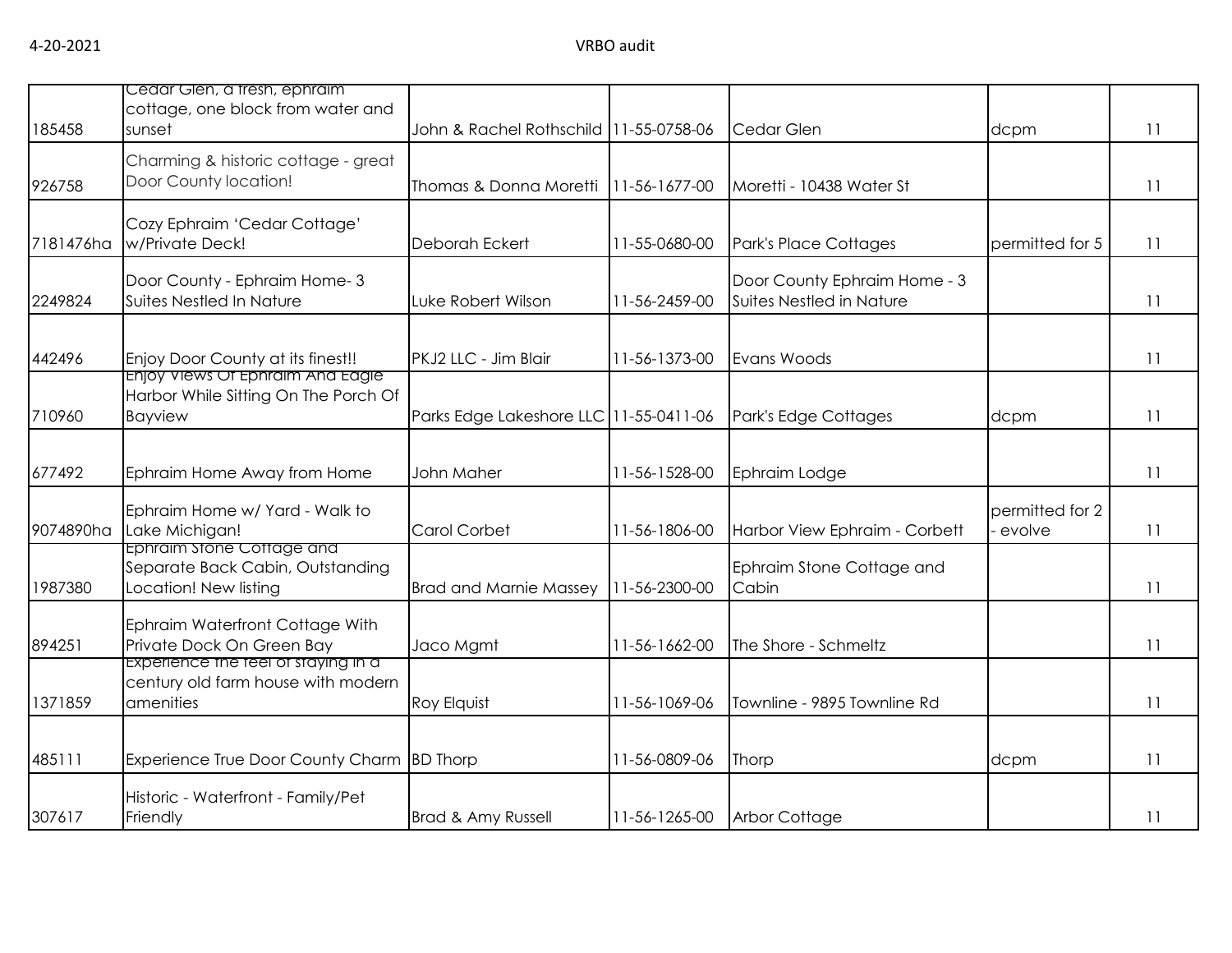| 990768    | Homestead Rental, Relax in<br>Ephraim. Convienent Home in<br>center of village.       | Glenn Gerdman & Diane<br>Jacobson                  | 11-56-1630-00 | Homestead Rental                         |                 | 11 |
|-----------|---------------------------------------------------------------------------------------|----------------------------------------------------|---------------|------------------------------------------|-----------------|----|
| 836338    | Ideally located between the towns<br>of Ephraim and Sister Ba                         | Leslee and Morrie<br>Goldman                       | 11-56-1258-06 | Coral Hill Cottage                       | dcpm            | 11 |
| 2042494   | Luxurious Ephraim retreat located in<br>the heart of Door County                      | Lisa Reardon Trust                                 | 11-56-2366-00 | <b>Mink House</b>                        |                 | 11 |
| 7339901ha | Luxury Family Retreat in Heart of<br>Door County - Norra Skogen                       | Brian & Amanda Jenkins                             | 11-56-1407-00 | Norra Skogen                             |                 | 11 |
| 1323313   | Natures Window                                                                        | Bill and Heather Anderson 11-56-1958-00            |               | Natures Window                           |                 | 11 |
| 1844687   | New Listing! Spacious-Wooded<br>Lot-Family/Pet Friendly-Short Walk to<br>Eagle Harbor | Tim and Kristine Nelson                            | 11-56-2254-22 | Norway Hus                               |                 | 11 |
| 1591624   | New New New WATER View View<br>View                                                   | Tim Christofferson                                 | 11-56-1595-00 | Heritage House                           |                 | 11 |
| 879597    | Newly Remodeled And Only Blocks<br>From Public Beach And Town!                        | Jennifer & Bjorn Larson                            | 11-56-1635-06 | Cedar Barn Rental                        | dcpm            | 11 |
| 1427259   | Newly renovated in the heart of<br>Ephraim, one block from water!                     | Robert & Nicole Collins                            | 11-56-1708-06 | Ephraim Boat House, The                  | dcpm            | 11 |
| 177706    | Northwind Cottage in Heart of<br>Ephraim, Blocks Away from Beach                      | Northwind Holdings LLC -<br>Alison and Jon Beadell | 11-56-2392-06 | Northwind Cottages - 3033<br>German Road | dcpm            | 11 |
| 7181473ha | Peaceful 'Butternut Cottage' in<br>Central Door County!                               | Deborah Eckert                                     | 11-55-0680-00 | Park's Place Cottages                    | permitted for 5 | 11 |
| 690840    | Pine Cone Cottage, Ideal Location!                                                    | Pam Mache                                          | 11-56-1517-00 | Pine Cone Cottage                        |                 | 11 |
| 514956    | Private Sand Beach /5 Bedroom.<br>Harbor House & Guest Cottage                        | Randall & Elizabeth Frink                          | 11-56-1383-00 | <b>Harbor House and Guest</b><br>Cottage | permitted for 2 | 11 |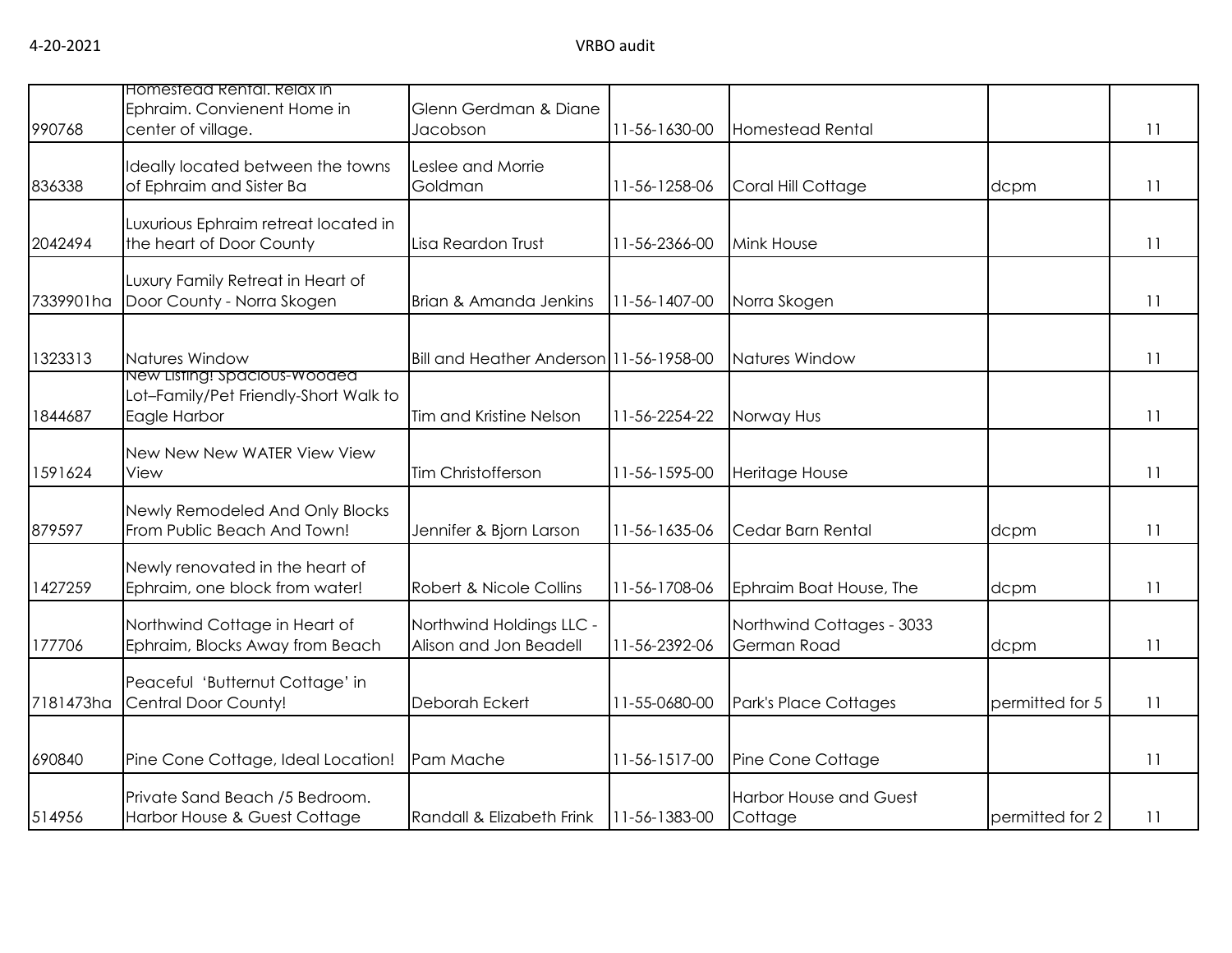| 502544    | Private Waterfront Property in the<br>Woods                                                  | Robert Beart/Beart<br>Family LLC                 | 11-56-1072-00 | All American Green House                                      |                 | 11 |
|-----------|----------------------------------------------------------------------------------------------|--------------------------------------------------|---------------|---------------------------------------------------------------|-----------------|----|
| 882561    | Professionally decorated home in<br>Ephraim!                                                 | Daniel & Laurel Simons                           | 11-56-1656-00 | Elegant Home Ephraim                                          |                 | 11 |
| 2045017   | <b>Right across trom Green</b><br>Bay/Anderson Pier walking distance<br>to downtown Ephraim! | Judy and Paul Floffman                           | 11-56-2337-06 | Anderson House                                                | <b>DCPM</b>     | 11 |
| 823896    | Spacious Home On 1.5 Acres<br>Overlooking The Bay In Ephraim                                 | Sandy Van Sickle                                 | 11-55-0057-00 | <b>Hobby Horse</b>                                            |                 | 11 |
| 7181525ha | The Carriage House' Walk to<br>Peninsula St Park                                             | Deborah Eckert                                   | 11-55-0680-00 | Park's Place Cottages                                         | permitted for 5 | 11 |
| 1658362   | The House at Green Gables- a<br>dream retreat in the heart of<br>Ephraim!                    | Colin Welford                                    | 11-56-2133-00 | <b>Green Gables</b>                                           | permitted for 2 | 11 |
| 2204959   | Three Kings & Two Queens of<br>Ephraim                                                       | Alan Kroll- Allor, Inc.                          | 11-56-2297-00 | Allor - Ephraim One - Three Kings                             |                 | 11 |
| 1221684   | <b>Unequaled Door County Harborview</b><br>Location For Family Or Couples                    | Tim Christofferson                               | 11-56-1595-00 | Heritage House                                                |                 | 11 |
| 1508507   | Unique rental in Ephraim! The<br><b>Rosemailing Cottage</b>                                  | Cathcart Holdings LLC -<br><b>Elliot Taillon</b> | 11-56-2028-00 | <b>Binkhaven The Rosemaling</b><br>Cottage - 9697 Maple Grove |                 | 11 |
| 7181486ha | Updated Ephraim 'Pine Cottage' w/<br>Deck!                                                   | Deborah Eckert                                   | 11-55-0680-00 | Park's Place Cottages                                         | permitted for 5 | 11 |
| 390442    | Waterfront Historic Home, Views,<br>Private Beach, Walk to Town                              | <b>Charles Falwell</b>                           | 11-56-1185-00 | Yeoman Cottage                                                |                 | 11 |
|           |                                                                                              |                                                  |               |                                                               |                 |    |
| 2094592   | Beautiful 1 bedroom unit at resort,<br>sleeps 4                                              |                                                  |               |                                                               |                 | 12 |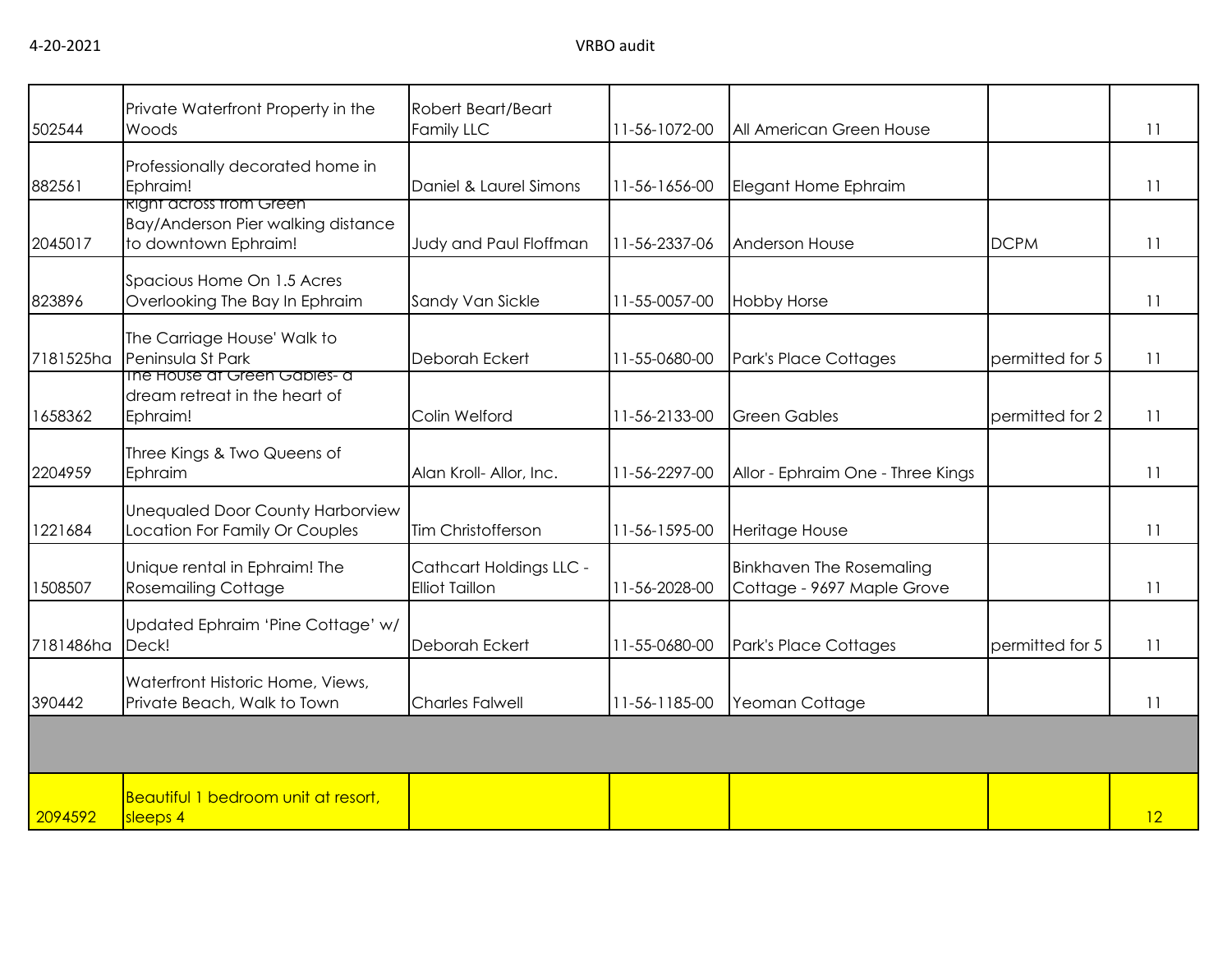4-20-2021 VRBO audit

| 7453010ha condo | Stunning 3800 square penthouse                                                          | Little Sweden Condo Assc 12-51-0298-00      |               | Little Sweden Condominiums                             | 12 |
|-----------------|-----------------------------------------------------------------------------------------|---------------------------------------------|---------------|--------------------------------------------------------|----|
| 2038378         | 3 bea/3.5 bath Fish Creek Condo,<br>walking distance to beach/parks,<br>bars & dinning  | Michael and Tracy Guiou   12-53-2272-00     |               | Fish Creek Fun LLC 4063                                | 12 |
| 1360182         | 4190 Cottage Row Ct. - New<br>Contruction Downtown Fish Creek -<br>Walk Everywhere!     | Kurt Doman et al                            | 12-53-1981-00 | Cottage Row Court - Doman                              | 12 |
| 402228          | Brook Point Luxurious 2 Bedroom 2<br>1/2 Bath Home in Fish Creek                        | SMC Door County, LLC                        | 12-53-0626-00 | Brook Point Condo #4- BRK4                             | 12 |
| 1320444         | Creekside Cottage at Peninsula<br>Park. SUPERCLEAN Off the beaten<br>path!              | Patricia Culliton                           | 12-53-1890-00 | Elegant Creekside Cottage                              | 12 |
| 4840082ha       | Downtown Fish Creek with a view                                                         | Downtown Fish Creek<br>with a view - Berndt | 12-53-1855-00 | Magnificent Memories - Stacey<br><b>Berndt</b>         | 12 |
| 7542655ha       | <b>Excellent water view trom this</b><br>apartment in perfect Fish Creek<br>location    | Scott Schmitz & Karin<br><b>Skare</b>       | 12-53-1764-00 | Fish Creek Beach House, The                            | 12 |
| 946469          | Fish Creek Condo/Town Home at<br><b>Brook Point, Door County</b>                        | Karen Berndt                                | 12-53-1681-00 | Brook Point Condo - Unit 5 -<br><b>Berndt</b>          | 12 |
| 2070490         | Luxury Downtown Fish Creek<br>Townhome 3BR / 2.5 Bath                                   | Patricia Renkier Trust                      | 12-53-2362-00 | Luxury Downtown Fish Creek<br>Townhome                 | 12 |
| 1151019         | Luxury Tri-Level Condo Downtown<br><b>Fish Creek</b>                                    | Jon and Katie Glapa                         | 12-53-1791-00 | Luxury Tri-Level Fish Creek - Glapa                    | 12 |
| 1564582         | NEW!!! Spacious 3BR, 3 bath, 2<br>balconies on Main Street! Walkable<br>to everything!  | <b>Bob and Laurie Zanotti</b>               | 12-53-2092-00 | Creekside Cove #3 Zanotti                              | 12 |
| 882273          | Northhaven - Great Family Value<br><b>Retreat! Free WiFi</b>                            | Carolyn Ahmad                               | 12-53-1643-00 | Northhaven Fountain View                               | 12 |
| 1444754         | Pristine Home in Fish Creek! Quiet<br>Family Friendly Getaway with<br>Access to It All! | Leslie Vogel                                | 12-53-2070-00 | Quiet Family Friendly Getaway<br>with Access to it all | 12 |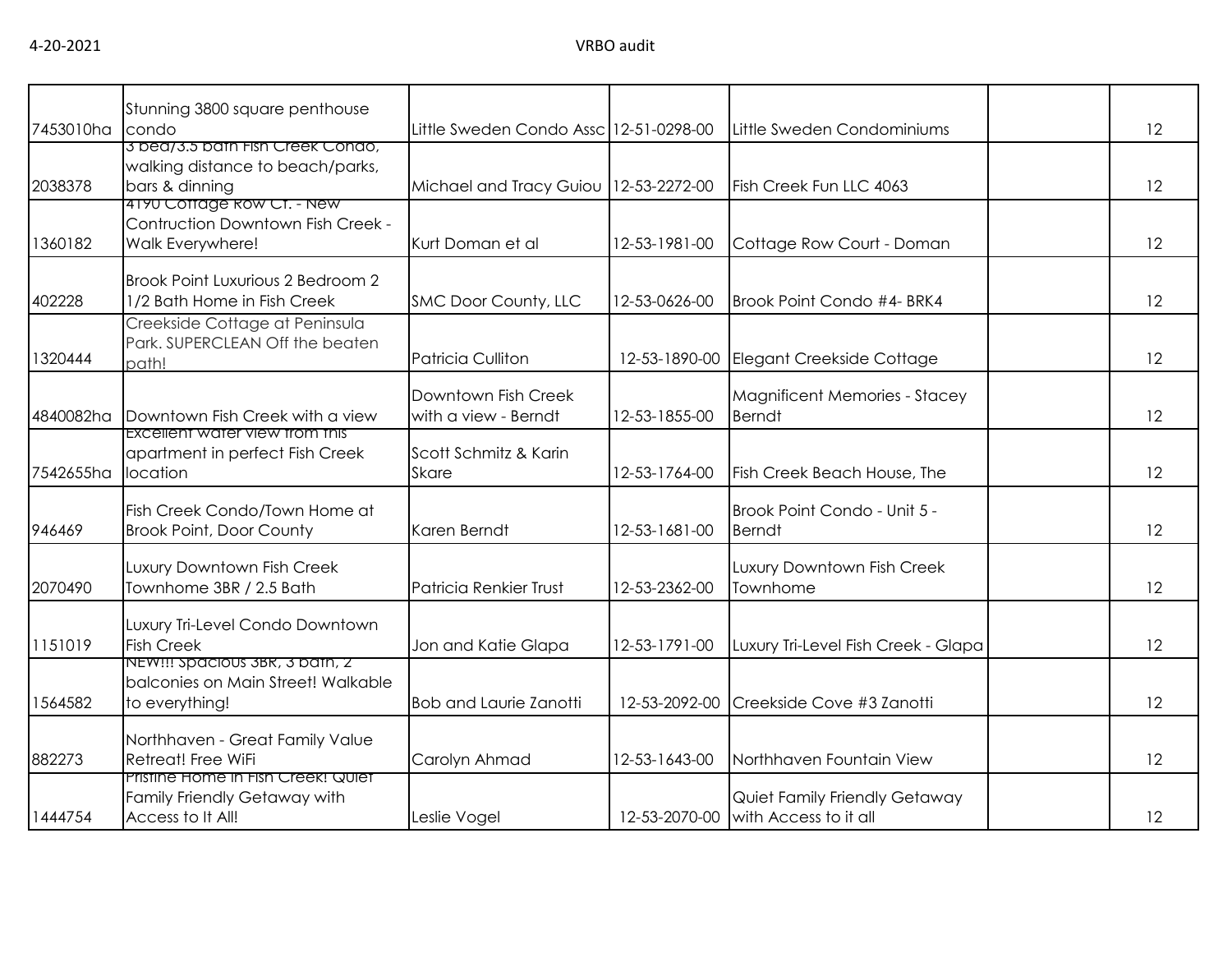|           | Private 3 BR 3 Bath condo on the                                                                                               |                                                       |               |                                              |                          |    |
|-----------|--------------------------------------------------------------------------------------------------------------------------------|-------------------------------------------------------|---------------|----------------------------------------------|--------------------------|----|
| 1080095   | Fish Creek, overlooking private<br>harbor                                                                                      | Peter C Diltz, Sole<br>Member                         | 12-53-1712-00 | Creekside Cove Unit 11 - RRRP<br><b>ILLC</b> |                          | 12 |
| 1141807   | Quiet condo in heart of Fish Creek                                                                                             | Amanda and Derek<br>Rhodes                            | 12-53-2098-19 | Cedar Court Condo #17                        | cedar court<br>mgmt      | 12 |
| 920769    | Walking distance to downtown Fish<br><b>Creek and Minutes From Peninsula</b><br>State Park!                                    | Jack & Diane Holzman                                  | 12-53-1687-00 | Top of the Hills Shops - Holzman             |                          | 12 |
| 1595723   | Walking distance to downtown Fish<br>Creek, DC Auditorium and Peninsula William and Kathleen<br>State Park.                    | Kunst                                                 | 12-53-2082-00 | Top of the Hill Shops - Kunst                |                          | 12 |
| 3010889ha | Water view from Beach House! Walk Fish Creek Beach House,<br>anywhere in town.<br>waterview apartment in downtown              | The                                                   | 12-53-1764-00 | Scott Schmitz & Karin Skare                  | permitted for 3          | 12 |
| 7528189ha | Fish Creek, right across from the<br>town beach!                                                                               | Scott Schmitz & Karin<br><b>Skare</b>                 | 12-53-1764-00 | Fish Creek Beach House, The                  | permitted for 3          | 12 |
| 469264    | Irish Hospitality In County Door!                                                                                              | Megan O'Meara                                         | 12-54-0685-00 | O'Meara's Cottage Loft                       |                          | 12 |
| 1060002   | Retro, Cozy Cottage - Peninsula St.<br>Park, Family/Pet Friendly - Open year Brad Russell<br>The Yellow Cottage"-Downtown Fish |                                                       | 12-56-1744-00 | Lille Cottage                                |                          | 12 |
| 2191845   | Creek with<br>POOL/Kayaks/Bikes/Fishing Gear<br>(NEW listing!) Beautitul, Spacious,                                            | <b>GD Family Holdings LLC -</b><br><b>Tony Goebel</b> | 12-53-2401-00 | The Yellow Cottage                           |                          | 12 |
| 2078232   | Spoltless, & Private Cabin in the<br>Woods.                                                                                    | NICHOLAS J & CARRIE A<br><b>SERBIAN</b>               | 12-56-2258-00 | Cedar Cabin - 9199 Silk Road                 |                          | 12 |
| 619373    | 2 bedroom, Across from the YMCA                                                                                                | Troy and Carolee Lasecki   12-56-1450-00              |               | The Treeport                                 | permitted for 3<br>units | 12 |
| 1361191   | 4188 Cottage Row Ct. - Beautiful<br><b>New Construction Condo</b><br>Downtown Fish Creek                                       | Kurt Doman et al                                      | 12-56-0898-00 | Cottage Row Bluff House                      | permitted for 2          | 12 |
| 144492    | A deluxe vacation rental home in<br>fish creek area open all year                                                              | Leon Hasenjager                                       | 12-56-0588-00 | Hasenjagers Country Home                     |                          | 12 |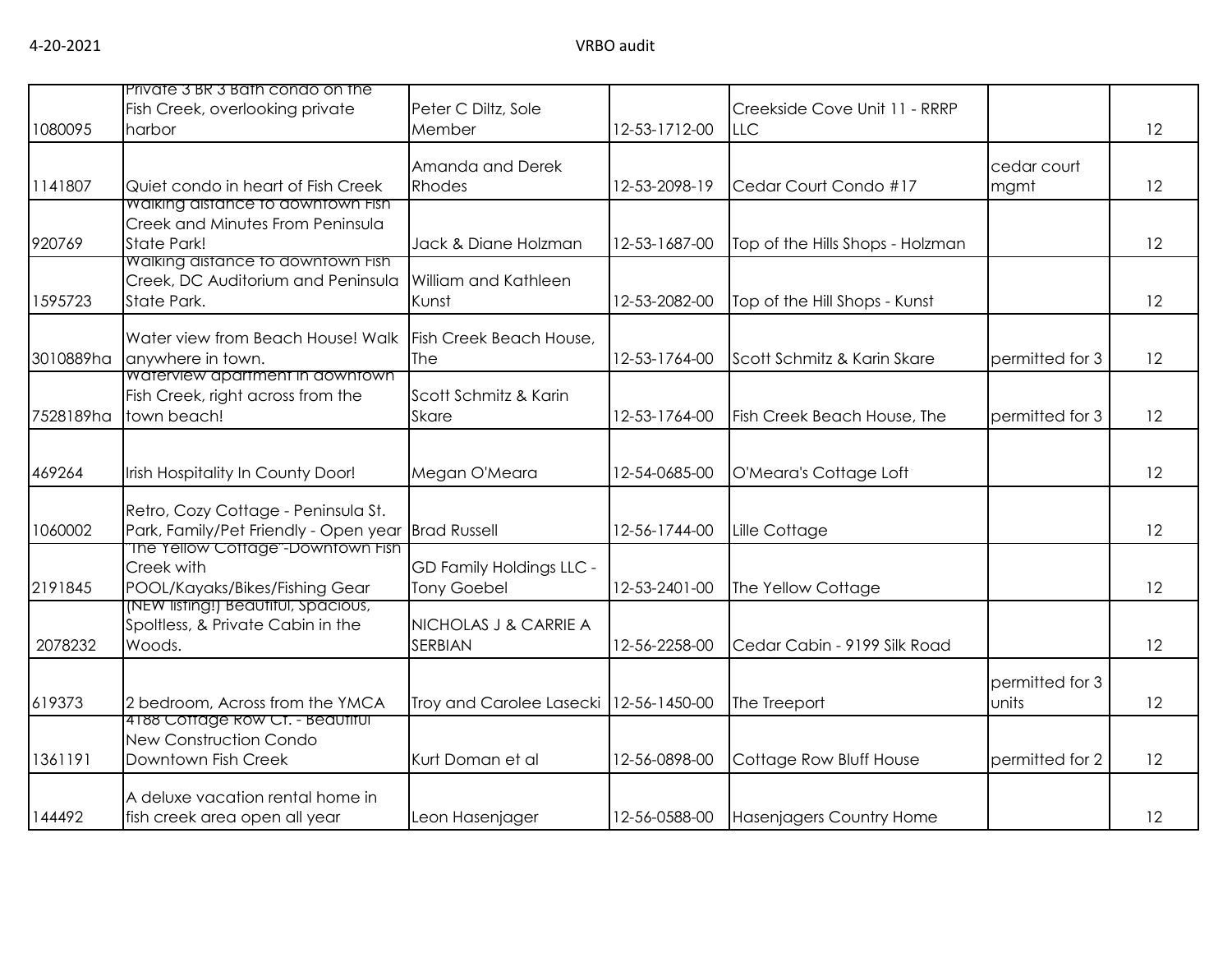| 1351038 | A Truly Luxurious Door County Retreat Carraig Cottages LLC                             |                                        | 12-56-1277-00 | Carruag Nua                                    | 12 |
|---------|----------------------------------------------------------------------------------------|----------------------------------------|---------------|------------------------------------------------|----|
| 453464  | As seen in Door County Magazine!<br>Private, Family Friendly, Sat TV, WIFI             | Todd and Lisa Mion                     | 12-56-1261-00 | <b>Five Birches</b>                            | 12 |
| 431472  | Bay View Lodge - Log Home<br><b>Overlooking Harbor</b>                                 | <b>Bay Breeze Resort Deb</b><br>Krause | 12-56-0476-00 | <b>Bayview Lodge</b>                           | 12 |
| 2011886 | Built in 2020 this 4 bedroom<br>Farmhouse is close to it all!                          | David Thorp                            | 12-56-2295-06 | Apple Orchard House                            | 12 |
| 182426  | Cedarwood, Rent 3 Nights & Get<br>One Night Free through June 1                        | Carla Marr                             | 12-55-0778-00 | Cedarwood Marr                                 | 12 |
| 1987844 | Centrally Located DoCo Oasis                                                           | <b>Troy Tauber</b>                     | 12-56-2077-00 | <b>Centrally Located Fish Creek</b><br>Cottage | 12 |
| 118184  | Country Chalet, Sleeps 6 Adults,<br><b>Book Your Mid-week Getaway!!</b>                | Dennis & Marla Sunstrom                | 12-55-0830-00 | <b>Country Chalet</b>                          | 12 |
| 1669804 | Country Farm House - Fish Creek                                                        | Roger and Jeni Ripley                  | 12-56-2164-00 | Gibraltar Road Farm House                      | 12 |
| 396135  | Cozy Cabin in the Woods: Between<br>Fish Creek and Ephraim-- Perfect<br>location!      | Michelle and Kurt Van<br>Thiel         | 12-56-1206-00 | Cozy Cabin in the Woods                        | 12 |
| 1508518 | Cozy, Tranquil Home Minutes Away<br>from the Heart of Fish Creek                       | Paul and Tricia Kaye                   | 12-56-2054-00 | Kayes Hideaway                                 | 12 |
| 976203  | DOOR COUNTY HOME RETREAT IN<br><b>FISH CREEK</b>                                       | Steven and Lisa<br>Pachonphai          | 12-56-1692-00 | DC Home - Pachonphai                           | 12 |
| 503970  | <b>EXCEILENT LOCATION TOT FAMILY,</b><br>spotlessly clean sleeps 18 friendly<br>owners | Michael Servais                        | 12-56-1357-00 | Cedar Creek Lodge II                           | 12 |
| 1351075 | Exceptional Home in Tranquil Door<br>County Setting                                    | Carraig Cottages LLC                   | 12-56-1276-00 | <b>Carriag Dale</b>                            | 12 |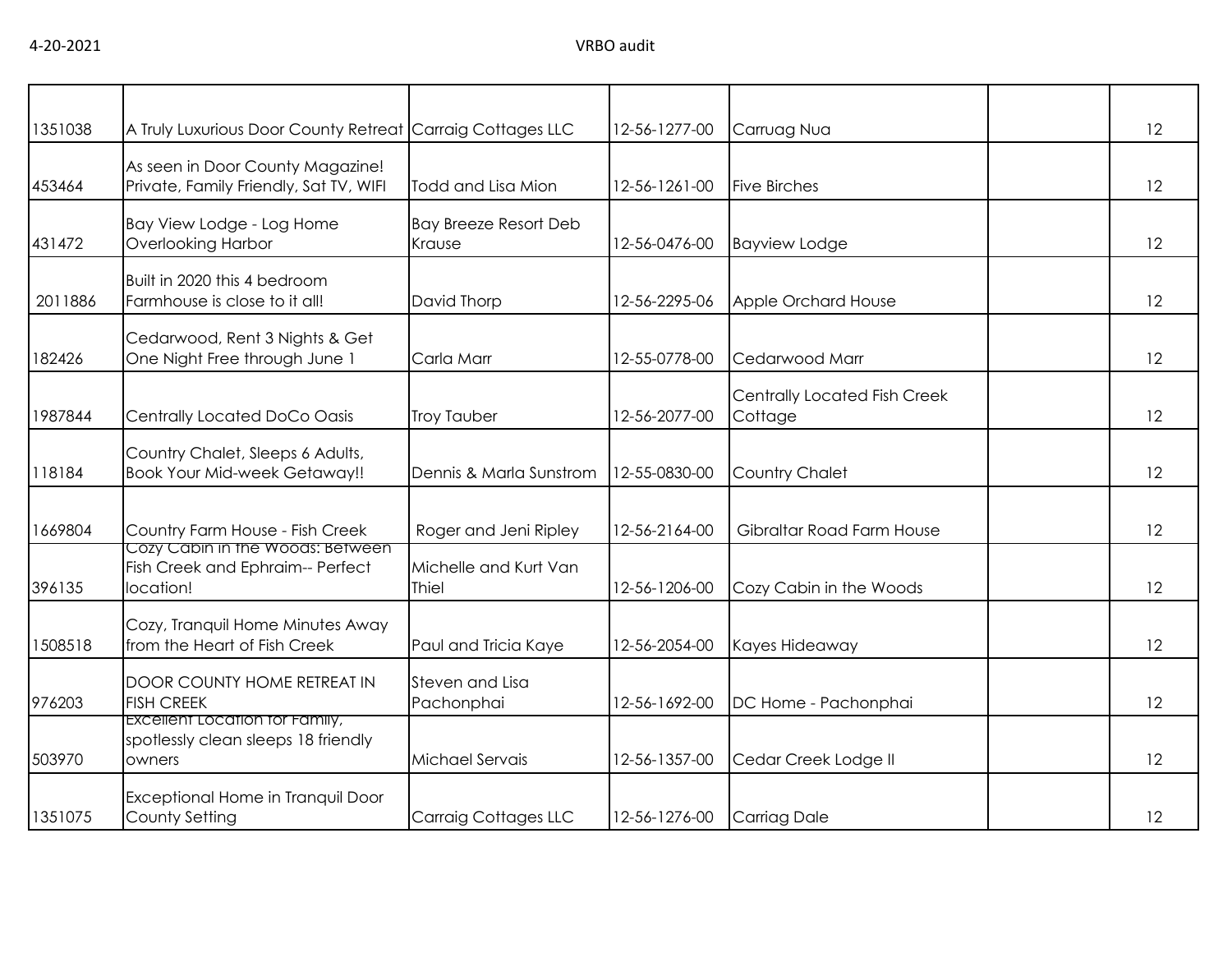| 896105    | Family Frienaly Cabin With Modern<br>Kitchen, Working Fireplace, Wrap<br>Around Porch! | Eric Simonson                                 | 12-56-1572-00 | <b>DC</b> Thunder                     |                             | 12 |
|-----------|----------------------------------------------------------------------------------------|-----------------------------------------------|---------------|---------------------------------------|-----------------------------|----|
| 7181479ha | Family-Friendly Fish Creek 'Cape<br>House' w/Yard                                      | <b>Eckert Vacation Home</b><br>Cape House     | 12-56-0679-00 | <b>Deb Eckert</b>                     | duplicate<br>listing evolve | 12 |
| 1497755   | <b>FANTASTIC WATER VIEWS, Newly</b><br>Renovated, Secluded, Pet-Friendly               | Jennifer Ninivaggi                            | 12-56-1748-00 | Casita Vistas                         |                             | 12 |
| 813262    | Fish Creek- Gibraltar Rd.- Near YMCA Roger & Jeni Ripley                               |                                               | 12-56-1618-00 | Gibraltar Road Ripley                 |                             | 12 |
| 503056    | Fish Creek- Near Peninsula State Park Rick Ripley                                      |                                               | 12-56-1114-00 | Ripley - 3802 & 3806 Gibraltar Rd     | permitted for 2             | 12 |
| 347567    | Fish Creek, 4 Bed, Near Ymca/<br>Peninsula State Park.                                 | <b>Ripley Properties, LLC</b>                 | 12-56-1114-00 | Ripley - 3802 & 3806 Gibraltar Rd     | permitted for 2             | 12 |
| 42183     | Gingerbread Cottage - Forest<br>Setting - Available Winter Too!                        | Daryle Capelle                                | 12-56-1266-00 | Gingerbread Cottage                   |                             | 12 |
| 385243    | Great Family Vacation Spot! Across<br>from Fish Creek Beach. Sept/Oct<br>Available!    | Marlin Volz Jr.-Karen Volz<br>Campbell        | 12-56-0321-00 | Louisvilla                            |                             | 12 |
| 2230247   | Great location! 5 BR 3 BA between<br>Fish Creek and Ephraim, WI                        | SATURNINO JAUREGUI &<br><b>MARIA JAUREGUI</b> | 12-56-2464-00 | El Monte Properties                   |                             | 12 |
| 602669    | Great Location! Close to downtown<br>Fish Creek and Peninsula State Park               | Troy and Carolee Lasecki   12-56-1450-00      |               | The Treeport                          | permitted for 3<br>units    | 12 |
| 1328037   | Guest Bedroom at the Quarry House                                                      | Mitchel & Mary Heinrichs                      | 12-56-0805-00 | Quarry House                          | permitted for 2             | 12 |
| 257802    | <b>Heart of Fish Creek!- Newer</b><br>Construction - 4BR, 4.5BA Condo-<br>Sleeps 8-10  | Doman                                         | 12-56-0898-00 | <b>Bluffs at Cottage Row Court</b>    |                             | 12 |
| 1906185   | Historic Cabin on the Juddville<br>Riviera                                             | Door County Retreats<br>LLC - Peggy Reineck   | 12-56-2251-00 | Door County Retreats LLC -<br>Reineck |                             | 12 |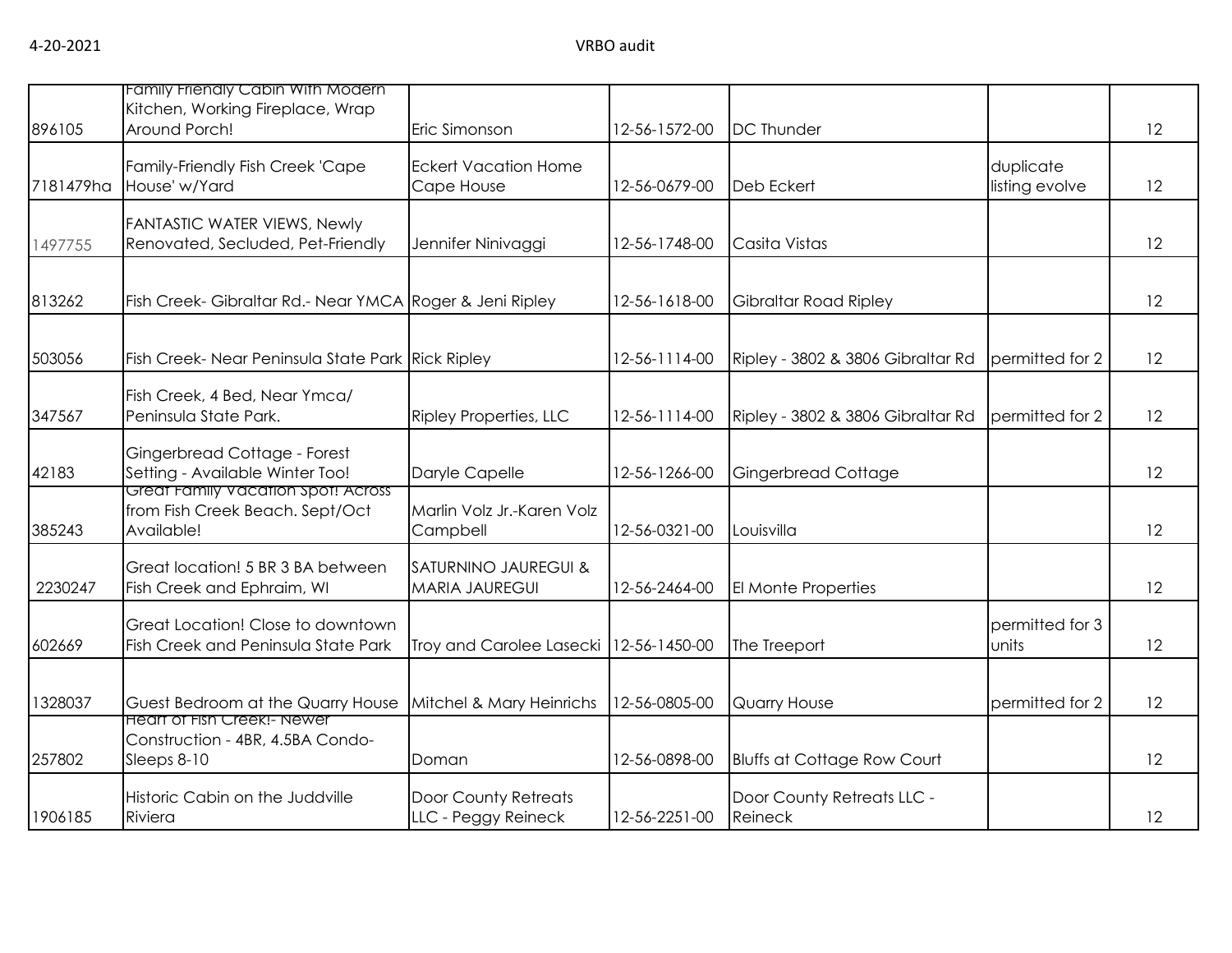|           | Home on 5 acres just 1 mile from                                                                                                   |                                                              |               |                                             |                          |    |
|-----------|------------------------------------------------------------------------------------------------------------------------------------|--------------------------------------------------------------|---------------|---------------------------------------------|--------------------------|----|
| 614537    | town                                                                                                                               | Paul & Amy Devine                                            | 12-56-1439-06 | <b>Gibraltar House</b>                      | dcpm                     | 12 |
| 1671663   | In town, on the water, dock, sleeps<br>12, brand new construction!                                                                 | Wickman LLC                                                  | 12-56-2142-06 | <b>Fish Creek Beach House</b>               | dcpm                     | 12 |
| 1868302   | Lawler Guest House - Green - within<br>walking distance of everything in<br><b>Fish Creek</b><br>Located on the northside of fown, | <b>Greg Lawler</b>                                           | 12-56-2218-00 | Lawler Guest House Green                    |                          | 12 |
| 1680472   | walking distance to beach,<br>shopping and more!                                                                                   | <b>Brett Lecy</b>                                            | 12-56-2147-06 | <b>Fish Creek Central Home</b>              | dcpm                     | 12 |
| 426335    | Log Retreat At Fish Creek                                                                                                          | <b>Bill Anderson</b>                                         | 12-56-1225-06 | Log Retreat at Fish Creek                   | dcpm                     | 12 |
| 348054    | Modernized Classic Log Home Close<br>to Shopping and Sunset Walks                                                                  | James Graham                                                 | 12-56-1294-00 | Modern Classic Log Home                     |                          | 12 |
| 1216466   | New Home - 2 Story - 4 bedroom, 3.5<br>bath                                                                                        | DCLife LLC - Pamela<br>Hoppe                                 | 12-56-1840-00 | <b>DCLife LLC</b>                           |                          | 12 |
| 1671773   | New home sleeps 10 downtown Fish<br>Creek!                                                                                         | <b>Wickman LLC</b>                                           | 12-56-2141-06 | The Road House                              | dcpm                     | 12 |
| 1127055   | NEW home. GREAT location across<br>from YMCA. Can accommodate<br>LARGE groups                                                      | The Treeport                                                 | 12-56-1450-00 | Troy and Carolee Lasecki                    | permitted for 3<br>units | 12 |
| 1898332   | NEW LISTING! Manistique Stone<br>Cottage - Lovely retreat in Fish<br>Creek next to Peninsula State Park                            | Ryan and Karilyn Dayton                                      | 12-56-1743-07 | Manistique Stone Cottage                    | Simple Life              | 12 |
| 4713533ha | NEW-GREAT LOCATION-SLEEPS 14-<br><b>INDOOR &amp; OUTDOOR POOLS</b>                                                                 | Park House                                                   | 12-56-1801-00 | <b>PDW Rentals LLC</b>                      |                          | 12 |
| 1444826   | Nicely located Near Fish Creek,<br>Ranch home, 4 bedroom, 2 bath.<br>NEW OWNERSHIP.                                                | <b>Klems Investment</b><br>Properties LLC - Mary<br>Klimczyk | 12-56-2027-00 | Klems Investments - Klimczyk<br>8580 STH 42 |                          | 12 |
| 365869    | <b>PEACE AND TRANQUILITY SETTING IN</b><br>THE WOODS                                                                               | Allen & Emelie Franke                                        | 12-55-0021-00 | <b>High Ridge Chalet</b>                    | Charnetski               | 12 |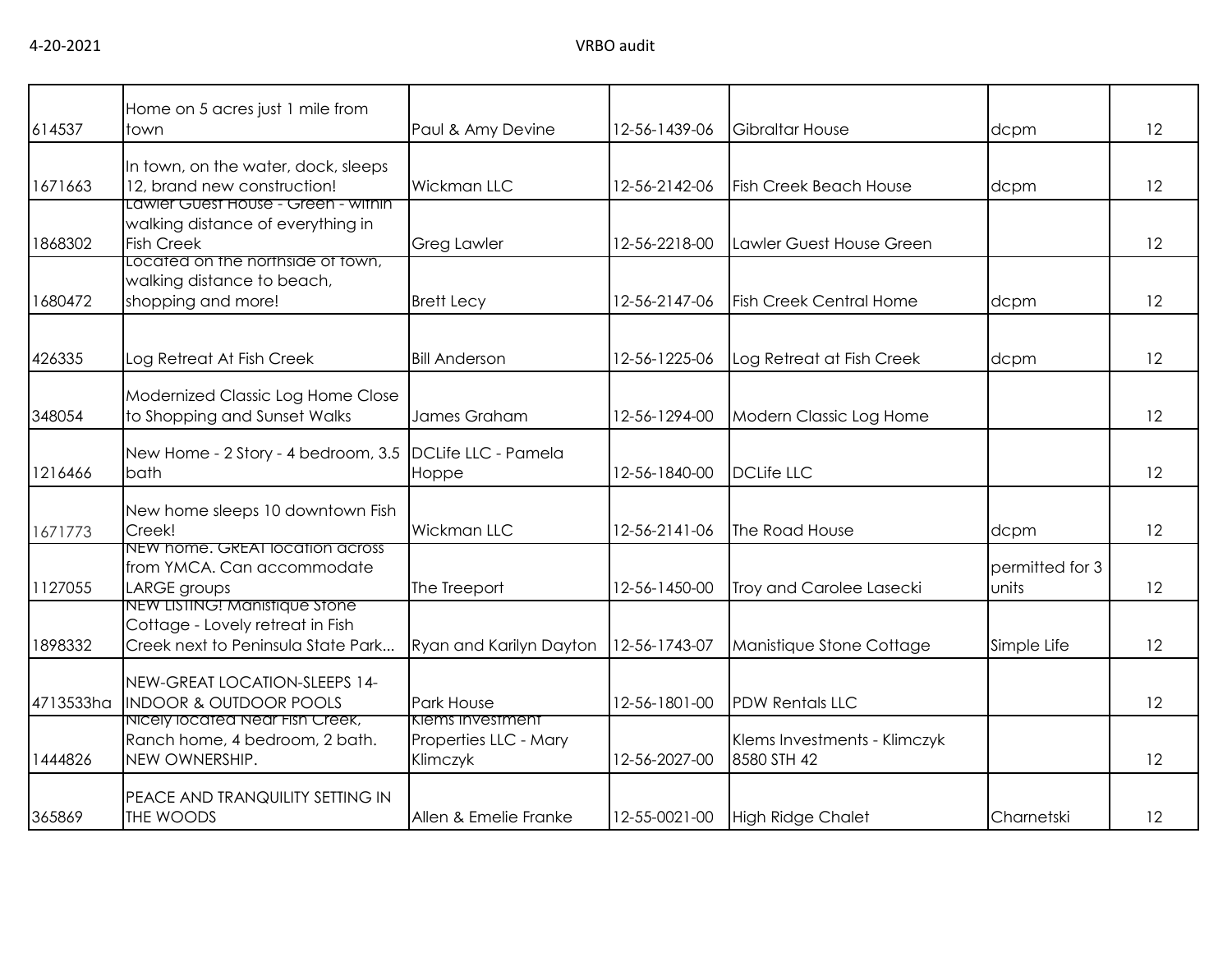|         | Perfect for Family Reunions &                                                                     | Kenneth and Maxine                     |               |                                    |                   |    |
|---------|---------------------------------------------------------------------------------------------------|----------------------------------------|---------------|------------------------------------|-------------------|----|
| 418193  | Weekend Getaways, sleeps 12                                                                       | Riche                                  | 12-56-1241-00 | Riche - 9419 Tree Top              |                   | 12 |
| 723814  | Pine Cone Guest House                                                                             | Minerva & Armando<br>Mejia             | 12-56-0525-00 | Pine Cone Guest House              |                   | 12 |
| 354913  | Pristine condo! Walking distance to<br>everything in Heart of Fish Creek!<br>3BR/4BA Sleeps 8-1   | Martone                                | 12-56-1989-00 | <b>Bluffs at Cottage Row Court</b> |                   | 12 |
| 642394  | Quiet, Family-Friendly Home on a<br>Quiet Street Near Fish Creek                                  | Pam Olafsson/Beth<br>Collins           | 12-56-1275-00 | Little Spring Cottage              |                   | 12 |
| 410989  | Remodeled Cottage in Downtown<br>Fish Creek-the Cookery's Lodging                                 | <b>Richard Skare</b>                   | 12-55-0122-00 | Cookery Suites & Cottages          | permitted for 2   | 12 |
| 997318  | Spacious Custom 4bedroom a Mile<br>from Fish Creek                                                | Ross Lunn                              | 12-56-1033-00 | Gibraltar Lodge                    |                   | 12 |
| 824134  | Spectacular Views of Eagle Harbor<br>and Ephraim                                                  | Nancy Claypool                         | 12-56-1570-06 | Eagle Harbor View                  | dcpm              | 12 |
| 473918  | SPRING ROAD HOME, JUST MINUTES<br>FROM FISH CREEK                                                 | Jeff Herbst                            | 12-56-1318-00 | <b>Herbst Spring Road</b>          |                   | 12 |
| 424315  | The Java Hut, a cottage with 'perks'                                                              | Coffee & Crossbones<br>LLC/Carina Helm | 12-56-1188-00 | Java Hut, The                      |                   | 12 |
| 272736  | The Log Home at Fish Creek-In the<br><b>Heart of Door County</b>                                  | David & Linda Horne                    | 12-56-1023-00 | The Log Home at Fish Creek         |                   | 12 |
| 2065986 | Tucked Away---Newly renovated 3<br>bedroom Door County escape.                                    | Jon and Lucy Murphy                    | 12-56-2374-00 | <b>Tucked Away</b>                 | <b>Fish Creek</b> | 12 |
| 238110  | Unique Setting - Built on Quarry Bed                                                              | Mitchel & Mary Heinrichs               | 12-56-0805-00 | Quarry House                       | permitted for 2   | 12 |
| 569210  | <u>upaatea ketro ketreat! Indoor &amp;</u><br>Outdoor Fireplace, Backyard Oasis<br>With Waterfall | Mark Schneider                         | 12-56-1719-00 | <b>Fish Creek Beginnings</b>       |                   | 12 |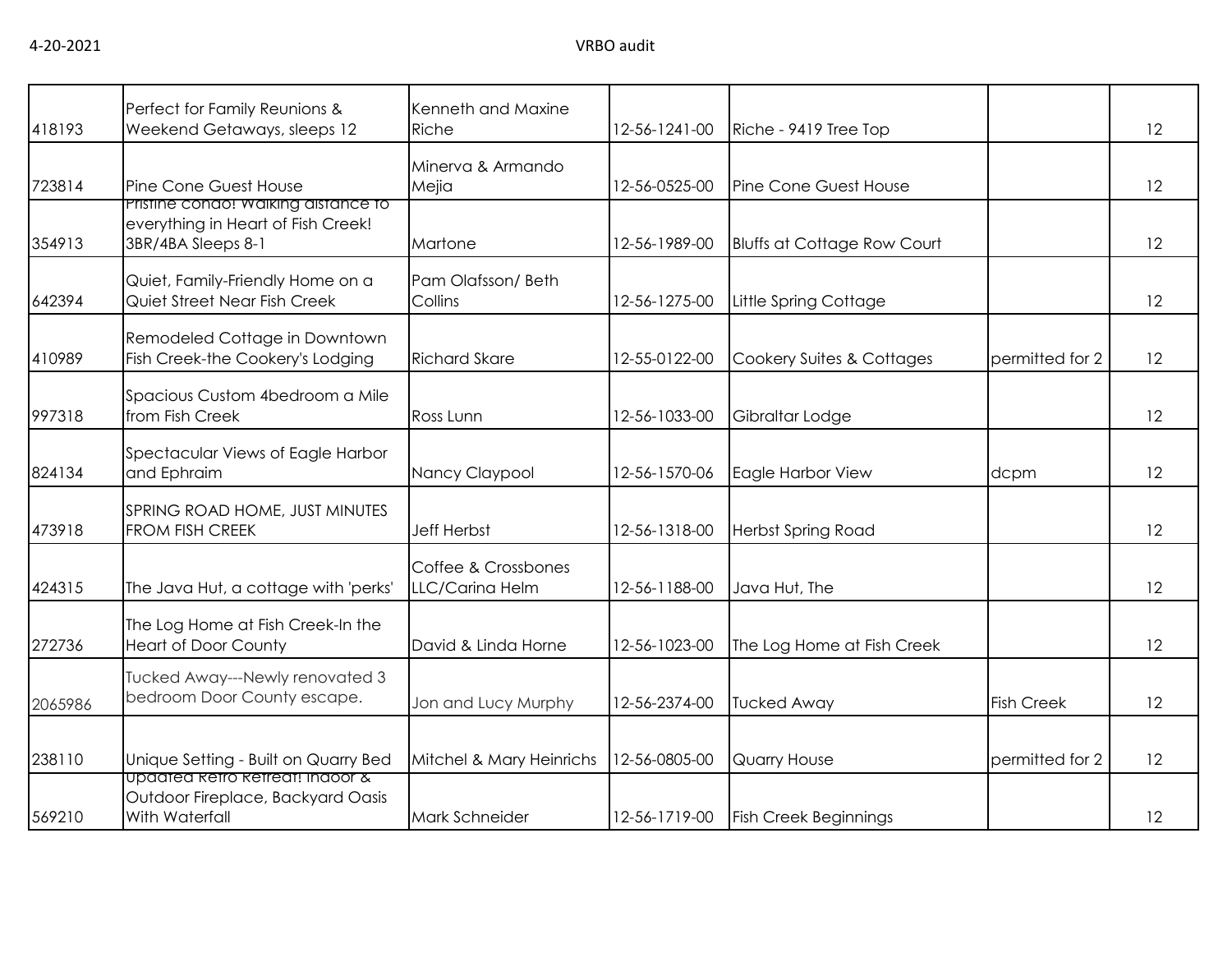| 391901  | Water View in Downtown Fish Creek<br>- The Cookery's Lodging.                          | Cookery Inc                                                                         | 12-55-0122-00 | Cookery Suites & Cottages | permitted for 2 | 12 |
|---------|----------------------------------------------------------------------------------------|-------------------------------------------------------------------------------------|---------------|---------------------------|-----------------|----|
| 90461   | Welcome to Your 3+ Bed Fish Creek<br>Retreat, Close to It All                          | Donald Rubin                                                                        | 12-56-0645-00 | <b>Fish Creek Retreat</b> |                 | 12 |
| 715374  | Woodlands 3 Bedroom, 1 1/2 Bath<br>Fish Creek, Vacation Getaway                        | Tim & Bonnie Mirkiewicz                                                             | 12-56-1363-00 | Woodlands                 |                 | 12 |
| 2172561 | 30+ day rental - no permit needed                                                      | <b>Serene Getaway</b>                                                               |               |                           |                 | 12 |
| 559794  | 30+ day rental - no permit needed                                                      | <b>Tucker's Retreat-Now</b><br>booking Summer 2021!                                 |               |                           |                 | 12 |
| 993369  | 30+ day rental - no permit needed                                                      | <b>WAIERFRONI COTTAGE</b><br><b>ROW CONDO IN THE</b><br><b>HEART OF FISH CREEK!</b> |               |                           |                 | 12 |
|         |                                                                                        |                                                                                     |               |                           |                 |    |
| 585337  | 4 Bedroom, 4 Bath, 2 Story Home,<br>Sand Beach, Handicapped Access,<br>Wifi, sleeps 12 | Sunrise Shores #7 -<br><b>DCRMAALLC</b>                                             | 15-53-1431-00 | <b>DCRMAALLC</b>          |                 | 15 |
| 505152  | Fantastic Sandy Beach Condo for<br>Family and Friends. Spectacular<br>Sunrises!        | Sanata & Catherine Lau                                                              | 15-53-1362-00 | Sunrise Shores #6 - Lau   |                 | 15 |
| 1730634 | Gorgeous Sandy Beach Condo                                                             | Sunrise Shores #2 - Tiedke                                                          | 15-53-2210-04 | <b>Gary Tiedke</b>        | zeile           | 15 |
| 125749  | Lake Michigan Sand Beach Front,<br>CLEAN, Quiet, 2 Bdrm, 2 bath                        | Sunrise Shores ASH                                                                  | 15-53-0492-00 | Mark Ash                  |                 | 15 |
| 171303  | Lake Michigan Sand Beachtront<br>Condo, Spectacular Views, Sunrise<br>Shores, WiFi     | Sunrise Shores #4                                                                   | 15-53-1153-00 | Jeanne & Paul Wiesner     |                 | 15 |
| 1847094 | 5☆Modern Waterfront Lake Cabin<br>in Door County $\Omega$                              | Jeremy and Caitlyn<br>Jeffery                                                       | 15-56-2215-00 | The Bay on Clark Lake     |                 | 15 |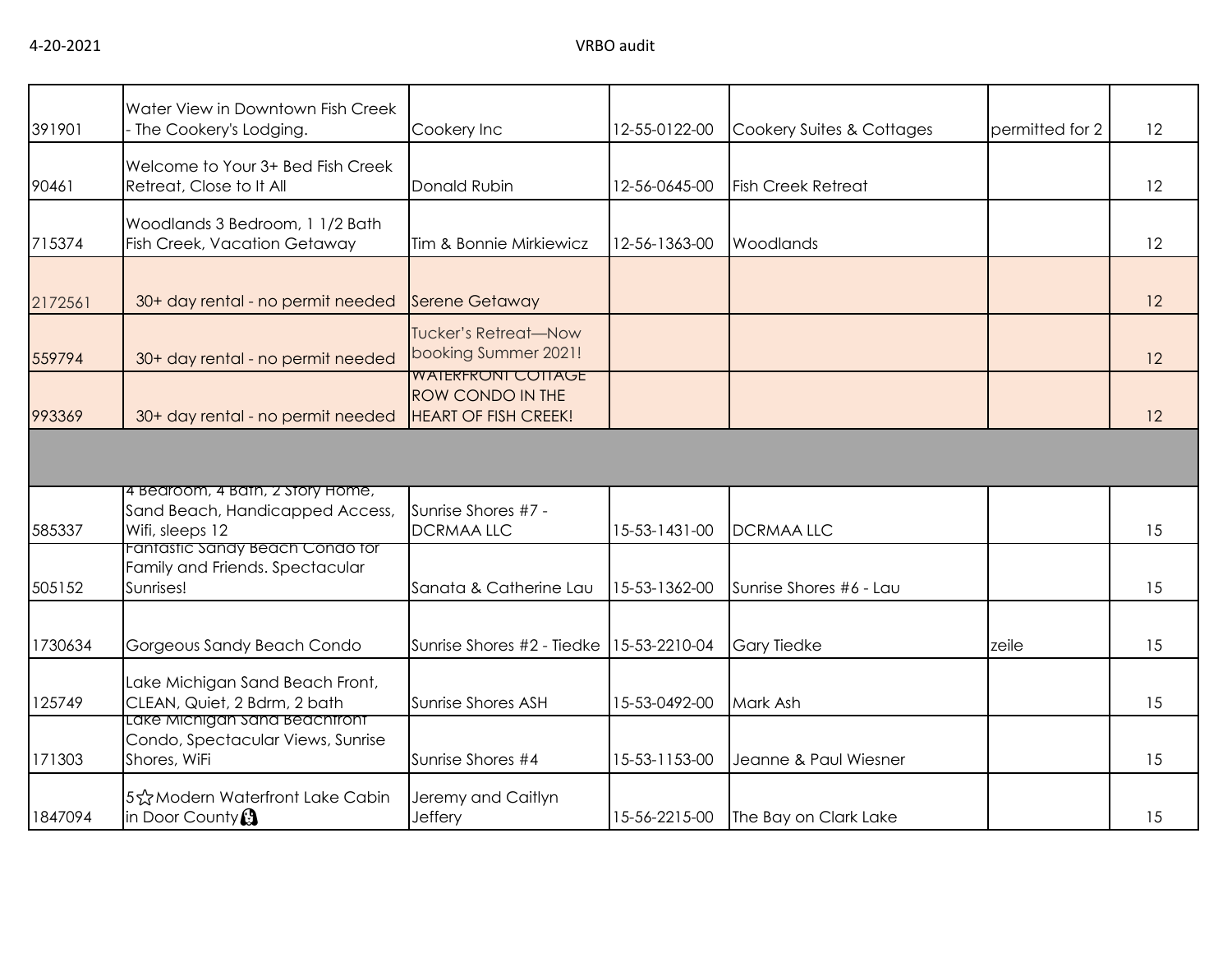| 352035  | Beachfront Cottage, Spring 2018<br>Special 3 nights w/ 4th night free                      | Quietside Leadership LLC                      | 15-55-0398-00 | Quietside Cottages "the beach<br>house"                     | permitted for 2                          | 15 |
|---------|--------------------------------------------------------------------------------------------|-----------------------------------------------|---------------|-------------------------------------------------------------|------------------------------------------|----|
| 1432604 | <b>Beautiful Clark Lake Cottage</b>                                                        | Scot and Kerri Hunt                           | 15-56-1998-00 | <b>Beautiful Waterfront Cottage on</b><br><b>Clark Lake</b> |                                          | 15 |
| 1887006 | Beautiful Cottage! Short Drive To<br>Sand Beach - Jacksonport                              | Dan Rehberg - Rehberg<br><b>Boathouse LLC</b> | 15-56-1593-00 | Cottage at Trails End                                       |                                          | 15 |
| 216654  | CEDAR SHORES IS EXPANDING!-ON<br>SCHEDULE!1 Aug Wk Open. Book<br><b>CHOICE FALL DATES.</b> | Linda Schaap                                  | 15-55-0831-00 | Cedar Shores - Beach Front                                  |                                          | 15 |
| 1961877 | Cozy Log Cabin on 4 Acres in<br>Jacksonport. Walk to town center<br>and beach.             | Christie Skogg                                | 15-56-2237-00 | <b>Recently Renovated Cozy Log</b><br>Cabin on 4 Acres      |                                          | 15 |
| 1943899 | Exceptional Home, Beautiful Lake<br>Shore on 1+ Acre - 2021 Dates Going<br>Fast!           | DGRE, LLC - Andrea<br>Dalton Wroblewski       | 15-56-2280-04 | Lakeview Retreat                                            | zeile                                    | 15 |
| 852534  | Lake Michigan Beachfront Cottage<br>Springl Special 3 Nights/4th free                      | Quietside Leadership LLC                      | 15-55-0398-00 | Quietside Cottages "the beach<br>house"                     | permitted for 2                          | 15 |
| 997026  | Lake Michigan Waterfront Summer<br>House                                                   | Mary Jo Jump                                  | 15-56-1263-04 | Jump Inn                                                    | permitted for<br>2- Zeile                | 15 |
| 848144  | Lakefront Cottage with Sensational<br>Sunsets!                                             | Paul & Tricia Kaye                            | 15-56-1621-00 | Kaye Cottage                                                |                                          | 15 |
| 244227  | Lakefront Home, Architect Designed<br>for His Family and Friends                           | Janet Slater                                  | 15-56-1085-00 | Lakeside Paradise - Slater                                  |                                          | 15 |
| 1665895 | Logan Creek Cottage - Jacksonport                                                          | <b>Rob Geitner</b>                            | 15-56-2105-00 | Logan Creek Cottage                                         |                                          | 15 |
| 746483  | Neat Cottage getaway on the Lake<br>Michigan Rugged Shore=Relax-<br>Romantic-Restore-ah    | Sommer Property Mgmt<br>LLC                   | 15-56-0023-00 | All about the lake shore Door<br><b>County Cottages</b>     | permitted for<br>3:1)Shadow<br><b>of</b> | 15 |
| 1055782 | Neat Cottage Getaway On The<br>Lake Michigan Rugged Shore=relax-<br>romantic-restore-ah    | Sommer Property Mgmt<br>LLC                   | 15-56-0023-00 | All about the lakeshore Door<br><b>County Cottages</b>      |                                          | 15 |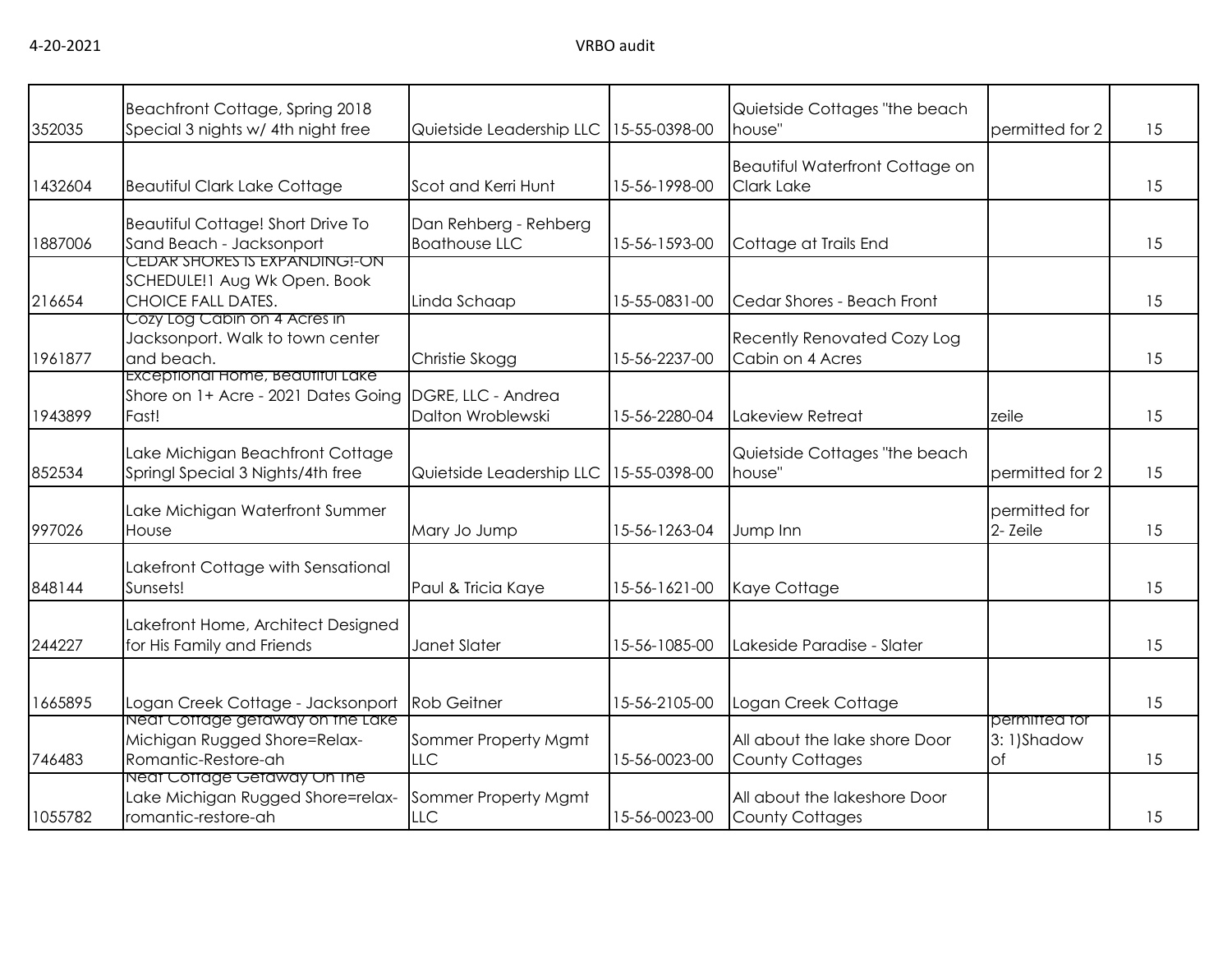| 1621220 | NEW! Door County Lake Cabin on<br>Private Peninsula with an East &<br><b>West Facing Dock</b>  | Jeremy and Caitlyn<br>Jeffery              | 15-56-2060-00 | The Point on Clark Lake                                 |                            | 15 |
|---------|------------------------------------------------------------------------------------------------|--------------------------------------------|---------------|---------------------------------------------------------|----------------------------|----|
| 333509  | Newer Log Home on Clarks Lake<br>with Dock and Boats                                           | Vans Log Home on Clark<br>Lake             | 15-56-0308-06 | Vans Log Home                                           | dcpm                       | 15 |
| 34399   | Quintessential Door County Cabin<br>on Lake Michigan                                           | Carolyn Brzezinski                         | 15-56-0713-00 | Killasonna Lodge - Brzezinski                           |                            | 15 |
| 1055804 | <b>Romantic Classic Cedar Cottage-</b><br>door-county-rentals.com//-<br>Brochure.pdf           | Sommer Property Mgmt<br><b>LLC</b>         | 15-56-0023-00 | All about the lakeshore Door<br><b>County Cottages</b>  |                            | 15 |
| 1697009 | Rustic Charm - Book Now for 2021<br>Prime Time!                                                | Tamara Faulkner Milgen<br><b>Woods LLC</b> | 15-56-2086-04 | Milgen Woods LLC - Rustic Charm zeile                   |                            | 15 |
| 1765230 | Sand Beach for 14 on Lake<br>Michigan!                                                         | Carrington Family Trust<br>c/o Fergus      | 15-56-2209-04 | Sandy Shores Beach House -<br><b>Shoreline Ventures</b> | zeile                      | 15 |
| 432667  | Stella Vista Beach House                                                                       | Michael & Valerie Schierl                  | 15-56-1170-00 | Stella Maris Beach House/Stella<br>Vista Beach House    | permitted for 2            | 15 |
| 414043  | Sunrises and S'Mores, Book Fall 2020<br>and Prime Time 2021 Now!                               | Kris Zeile et al & Mary Jo<br>Jump         | 15-56-1263-04 | Shoreline Ventures Inc & Jump<br>lnn                    | permitted for 2<br>- zeile | 15 |
| 1900670 | The Beach at Lakeside Park,<br>Jacksonport, Door County, USA                                   | Les Kiehnau                                | 15-56-1531-00 | The Beach at Lake Side Park                             |                            | 15 |
| 1775519 | The Quilted Log, a Cozy, Compact,<br>Welcoming Cabin In The Woods ~<br>Perfect For 4-6 People! | Fran Richter                               | 15-56-2230-00 | The Quilted Log                                         |                            | 15 |
| 418651  | Updated A-Frame Cottage with<br><b>Great Swimming</b>                                          | Kangaroo South Shore                       | 15-56-1157-06 | Michael K & Mary Lou H Serchen                          |                            | 15 |
|         |                                                                                                |                                            |               |                                                         |                            |    |
| 921026  | Beach Harbor Resort - Beach House<br>Cottage                                                   | <b>Beach Harbor Resort</b>                 | 27-51-0807-00 | Jon Hanson                                              |                            | 27 |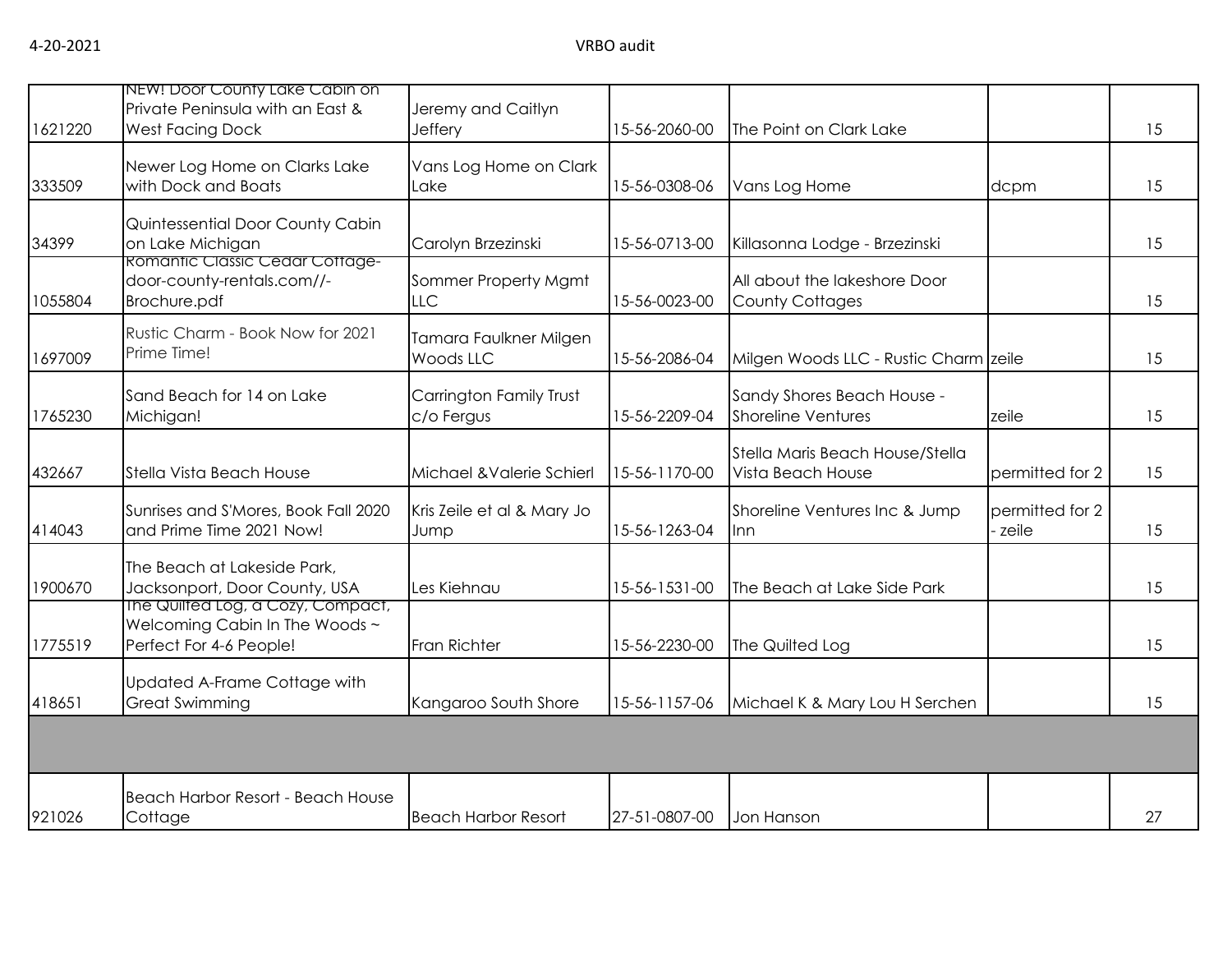|           | <b>Beach Harbor Resort - Deluxe</b>                                                          |                                                 |               |                              |            |    |
|-----------|----------------------------------------------------------------------------------------------|-------------------------------------------------|---------------|------------------------------|------------|----|
| 1913719   | Apartment                                                                                    | <b>Beach Harbor Resort</b>                      | 27-51-0807-00 | Jon Hanson                   |            | 27 |
| 921123    | <b>Beach Harbor Resort - Studio</b><br>Cottage                                               | <b>Beach Harbor Resort</b>                      | 27-51-0807-00 | Jon Hanson                   |            | 27 |
| 2227165   | "Sherwood Point Lodge" Luxury<br>Waterfront Log Cabin                                        | Sherwood Point Lodge<br>Shorewood Point Shores- | 27-56-2425-00 | <b>Tony Goebel</b>           |            | 27 |
| 2175147   | **New Listing** Waterfront *Pet<br>friendly* home on Green Bay!                              | Berndt- 4481 Sherwood<br>Point                  | 27-56-2386-07 | <b>William Berndt</b>        | simplelife | 27 |
| 2143863   | Adventure Cottage" on Sand Bay<br>Point, Door County                                         | Adventure Cottage                               | 27-56-2327-00 | <b>Tony Goebel</b>           |            | 27 |
| 747958    | Cozy retreat Off the beaten path.                                                            | <b>Hideaway Cottage</b><br>Smola                | 27-56-1542-00 | Connel Smola                 |            | 27 |
| 1449030   | Great Getaway with Lots of Comfort<br>and Charm!                                             | Steve and Joan Rockwell 27-56-2008-00           |               | The Doorstop - Rockwell      |            | 27 |
| 1802819   | Holiday Lodge on Green Bay-<br><b>GRAND OPENING!</b>                                         | Fred and Nacy Mahaffey 27-56-2276-00            |               | Holiday Lodge                |            | 27 |
| 9448269ha | <b>Idlewild Golf Getaway</b>                                                                 | <b>Idlewild Golf Getaway -</b><br>Alexander     | 27-56-2308-00 | Jon Alexander                |            | 27 |
| 2078790   | Idlewild Hideaway by the Bay (with<br>Large Deck)                                            | <b>Tom Brolin</b>                               | 27-56-2407-00 | Idlewild Hideaway by the Bay |            | 27 |
| 688165    | Log Cabin House on the Water<br>(Waterfront)                                                 | <b>Rachel Messner</b>                           | 27-56-2184-00 | Log Cabin House on the Water |            | 27 |
| 1368363   | Nasewaupee Trail Log Home                                                                    | Nasewaupee Trail Log<br>Home                    | 27-56-1841-00 | <b>Terry Kinney</b>          |            | 27 |
| 1450867   | Newly updated cottage on 12 acres Bungalow at<br>only minutes from Potawatomi State<br>Park! | Potawatomi Park-<br>Isaacson                    | 27-56-2011-00 | Andrew and Erin Isaacson     |            | 27 |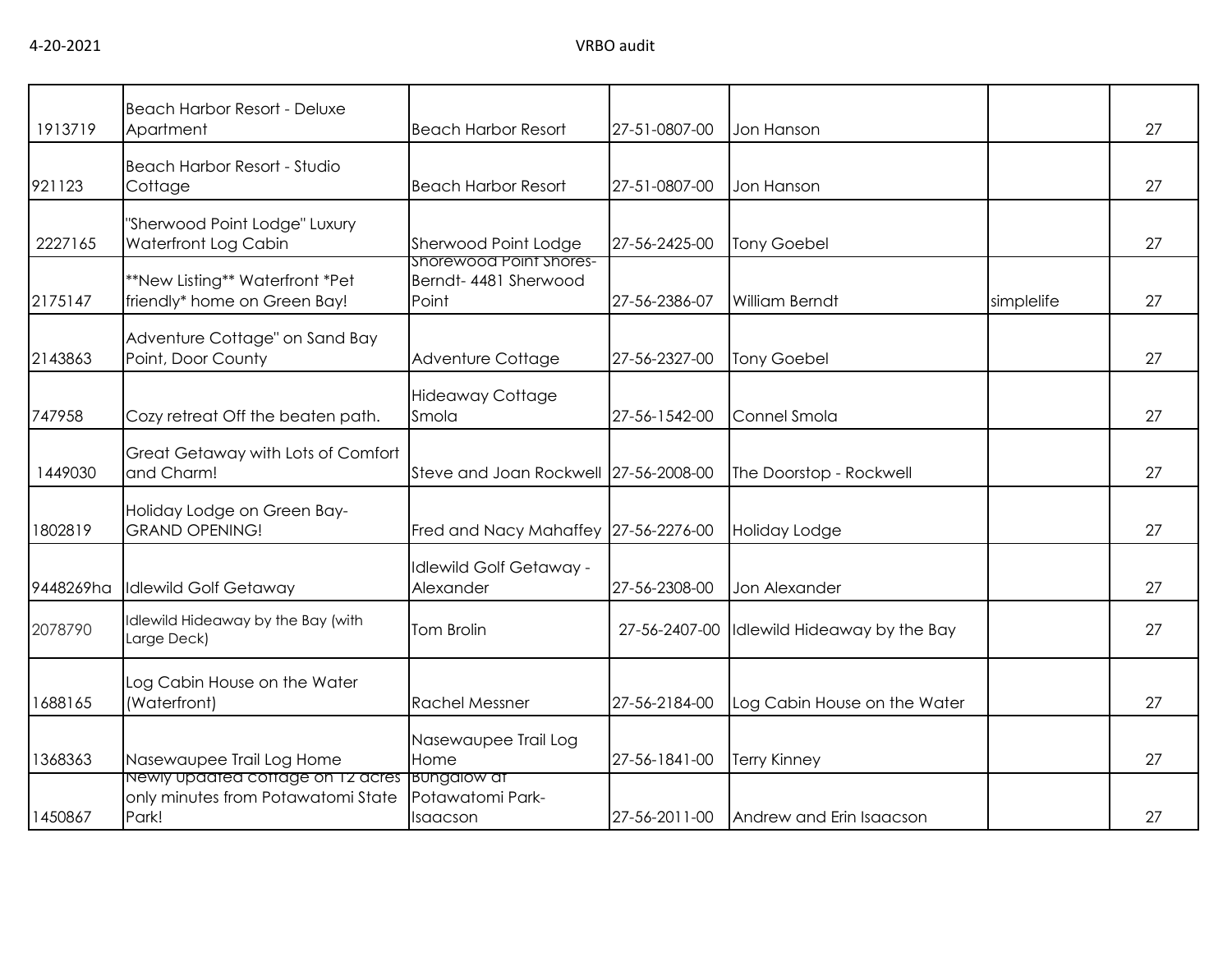| 267726   | One of a Kind Door County<br><b>Boathouse Waiting for Your Visit</b>                             | Deb Robinson                                                           | 27-56-1050-00 | One of a kind Door County Boat<br>House            | 27 |
|----------|--------------------------------------------------------------------------------------------------|------------------------------------------------------------------------|---------------|----------------------------------------------------|----|
| 1944682  | Open Door Oasis - Door County - A<br>spacious home located on a<br>peninsula                     | White Slope Hospitality<br>Partners LLC-Przemyslaw<br>(Peter) Szewczyk | 27-56-2204-00 | Open Door Oasis                                    | 27 |
| 902029ha | Outback Cottages in Door County -<br>near beach, modern, private,<br>peaceful                    | <b>Outback Cottages</b>                                                | 27-56-1143-00 | Galen & Pam Carpenter                              | 27 |
| 112606   | Property overview                                                                                | <b>Terry Kinney</b>                                                    | 27-55-0737-00 | Door County Country Home                           | 27 |
| 312662   | Sand Bay Lodge And Cottages<br>Waterfront Sleeps 23                                              | Sand Bay Lodge                                                         | 27-55-0667-00 | Dan Farah                                          | 27 |
| 2060447  | Sunset Lagoon                                                                                    | Sunset Lagoon                                                          | 27-56-2324-00 | MJ Property Maintenance LLC -<br>Michael Jeanquart | 27 |
| 1629251  | <b>Irillium Cottage - Family Friendly</b><br>Retreat on Sand Bay Point in Door<br>County         | Trillim Cottage - 4088<br>Snake Island Road                            | 27-56-2118-00 | Andrew Swartz and Kristin Long                     | 27 |
| 1405853  | <u>UNCIE BOD'S HOUSE! Newly updated</u><br>cabin. Idlewild Peninsula, Door Cty.<br>Sleeps 8      | Richard and Judith<br>Laessig                                          | 27-56-1995-00 | Uncle Bob's Guest House                            | 27 |
| 1773717  | Very Rustic, Dog Frienaly, Door<br>County Cottage - 100ft From the<br>Water's Edge <sup>11</sup> | John Yount Jr and Sarah<br><b>B</b> Yount                              | 27-56-2153-00 | <b>Robertsons Cottages</b>                         | 27 |
| 1766707  | Very Rustic, Dog Friendly, Door<br>County Cottage - Close to the<br>Water's Edge <sup>11</sup>   | John Yount Jr and Sarah<br><b>B</b> Yount                              | 27-56-2153-00 | <b>Robertsons Cottages</b>                         | 27 |
| 1780536  | Very Rustic, Dog Friendly, Door<br>County Cottage - Overlooks Sawyer<br>Harbor <b>fff</b>        | John Yount Jr and Sarah<br><b>B</b> Yount                              | 27-56-2153-00 | Robertsons Cottages                                | 27 |
| 1878869  | Very Rustic, Dog Friendly, Door<br>County Cottage - Right on the<br>Water's Edge <sup>11</sup>   | John Yount Jr and Sarah<br><b>B</b> Yount                              | 27-56-2153-00 | <b>Robertsons Cottages</b>                         | 27 |
| 1879325  | Very Rustic, Dog Frienaly, Door<br>County Cottage - Right on the<br>Water's Edge <sup>11</sup>   | John Yount Jr and Sarah<br><b>B</b> Yount                              | 27-56-2153-00 | <b>Robertsons Cottages</b>                         | 27 |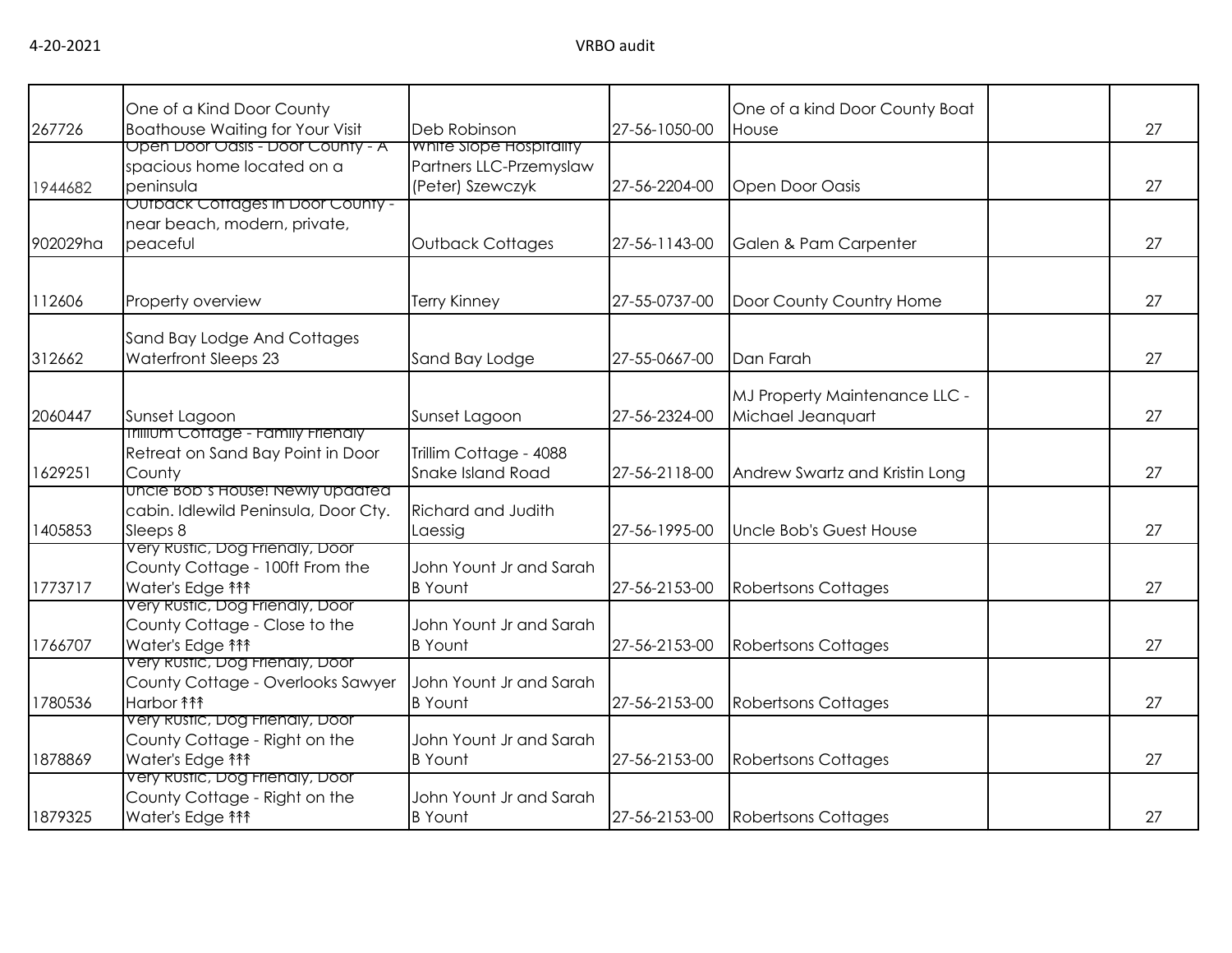|         | Very Rustic, Dog Friendly, Door           |                                 |               |                              |      |    |
|---------|-------------------------------------------|---------------------------------|---------------|------------------------------|------|----|
|         | County Cottage ~ 200ft From the           | John Yount Jr and Sarah         |               |                              |      |    |
| 1879414 | Water's Edge <sup>11</sup>                | <b>B</b> Yount                  | 27-56-2153-00 | <b>Robertsons Cottages</b>   |      | 27 |
|         | Very Rustic, Dog Frienaly, Door           |                                 |               |                              |      |    |
|         | County Cottage ~ 250ft From the           | John Yount Jr and Sarah         |               |                              |      |    |
| 1879482 | Water's Edge <sup>1</sup>                 | <b>B</b> Yount                  | 27-56-2153-00 | <b>Robertsons Cottages</b>   |      | 27 |
|         | Watertront 2 b.r. Bay View                |                                 |               |                              |      |    |
|         | Cottage/sunsets/wineries/lighthouses      |                                 |               |                              |      |    |
| 642597  | /beaches/fishing                          | Sand Bay Lodge                  | 27-55-0667-00 | Dan Farah                    |      | 27 |
|         | Waterfront 4 b.r.73                       |                                 |               |                              |      |    |
|         | ba/beaches/fishing/sunsets/wineries       |                                 |               |                              |      |    |
| 642598  | /lighthouses/state parks                  | Sand Bay Lodge                  | 27-55-0667-00 | Dan Farah                    |      | 27 |
|         |                                           |                                 |               |                              |      |    |
|         | Waterfront Cottage: 2 bedroom, 1.5        | McComb's= 4143 Snake            |               |                              |      |    |
| 802382  | bathrooms                                 | <b>Island Road</b>              | 27-56-1598-00 | John McCombs                 |      | 27 |
|         | <b>Watertront Swedish-style Log Cabin</b> |                                 |               |                              |      |    |
|         | on Sand Bay, Door County -                |                                 |               |                              |      |    |
| 135683  | Moonlight Magic                           | Tammy M Leemon                  | 27-56-1014-00 | Moonlight Magic              |      | 27 |
|         | Waterside Retreat -- Swedish Stuga        |                                 |               |                              |      |    |
| 154010  | (Cottage)                                 | <b>Barbro &amp; Glen Wilson</b> | 27-56-0948-00 | <b>Wilson Sherwood Point</b> |      | 27 |
|         |                                           |                                 |               |                              |      |    |
|         |                                           |                                 |               |                              |      |    |
|         |                                           |                                 |               |                              |      |    |
|         |                                           |                                 |               |                              |      |    |
|         | Maple Grove House (B) Handicap /          |                                 |               |                              |      |    |
| 1936999 | Wheel Chair Accessible Rental!            | John Nolte                      | 32-50-2223-00 | Maple Grove Motel LLC        |      | 32 |
|         |                                           |                                 |               |                              |      |    |
|         | Winter / Summer House w/fireplace -       |                                 |               |                              |      |    |
| 1883604 | <b>Experience Original Door County</b>    | John Nolte                      | 32-50-2223-00 | Maple Grove Motel LLC        |      | 32 |
|         |                                           |                                 |               |                              |      |    |
|         | Great Waterview Home in Door              |                                 |               |                              |      |    |
| 84278   | County. Fabulous Home Sleeps 14!!         | Hale - 1615 Big Pine Ln         | 32-53-0717-00 | Lyn Hale                     |      | 32 |
|         |                                           |                                 |               |                              |      |    |
|         | The Hideaway: New Construction            |                                 |               |                              |      |    |
| 340966  | walk to Beach and Town                    | Hideaway the Herman             | 32-53-0955-06 | Greg Herman                  | dcpm | 32 |
|         | 165 feet of Shore Front, Sunset           |                                 |               |                              |      |    |
| 1603939 | Views! Sleeps 20.                         | Shadow Lawn                     | 32-56-0190-06 | John Peterson                |      | 32 |
|         |                                           |                                 |               |                              | dcpm |    |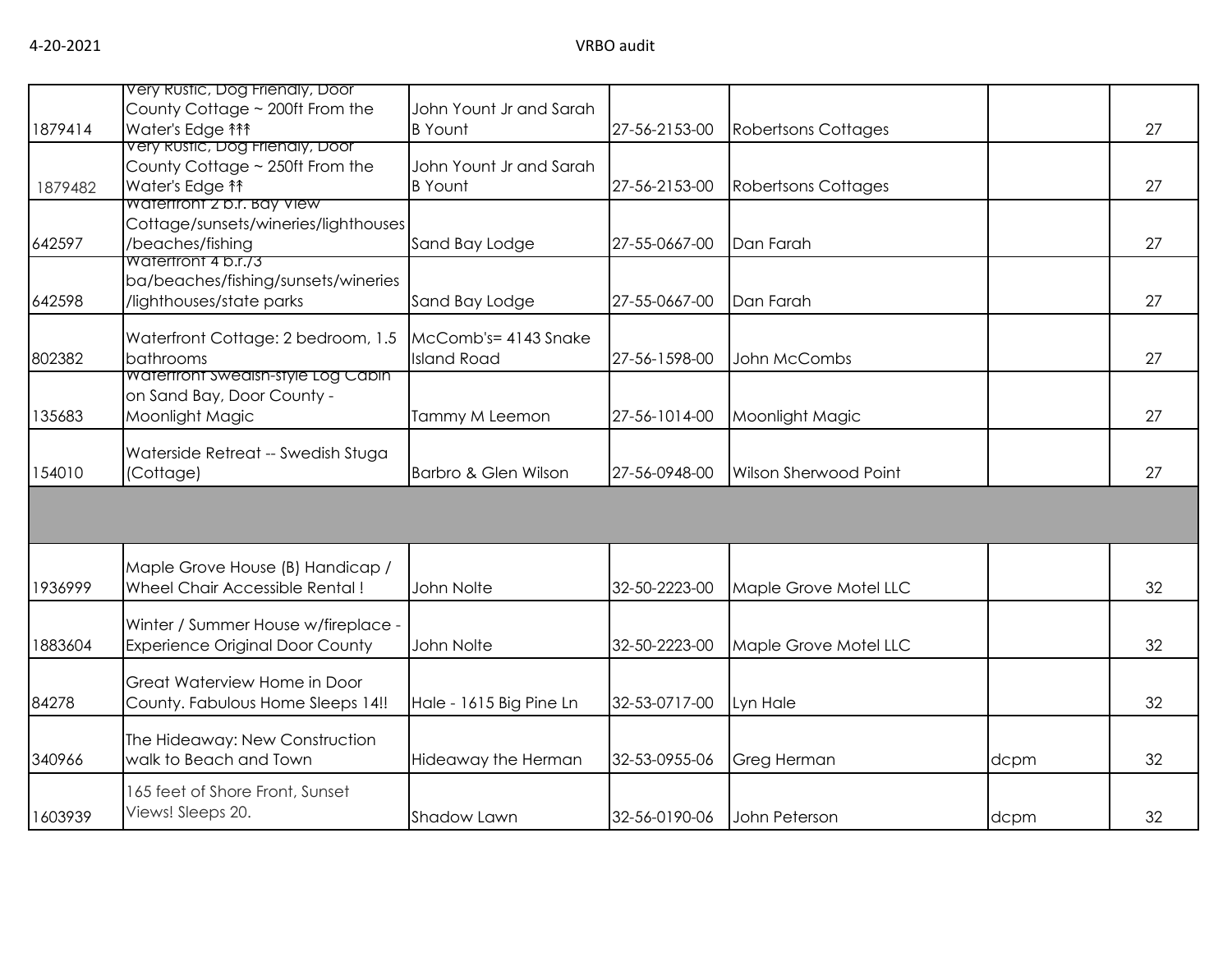| 567511    | 2500 sq ft open floor plan short walk<br>to water!                                          | Arnies Sanctuary                          | 32-56-1352-06 | James Arneson                               | dcpm            | 32 |
|-----------|---------------------------------------------------------------------------------------------|-------------------------------------------|---------------|---------------------------------------------|-----------------|----|
| 1161665   | 4 Bearm, 3 Bath! Between Sister Bay<br>& Ellison Bay. New on VRBO, Spring,<br>2018.         | <b>Woodfield House</b>                    | 32-56-1710-00 | Susanne Beaumont                            |                 | 32 |
| 2002691   | 4 Bedroom home right on the shores<br>of Rowleys Bay!                                       | House 21 at Rowleys Bay                   | 32-56-2304-06 | Charles Kraemer Trust C/O Sarah<br>Mohr     | dcpm            | 32 |
| 1739000   | 4 bedroom waterfront home on 100<br>feet of shorefront!                                     | Krause Cottage                            | 32-56-1466-06 | Douglas & Elln Krause                       | dcpm            | 32 |
| 1140156   | Beautiful 3 Bearoom Door County,<br>Heavily Wooded, Pet Friendly, NOW<br><b>OFFERS WIFI</b> | Door Stop                                 | 32-56-1612-00 | <b>Terrence Rogers</b>                      | permitted for 2 | 32 |
| 4039459ha | <b>Beautiful Bayfront Sunset Views</b>                                                      | On the Rocks - Gills Rock-<br>Steeno      | 32-56-1464-00 | David and Susan Steeno                      |                 | 32 |
| 133165    | Beautiful Cottage on the Green Bay<br>Waterfront                                            | <b>Schwandt Cottage</b>                   | 32-55-0177-00 | Georgina Schwandt                           |                 | 32 |
| 880863    | Beautiful Home with specatcular<br>views of Garrett Bay and Gills Rock!                     | Garret Bay Bluff                          | 32-56-1641-06 | <b>William Berry</b>                        | dcpm            | 32 |
| 996903    | Beautiful Home With Water Views in<br><b>Peaceful Gills Rock</b>                            | <b>Hedgehog Harbor House</b><br>& Cottage | 32-56-1506-00 | David & Patricia Bernhard                   |                 | 32 |
| 659326    | Beautiful log home on 5 acres just<br>steps away from Lake Michigan                         | Hoffmans Up North                         | 32-56-1463-06 | Hoffman's Up North LLC - Matthel<br>Hoffman | dcpm            | 32 |
| 116351    | Beautiful Log Home on 5 quiet acres                                                         | The Refuge/Appleport<br>Enterprises       | 32-55-0623-00 | Marc & Lori Maillefer                       |                 | 32 |
| 2091596   | Beechwood Cottage - Secluded A-<br>Frame in Sister Bay                                      | <b>Beechwood Cottage</b>                  | 32-56-2342-00 | Megan Welter                                |                 | 32 |
| 601468    | Cedar Dell Chalet is the<br>quintessential Door county cabin                                | Cedar Dell Chalet                         | 32-56-1203-06 | <b>Vicky Kalscheur</b>                      | dcpm            | 32 |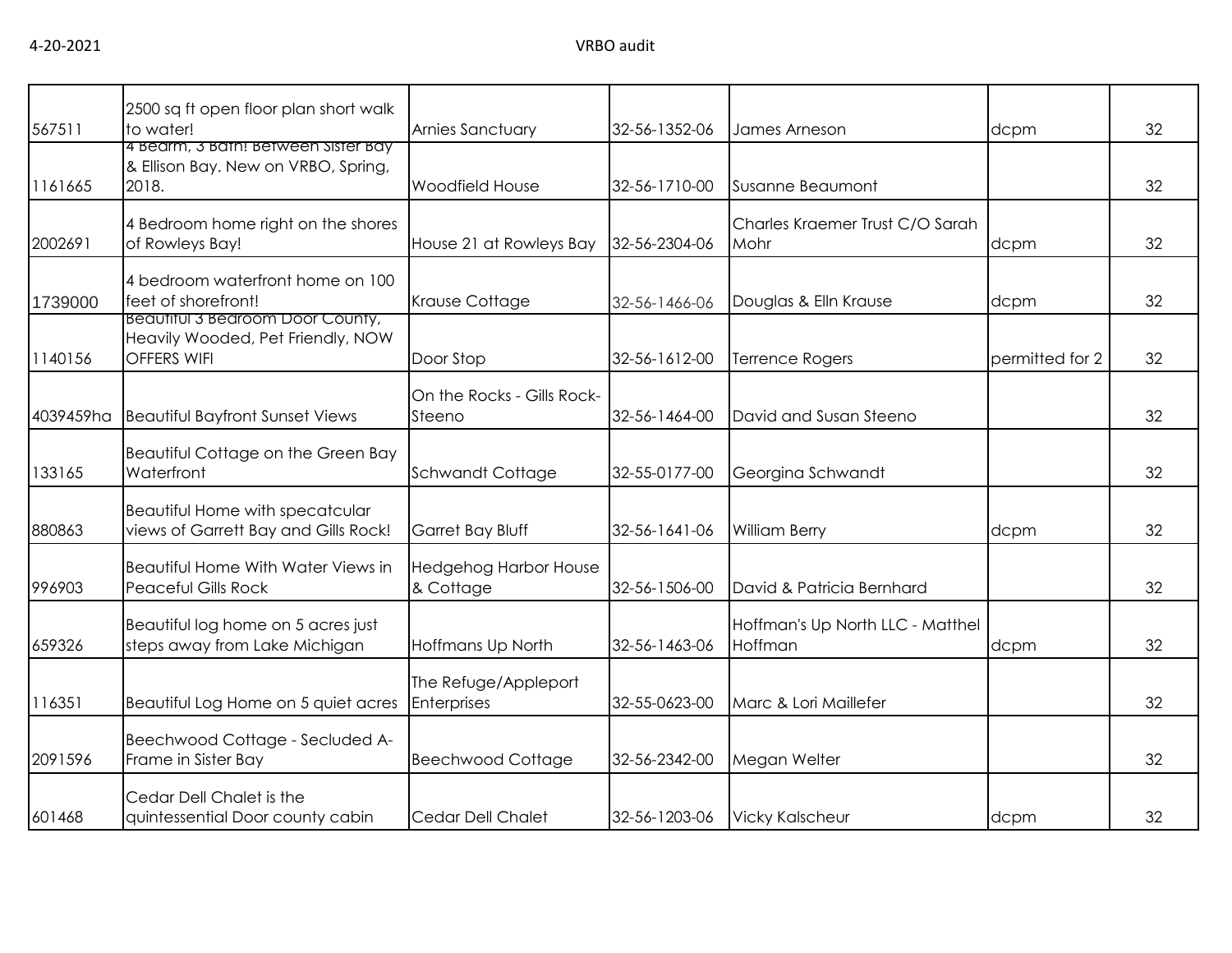| 1217459   | Charming cedar log cabin nestled<br>in the woods, footsteps from<br>Rowley's Bay      | Wagon Trail Dombrowski -<br>Unit 1         | 32-56-1831-00 | Edward and Jill Dombrowski      |                 | 32 |
|-----------|---------------------------------------------------------------------------------------|--------------------------------------------|---------------|---------------------------------|-----------------|----|
| 482895    | Charming Cottage On The Shore Of<br>Lake Michigan!                                    | <b>Appleport Sunrise</b>                   | 32-56-1913-06 | Kathleen & Edward Callahan      | dcpm            | 32 |
| 2147119   | Charming perennial garden<br>cottage downtown Ellison Bay<br>walking distance to lake | Garden Gate Cottage                        | 32-56-2381-00 | <b>Willow Alexander</b>         |                 | 32 |
| 343690    | <b>Charming Traditional Cottages</b><br>Affordable and Travel Green                   | <b>Terra Cottages</b>                      | 32-55-0124-00 | Deborah Taubert Gehan           | permitted for 5 | 32 |
| 706539    | Charming, Warm, and Naturally Well- A Little House in the<br>Lit with Wooded Privacy  | Woods                                      | 32-56-2365-00 | Arica and Emmet Hirsch          |                 | 32 |
| 7921159ha | Cottage in Roweleys Bay w/ Deck &<br>Grill!                                           | <b>Rowleys Bay Cabins</b>                  | 32-55-0014-00 | Mary Cole                       | evolve          | 32 |
| 7064918ha | Country Haven on Mink River Road                                                      | Country Haven                              | 32-55-0329-00 | Myron & Andrea Beard            | permitted for 2 | 32 |
| 9173517ha | Cro's Nest Watertront Home on the<br>Edge of Baylake Bluff. Amazing<br>water views!   | Cro's Nest                                 | 32-56-2270-00 | Donald "Lee" Buckingham         |                 | 32 |
| 1409799   | DOOR 42- minutes away from the<br>hustle and bustle of Sister Bay!                    | Door 42                                    | 32-56-1976-00 | Shawn and Kim Marshall          |                 | 32 |
| 571451    | Ellison Bay bluff retreat with water<br>views                                         | The Refuge/Appleport<br><b>Enterprises</b> | 32-55-0623-00 | Marc & Lori Maillefer           |                 | 32 |
| 4555418ha | Ellison Bay tranquility close to Europe<br>Lake and Newport State Park!               | Country Comfot                             | 32-56-1753-00 | Daniel & Valerie Austgen        |                 | 32 |
| 724130    | Enjoy Your Own Private View Of<br>Sister Bay Sunsets on the Waterfront                | The Nest                                   | 32-56-1514-06 | Paul O'Keeffe & Tiffany Hubbard | dcpm            | 32 |
| 1022944   | Family Retreat Lake Front Wifi Bikes<br><b>Grill Lakeshore Fire Pits</b>              | <b>Sunset Shore Cottages</b>               | 32-56-1720-00 | David & Deborah Cresto          | permitted for 2 | 32 |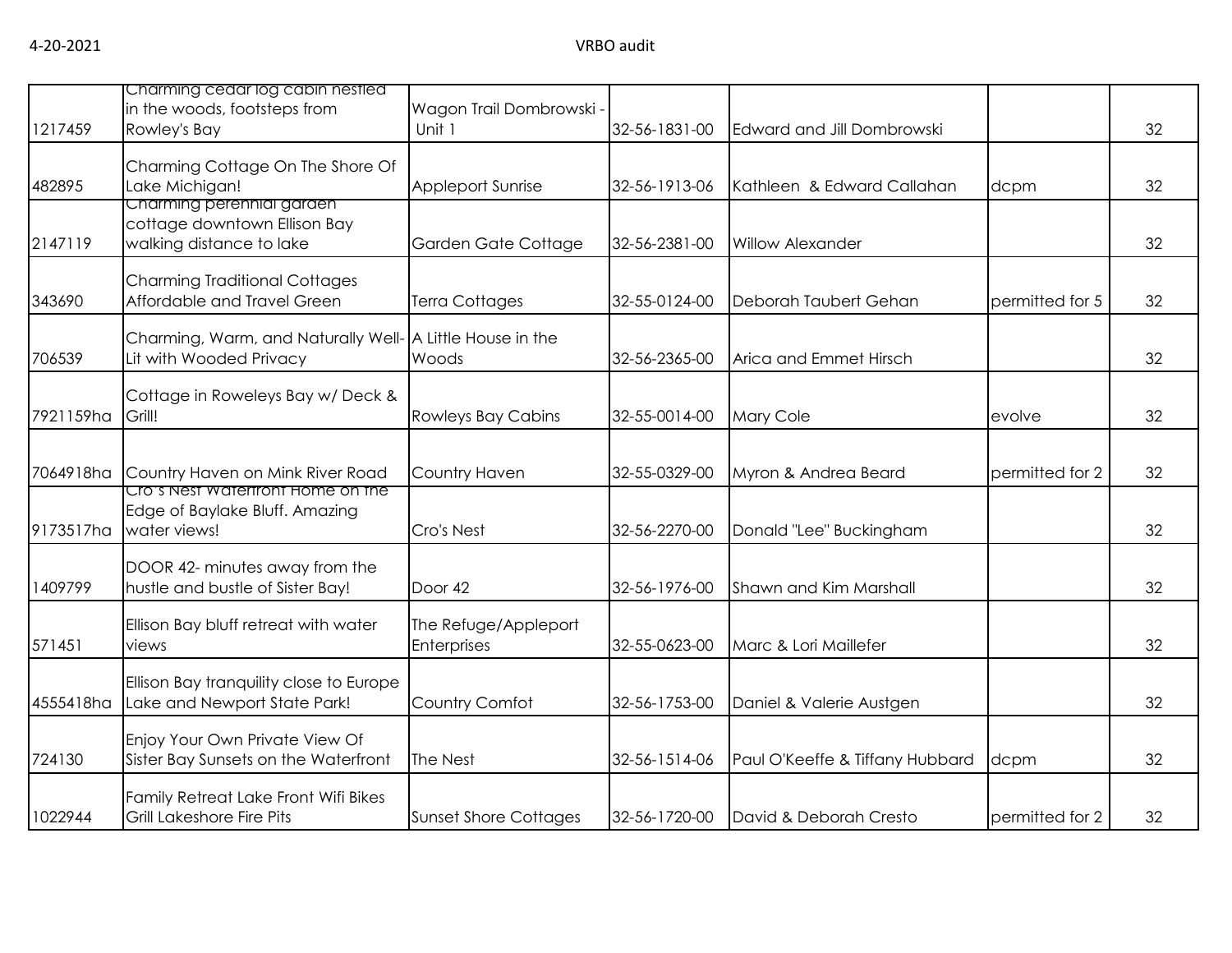| 1036054   | Family Retreat Lake View Wifi Cable<br>Tv Grill Lakeshore Fire Pits Dog<br>Friendly     | <b>Sunset Shore Cottages</b>                 | 32-56-1720-00 | David & Deborah Cresto                        | permitted for 2 | 32 |
|-----------|-----------------------------------------------------------------------------------------|----------------------------------------------|---------------|-----------------------------------------------|-----------------|----|
| 998960    | Great water view in peaceful<br>Northern Door                                           | Hedgehog Harbor House<br>& Cottage           | 32-56-1506-00 | David & Patricia Bernhard                     | permitted for 2 | 32 |
| 254081    | Historic Log Cabin by the Bay (Lake<br>Views & Access)                                  | Docs Hideaway                                | 32-56-2311-00 | Greg Bott                                     |                 | 32 |
| 396817ha  | Little House on the Bay---Door<br>County Retro Style/ Comfortable--                     | Little House on the Bay                      | 32-56-1142-00 | Schaulis & Schaulis & Werdeard<br>& Schaulis  |                 | 32 |
| 821538    | Located in Ellison Bay, less than 1/4<br>mile from a public boat launch on<br>beautiful | <b>Beechers Cabin</b>                        | 32-56-1571-06 | Susan Szabo & Mark Beecher                    | dcpm            | 32 |
| 181532    | Marina Breeze, Spectacular Ellison<br>Bay View & Dbl Master Suites                      | Marina Breeze                                | 32-56-0759-00 | Robert & Sherry Stein                         |                 | 32 |
| 2161752   | Mid-sized House with a Large<br>Central Living Room, Fairly Isolated<br>Location        | <b>Teskies Retreat</b>                       | 32-56-2411-00 | Lyle Teskie                                   |                 | 32 |
| 1185191   | Murphy's "KipDee" Cottage                                                               | Murphy's Kipdee Cottage 32-56-1827-00        |               | Jon Murphy                                    |                 | 32 |
| 9470717ha | NEW! Door County Retreat ~3 Mi to<br>Sister Bay Beach                                   | Lovely Apartment in<br>Sister Bay - Dimitrov | 32-56-2006-00 | <b>Stoyan Dimitov</b>                         | evolve          | 32 |
| 2217852   | NEW! Luxury Waterfront Cabin in<br>Northern Door County                                 | Porte Haven - 12786                          | 32-56-2364-0  | Jeremy and Caitlyn Jeffery                    |                 | 32 |
| 9553915ha | NEW! Stunning Sister Bay Home 4 Mi<br>to Lake + Beach                                   | Our Swamp                                    | 32-56-2415-00 | Zachary & Brittany Ezzell/<br>Shannan Donegon |                 | 32 |
| 1854116   | Newley remolded Northern Lights<br>Farmhouse                                            | Northern Lights Farm<br>House                | 32-56-1722-21 | <b>Randall Daubner</b>                        | Lindsley        | 32 |
| 1153343   | Newly Renovated Lakefront Home<br>Minutes From Sister Bay                               | Wagon Trail #20 - DiSalvo 32-56-1786-00      |               | Michah & August DiSalvo                       |                 | 32 |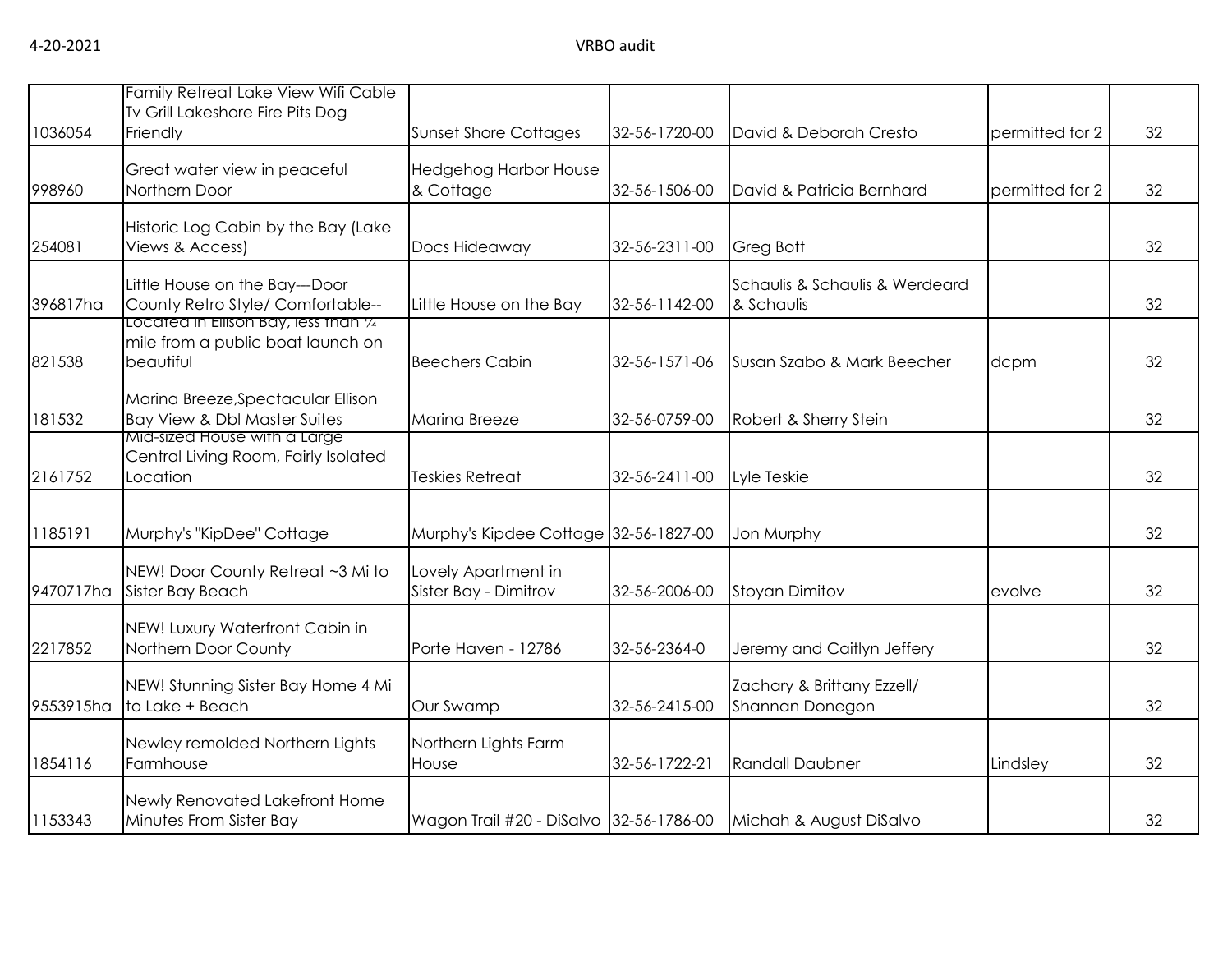| 340765    | On the shore of the most beautiful<br>bay in Northern Door County                      | Cappy Cottage                                                  | 32-56-1132-06 | <b>Hakes Family Trust</b>      | dcpm            | 32 |
|-----------|----------------------------------------------------------------------------------------|----------------------------------------------------------------|---------------|--------------------------------|-----------------|----|
| 2086685   | Picturesque, Wooded Privacy,<br>Retreat                                                | Wagon Trail #24 - The<br>Cedar House                           | 32-56-0447-00 | Wess Vogt                      |                 | 32 |
| 886997    | Porcupine Shores Has An Elevated<br>View And Access To The Water                       | Porcupine Shores                                               | 32-56-1603-06 | Brian Bartell & Kim Winburn    | dcpm            | 32 |
| 1177141   | Premier Vacation Rental Just a Short<br>Walk to The Heart of Sister Bay!!              | Sister Bay Respite                                             | 32-56-1838-00 | Todd and Michelle Cox          |                 | 32 |
| 835033    | Premier Vacation Rental, Pet<br>Friendly, Walk to Water, Restaurant,<br>Shopping, WiFi | Door Stop                                                      | 32-56-1612-00 | Terrence Rogers                | permitted for 2 | 32 |
| 1711483   | Romantic getaway for 2 With all the<br>charm & comfort for an<br>unforgettable getaway | Forget me not cottage                                          | 32-56-2177-00 | Darla Yanny                    |                 | 32 |
| 403817    | Romantic Waterfront Suite with<br>amazing water views (Cherry)                         | Dan's Fish, Inc. d/b/a<br>Hedgehog Harbor Rental 32-56-1195-00 |               | Daniel and Sherrie Schwarz     |                 | 32 |
| 7921221ha | Rowleys Bay Cottage w/Grill Near<br><b>Fall Foliage</b>                                | <b>Rowleys Bay Cabins</b>                                      | 32-55-0014-00 | Mary Cole                      | evolve          | 32 |
| 2206388   | Rustic, cozy log home vacation<br>retreat near Sister Bay.                             | Wagon Trail #28                                                | 32-56-0449-00 | Lisa Anselmino                 |                 | 32 |
| 2248607   | Secluded Door County home within<br>minutes to everything!                             | Hinterhaven Cottage                                            | 32-56-2440-00 | Paul Hintermeyer               |                 | 32 |
| 1362190   | serendipity Meadow: Family-friendly,<br>7-acre oasis                                   | Serendipity Meadow                                             | 32-56-1963-00 | Cecilia & Dennis Lindell       |                 | 32 |
| 59435     | Sister Bay Door County Private<br><b>Vacation Paradise</b>                             | Dovetail Acres                                                 | 32-55-0422-00 | <b>Terry Wurster</b>           |                 | 32 |
| 1601979   | Spacious Family-Friendly Cottage in<br>peaceful woods                                  | Wagon Trail #33 - Wald<br>Haus                                 | 32-56-0451-00 | Merven Smucker & Ann Hostetler |                 | 32 |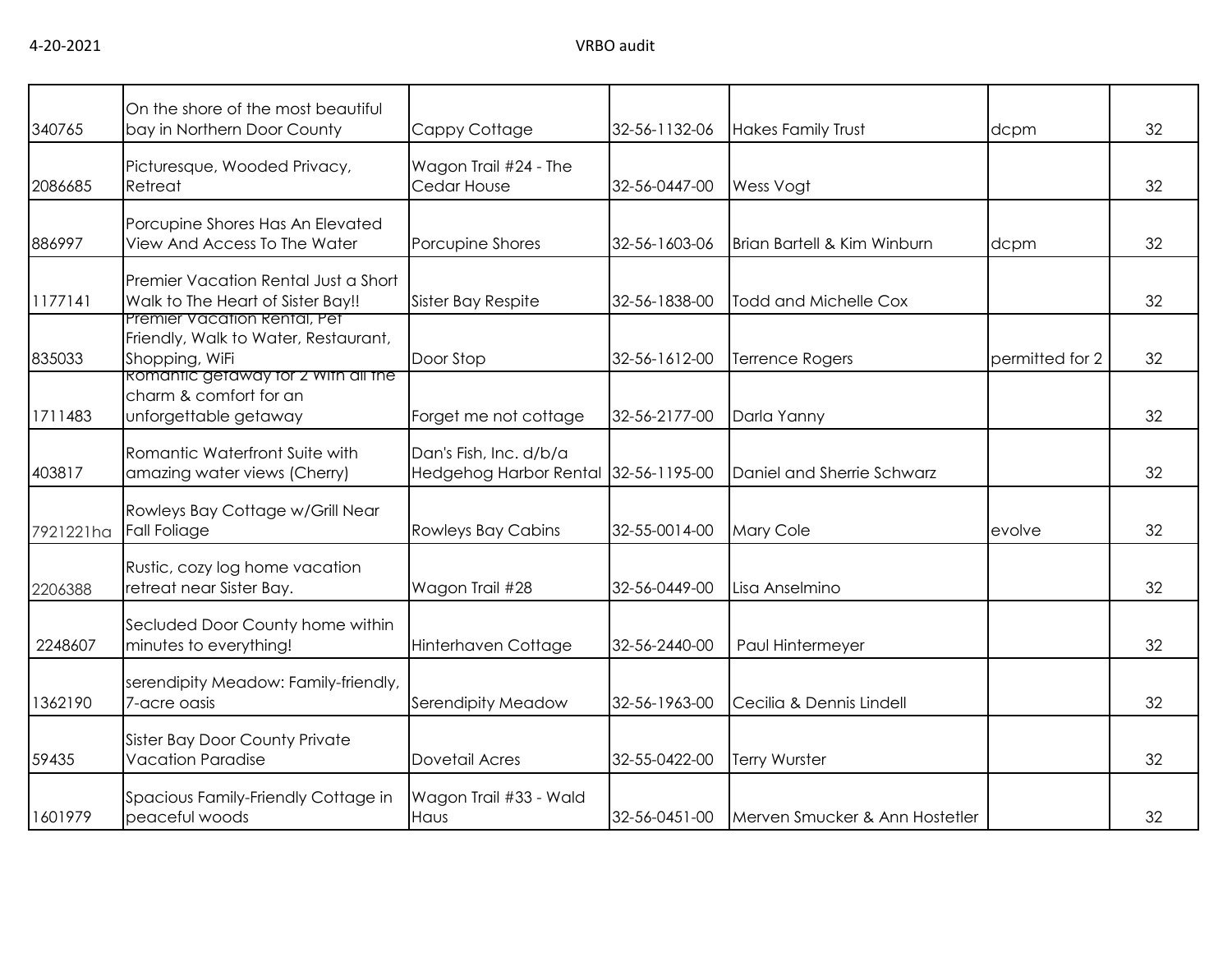| 738760    | Sunny Cottage in Ellison Bay                                                       | <b>Terra Cottages</b>                                   | 32-55-0124-00 | Deborah Taubert Gehan               | permitted for 5 | 32 |
|-----------|------------------------------------------------------------------------------------|---------------------------------------------------------|---------------|-------------------------------------|-----------------|----|
|           |                                                                                    |                                                         |               |                                     |                 |    |
| 2042461   | <b>Swedish Orchard Farm</b>                                                        | Swedish Orchard Farm                                    | 32-56-2083-00 | Peder Nelson                        |                 | 32 |
| 611204    | <b>Totally Remodeled 2012 Brenner</b><br>Tower!                                    | <b>Brenner Tower</b>                                    | 32-56-1227-06 | Brenner Tower, LLC                  | dcpm            | 32 |
| 431068    | Two person efficiency cottage on<br>green bay                                      | Door County Vacation<br>Cottage                         | 32-56-0932-00 | John Finn & Carol Molepske          | permitted for 2 | 32 |
| 9127709ha | Updated Home w/Deck, 2 Mi to<br>Sister Bay Beach                                   | <b>Beach Road Cottage -</b><br>Schwalbach               | 32-56-2200-00 | Brian and Alissa Schwalbach         | evolve          | 32 |
| 839291    | Water Front Log Cabin!                                                             | <b>East Haven</b>                                       | 32-56-1592-06 | <b>Barbara Moline</b>               | dcpm            | 32 |
| 900879    | Watertront I bedroom and lott<br>cottage with small private pier on<br>Garrett Bay | Jen Hanrahan                                            | 32-56-2293-00 | Hanrahan - 1230 Garrett Bay<br>Road | Permitted for 2 | 32 |
| 2021994   | waterfront 3 bedroom cottage with<br>dock and amazing views                        | Mary Ann Rademacher                                     | 32-56-0455-00 | Fleetwing                           |                 | 32 |
| 241353    | Waterfront Cottage Nestled in<br>Picturesque Setting, Gills Rock                   | <b>Teskies Cottage</b>                                  | 32-56-2405-00 | Christina Witmer                    |                 | 32 |
| 350098    | Waterfront Cottage with Views of<br>Deaths Door, New Kitchen                       | Bells Cottage - 12748 N<br>Port Des Mortes              | 32-56-1131-06 | Matt & Ryan Bell                    | dcpm            | 32 |
| 403462    | Waterfront Dream Cottage with a<br>Million Dollar View (Apple)                     | Dan's Fish, Inc. d/b/a<br><b>Hedgehog Harbor Rental</b> | 32-56-1195-00 | Daniel and Sherrie Schwarz          |                 | 32 |
| 2145041   | Waterfront Home with private pier,<br>harbor and beach on Garrett Bay              | Jen Hanrahan                                            | 32-56-2293-00 | Hanrahan - 1230 Garrett Bay<br>Road | permitted for 2 | 32 |
| 2155977   | Waterfront vacation home on<br>Garrett Bay with private dock                       | The Chalet                                              | 32-56-1606-00 | Mary Ann Rademacher                 |                 | 32 |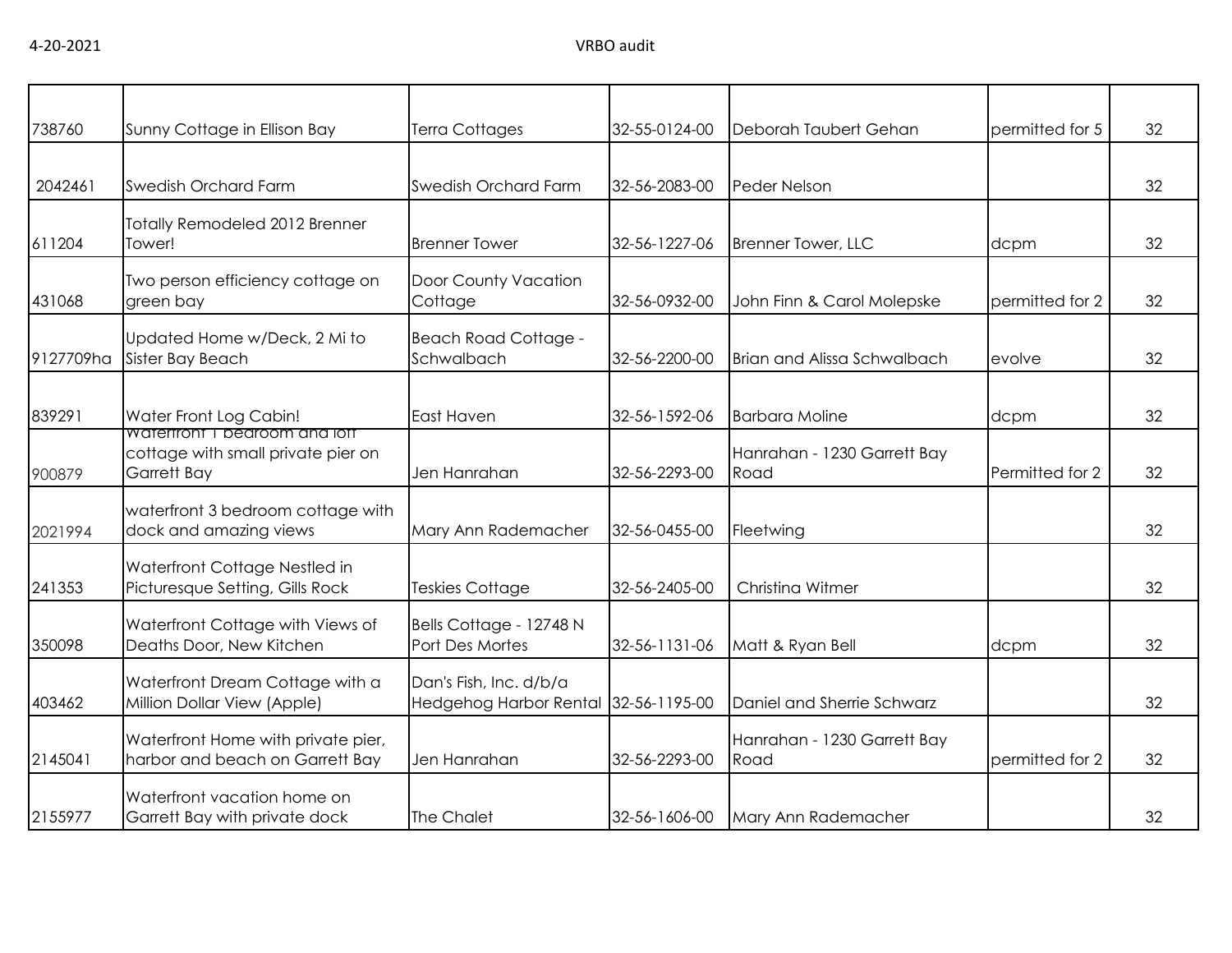| 1351557   | Your own sandy shore on the most<br>pleasant bay in Door County!                                  | <b>Vandelay Shore</b>                                   | 32-56-1870-06 | Matthew P Shumway                                  | dcpm                | 32 |
|-----------|---------------------------------------------------------------------------------------------------|---------------------------------------------------------|---------------|----------------------------------------------------|---------------------|----|
|           |                                                                                                   |                                                         |               |                                                    |                     |    |
| 2159441   | The Liffle Harbor <sup>-Large</sup> Group<br>Waterfront Rental in Door County-<br>Kayak/Bike/Swim | Little Harbor Retreat LLC                               | 33-50-2367-00 | Little Harbor Retreat                              |                     | 33 |
| 130307ha  | 8 miles of Sand Beach and 1/2 price<br>rates Monday - Thurs                                       | Mary Spangler                                           | 33-56-0400-00 | Mary's Beach House                                 |                     | 33 |
| 137311    | A Waterfront Home for All-Seasons in<br>Door County!                                              | Killkare                                                | 33-55-0483-00 | Tom Nebel                                          | 369083ha            | 33 |
| 1331712   | Amazing views of Lake Michigan                                                                    | Sand Beach Cottage -<br>Anderson                        | 33-56-1942-00 | Greg, Mary, Nick and Jennelle<br>Anderson          |                     | 33 |
| 371719    | At-The-Lake Lake Michigan Cape<br>Cod Home with Sand Beach Access<br>to Lake Mich.                | At the Lake                                             | 33-56-0350-00 | Sally Jilot                                        |                     | 33 |
| 1469978   | Be it with family or friends, this home<br>is truly the best for making memories                  | Polly and Doug Kerkman -<br><b>Shirley Becker Trust</b> | 33-56-1492-17 | Lodge on Laurie Lane                               | <b>I</b> restassure | 33 |
| 114234    | <b>Beachfront Cottage with Rustic</b><br>Charm and Beautiful Sunsets                              | BayShore Sunset Cottage 33-55-0240-00                   |               | Paul Peot                                          |                     | 33 |
| 327497ha  | BEST LOCATION - Bordering T000<br>acre Whitefish Bay Dunes Park - ALL<br>Sand Beach               | William Thornton                                        | 33-55-0726-00 | Door County Beach Retreat                          |                     | 33 |
| 3554564ha | Big Sully's Bay Shore House! July is<br>Booked. August Has Limited<br>Availability.               | <b>Tim Sullivan</b>                                     | 33-55-0829-00 | <b>Hidden Gem Cottages</b>                         |                     | 33 |
| 1024399   | <b>Camelot Cliffs- Making Magical</b><br>Memories                                                 | <b>Brian Dougal</b>                                     | 33-56-1740-00 | <b>Camelot Cliffs</b>                              |                     | 33 |
| 1154220   | Clean Cozy Cottage On Waterfront<br>Property Privacy Yet Close To Town                            | Andrew J & Annette J<br>Andropolis                      | 33-55-0030-00 | Andropolis Waterfront Cottages -<br>4309 Bay Shore | permitted for 4     | 33 |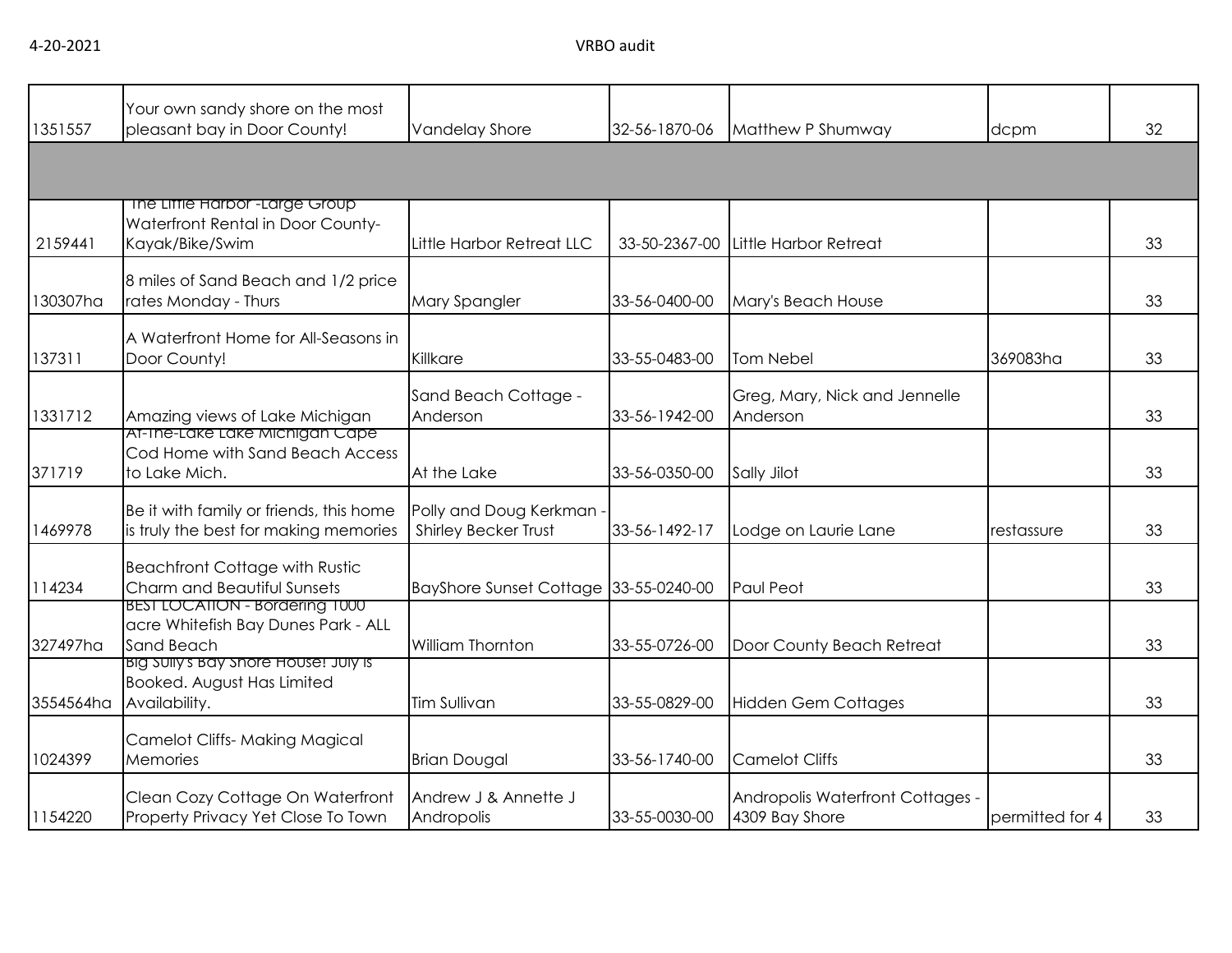| 1154198  | Clean Cozy Door County Cottage<br>On A Quiet Resort Property                              | Andropolis Waterfront<br>Cottages | 33-55-0030-00 | Andrew J & Annette J Andropolis permitted for 4 |            | 33 |
|----------|-------------------------------------------------------------------------------------------|-----------------------------------|---------------|-------------------------------------------------|------------|----|
| 1123981  | Clean Cozy Door County Cottage.<br>Waterfront Property, Free row boat<br>use + WiFi.      | Andropolis Waterfront<br>Cottages | 33-55-0030-00 | Andrew J & Annette J Andropolis Permitted for 4 |            | 33 |
| 1108105  | Coastal Cottage Resort. Comty<br>Cozy Cottage. Sleeps upto 5, Free<br>WiFi, secluded      | Andropolis Waterfront<br>Cottages | 33-55-0030-00 | Andrew J & Annette J Andropolis permitted for 4 |            | 33 |
| 1370751  | Door County Bayside Waterfront<br>Home                                                    | Scott & Tammy Duncan              | 33-56-2018-00 | Duncan - 5092 Bay Shore Dr                      |            | 33 |
| 2262145  | Door County Waterfront Moose<br>Lodge                                                     | MCSMITH & NEHLS, LLC              | 33-56-2402-00 | Door County Waterfront Moose<br>Lodge           |            | 33 |
| 813345   | Enjoy beautiful sunset on the bay in<br>this large lakefront family retreat               | Ian & Lindsey Kazian              | 33-56-1584-00 | Camp Sunset                                     |            | 33 |
| 433696   | Enjoy the best of Door County with<br>waterfront Lake Michigan Views                      | Lakeside Haven                    | 33-56-1240-06 | Kathy Richmond                                  | dcpm       | 33 |
| 567961   | Family Friendly Glidden Drive Beach<br>Retreat on Lake Michigan                           | Glidden Drive Beach<br>Retreat    | 33-56-1405-00 | Jill Parak & Ryan Cantzler                      |            | 33 |
| 194419   | Fantastic Family Cottage on Sand<br>Beach                                                 | Nicola Kaftan                     | 33-55-0777-00 | Kaftan                                          |            | 33 |
| 113217   | Featured in Door County Magazine<br>Luxuy                                                 | Travis & Jolyn Boland             | 33-56-0620-00 | <b>Boland</b>                                   |            | 33 |
| 705536   | Just a short walk or bike ride to<br>downtown Sturgeon Bay.                               | The Green House                   | 33-56-1493-06 | A&J Properties, LLC                             | dcpm       | 33 |
| 241956ha | Log Cabin on the Water- Best Beach<br>in Door County - Wifi                               | <b>Fred Suchy</b>                 | 33-56-1447-00 | Log Cabin on the Water                          |            | 33 |
| 1610629  | NEW LISTING - Thenell Cottage -<br>Rustic Charm just steps from the Bay! Thenells Cottage |                                   | 33-55-0063-07 | John Thenell                                    | simplelife | 33 |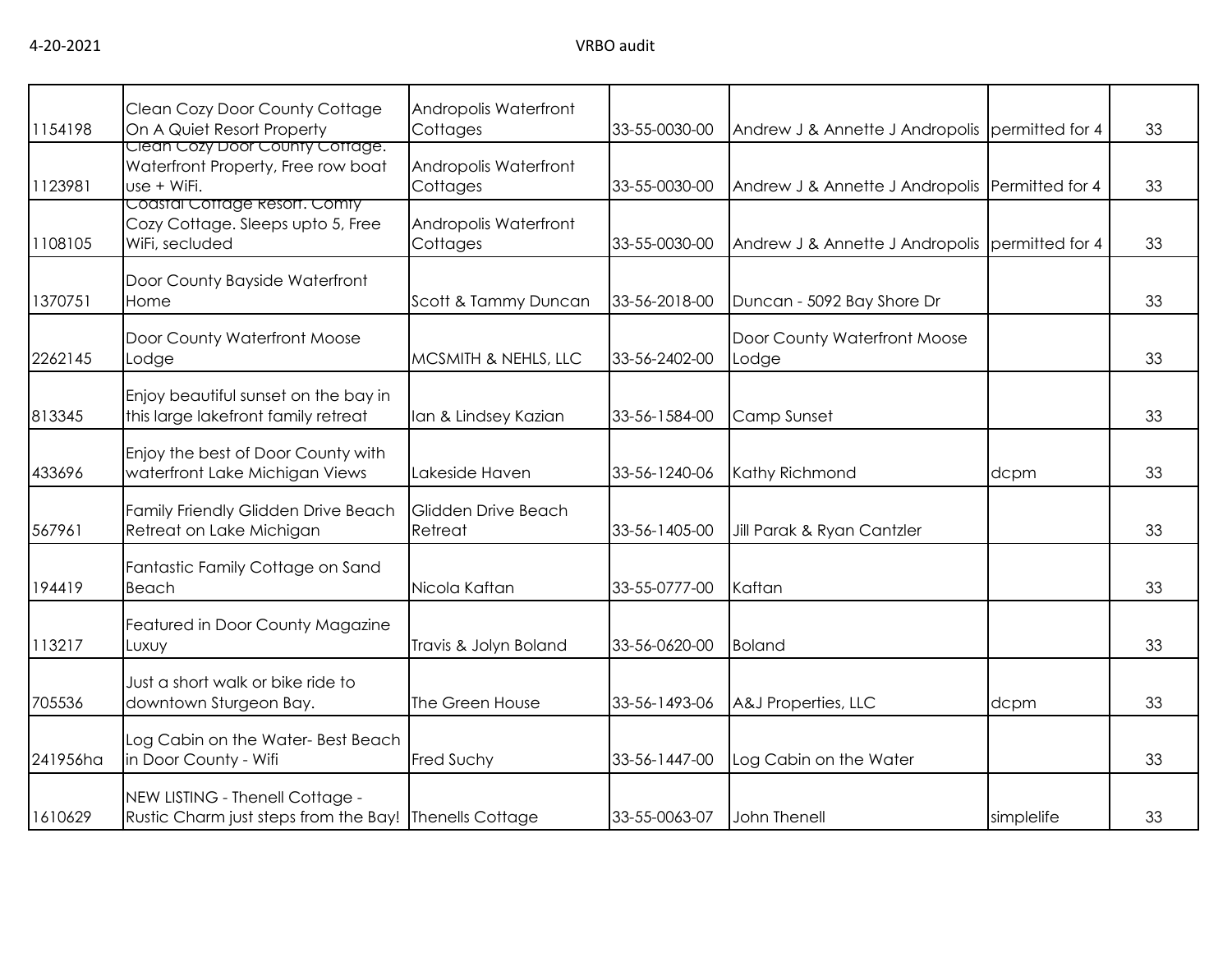| 2012122  | NEW -Stunning Blutt Views of Bay!<br>Game room w/ Golf Simulator and<br>Bar                                                 | Hendrickson Trust - Terese<br>Hendrickson    | 33-56-2236-07 | <b>Baydream Believer</b>            | simplelife     | 33 |  |  |
|----------|-----------------------------------------------------------------------------------------------------------------------------|----------------------------------------------|---------------|-------------------------------------|----------------|----|--|--|
| 330470   | ON THE BEACH. borders Whitefish<br><b>Dunes State Park</b>                                                                  | William Thornton                             | 33-56-2075-00 | Door County Beach Home              |                | 33 |  |  |
| 476585   | On the Water. In the Woods. Close<br>to Everything. Perfect for Two.                                                        | <b>Gmamas Place</b>                          | 33-56-1246-00 | Diane Knutson                       |                | 33 |  |  |
| 1695687  | Private Interactive Animal<br>Experience * Equestrian Estate *<br>Beautiful * Romantic<br>SAFE, Seciuded on Whitetish Dunes | Estes Equestrian - 4606<br><b>Bechtel Rd</b> | 33-56-2172-00 | <b>Tammy Estes</b>                  |                | 33 |  |  |
| 235306ha | State Park - Open Labor Day<br>Weekend!                                                                                     | Fred Suchy                                   | 33-56-0695-00 | Door County Dream Home              |                | 33 |  |  |
| 1352380  | Sensational Sand Beach - Spacious<br>and Comfortable!                                                                       | Sunrise Cove - Ries                          | 33-56-2429-04 | Daniel and Cheryl Reis              | zeile          | 33 |  |  |
| 580389   | Snug Harbor Inn - Midship Cottage                                                                                           | Jon Hanson / Snug<br>Harbor                  | 33-56-0906-00 | <b>Little Harbor Cottages</b>       |                | 33 |  |  |
| 579668   | Snug Harbor Inn - Port Cottage                                                                                              | Jon Hanson / Snug<br>Harbor                  | 33-56-0906-00 | Little Harbor Cottages              |                | 33 |  |  |
| 580438   | Snug Harbor Inn - Starboard Cottage Harbor                                                                                  | Jon Hanson / Snug                            | 33-56-0906-00 | <b>Little Harbor Cottages</b>       | pemitted for 3 | 33 |  |  |
| 1326854  | spectacular Lake Michigan<br>Waterfront on Glidden Drive - Sleeps<br>12                                                     | Garth Kolterjahn & Greg<br>Powlowski         | 33-56-1380-04 | Lake House                          | zeile          | 33 |  |  |
| 236281ha | The Cottage on Lake<br>Michigan-sand beach, wooded lot,<br>family friendly                                                  | <b>Stehling Cottage</b>                      | 33-56-0970-00 | Susan M Stehling                    |                | 33 |  |  |
| 1835135  | The Forrest - Newly Available!                                                                                              | The Forrest                                  | 33-56-2238-00 | Kevin Forrest- Bernard Forest Trust |                | 33 |  |  |
|          |                                                                                                                             |                                              |               |                                     |                |    |  |  |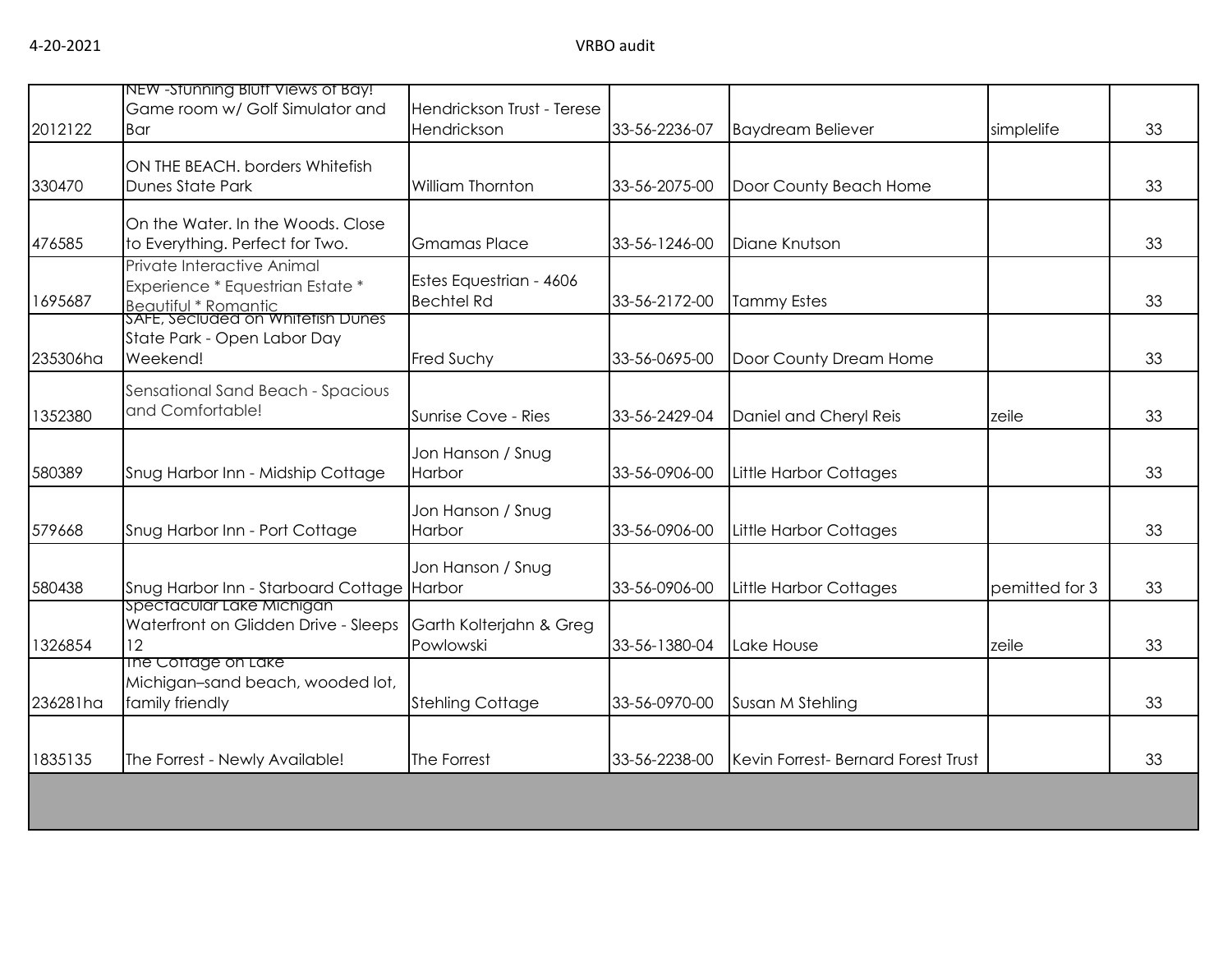| 4884541ha | scandinavian Lodge - Near<br>Waterfront Park - Studio Suite, 1 King<br><b>Bed</b>               | Scandinavian Lodge<br>COA, Inc       | 34-51-0036-00 | Scandinavian Lodge                      |      | 34 |
|-----------|-------------------------------------------------------------------------------------------------|--------------------------------------|---------------|-----------------------------------------|------|----|
| 7931748ha | 101: Downtown Sister Bay, Door<br>County, Wisconsin                                             | Mary Erickson                        | 34-53-2150-00 | Marina View Condominium #101            |      | 34 |
| 347875    | Amazing winter deals!!! Thanksgiving<br>4 nights for the price of 3 nights!!                    | Richard & Ellen Weber                | 34-53-0392-00 | <b>Skogland Weber</b>                   |      | 34 |
| 297305    | Beautiful and Cozy Condo in Sister<br>Bay!                                                      | Sarah George                         | 34-53-1039-00 | George's Getaway                        |      | 34 |
| 1166404   | Downtown Sister Bay!                                                                            | Susan Schlieble                      | 34-53-1795-00 | Harborview Condo - Schieble             |      | 34 |
| 1434839   | Downtown, luxury unit! Water View,<br>Walking Distance to all of Sister Bay!                    | Marina Development LLC 34-53-2021-18 |               | Marina View Condominium #102 Northpoint |      | 34 |
| 1432397   | Downtown, luxury unit! Water View,<br>Walking Distance to all of Sister Bay!                    | Marina Development LLC 34-53-2213-18 |               | Marina View Condominium #302 Northpoint |      | 34 |
| 1477900   | Marina View 203! Water View<br>Downtown New Construction Now<br>Renting Summer 2019!            | Marina Development LLC 34-53-2025-18 |               | Marina View Condominium #203 Northpoint |      | 34 |
| 1468836   | Marina View 204! Water View<br>Downtown New Construction Now<br>Renting Summer 2019!            | Marina Development LLC 34-53-2026-18 |               | Marina View Condominium #204 Northpoint |      | 34 |
| 1647469   | Newly built Excecutive Condo<br>located in heart of Sister Bay!                                 | <b>Patrick Quinn</b>                 | 34-53-2072-06 | Mill Road Place 1                       | dcpm | 34 |
| 1669304   | Newly constructed Condo in town<br>only a block from Sister Bay Beach!                          | Kevin and Vicki Quinn                | 34-53-2120-06 | Mill Road Place 2                       | dcpm | 34 |
| 1680444   | Newly constructed Condominium in<br>the heart of Sister Bay!                                    | Ken Larsen - Mill Road<br>Place LLC  | 34-53-2112-06 | Mill Road Place 3                       | dcpm | 34 |
| 1658821   | Newly constructed Mill Road Place is Ken Larsen - Mill Road<br>in heart of downtown Sister Bay! | Place LLC                            | 34-53-2113-06 | Mill Road Place 4                       | dcpm | 34 |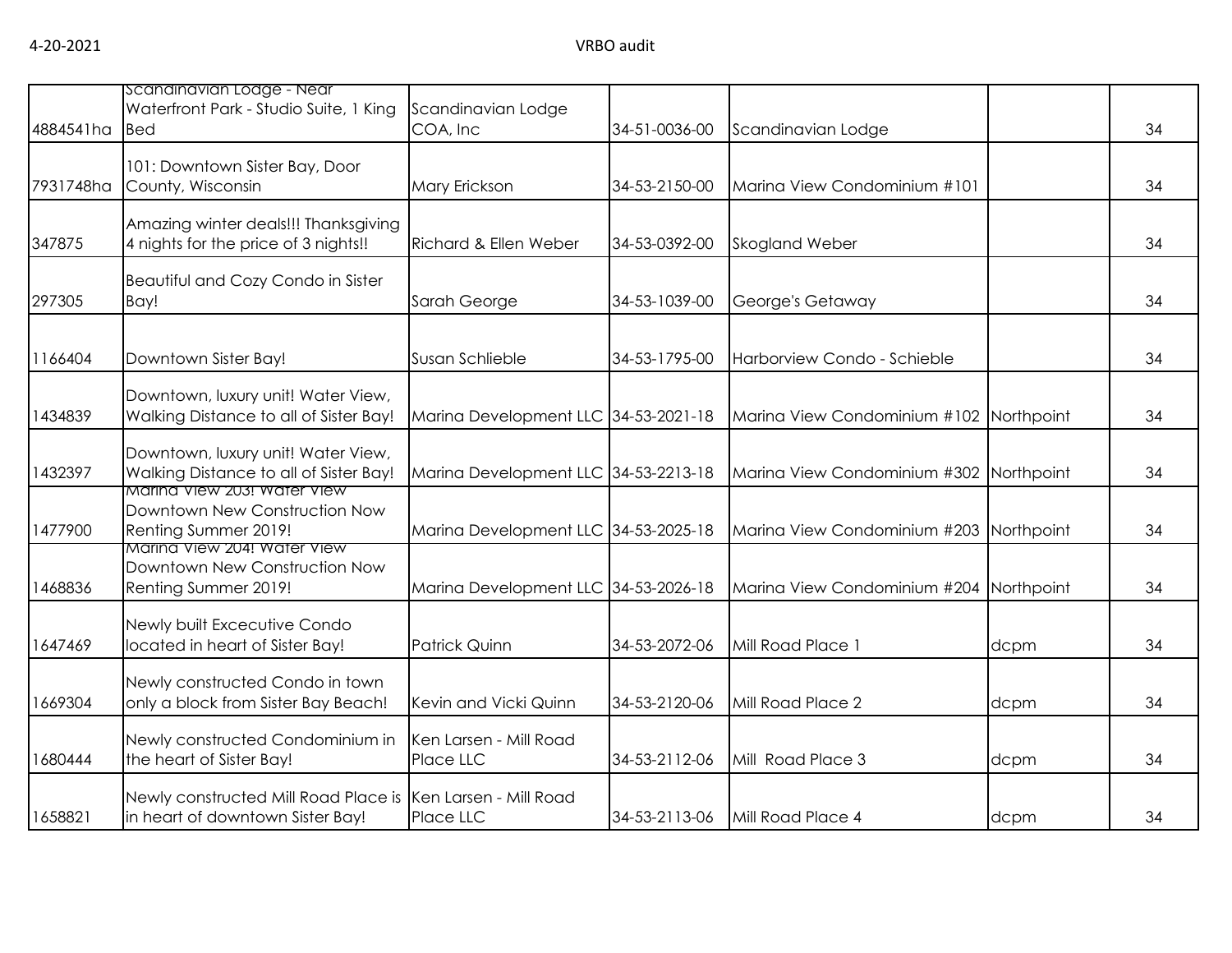|           | Water View Condo across trom                                              |                                      |               |                               |      |    |
|-----------|---------------------------------------------------------------------------|--------------------------------------|---------------|-------------------------------|------|----|
|           | marina and walk to everything in                                          |                                      |               |                               |      |    |
| 1647494   | town!                                                                     | Max McCormick                        | 34-53-2023-06 | Marina View Condo #104        | dcpm | 34 |
|           | 3 bed 2 bath. Book your 2021 stay                                         |                                      |               |                               |      |    |
| 1098719   | now!                                                                      | David and Karen Bushre               | 34-56-1771-00 | Sunset Drive - Bushre         |      | 34 |
|           | 3 bearoom nome walking aistance<br>to beach, park, marina, restaurants    |                                      |               |                               |      |    |
| 1913142   | and shopping                                                              | <b>Charles Raymond</b>               | 34-56-2260-06 | Pheasant Court Near the Bay   | dcpm | 34 |
|           | 3800 Sq Ft Home On Wood Lot,                                              |                                      |               |                               |      |    |
| 482635    | Walking Distance To Town!                                                 | Jack and Teresa Wall                 | 34-56-1335-06 | Wall to Wall Retreat          | dcpm | 34 |
|           | 4 bedroom, remodeled kitchen,<br>new flooring throughout, and             |                                      |               |                               |      |    |
| 1747178   | updated bathrooms!!                                                       | Kevin Schuhart                       | 34-56-1291-06 | Abode on Spring               | dcpm | 34 |
|           | Bay Shore Bungalow-----In The Heart                                       |                                      |               |                               |      |    |
| 1949082   | of Downtown Sister Bay!                                                   | Door County Squires LLC              | 34-56-2287-00 | <b>Bay Shore Bungalow</b>     |      | 34 |
|           | <b>Beach Views, Waterfront Park</b>                                       |                                      |               |                               |      |    |
| 854329    | Access, Downtown Convenience!                                             | Dawn and Walter Nawrot 34-56-1620-00 |               | The Sister Bay Getaway        |      | 34 |
|           |                                                                           |                                      |               | Allor-Sister Bay One-Cardinal |      |    |
| 2204960   | Cardinal Crest of Sister Bay                                              | Allan Kroll Allor, Inc.              | 34-56-2296-00 | Crest                         |      | 34 |
|           |                                                                           |                                      |               |                               |      |    |
| 188785    | Copper Moon Cottage                                                       | Donald & Linda Denny                 | 34-55-0761-06 | Copper Moon Cottage           | dcpm | 34 |
|           | Door County Church Restored to a                                          |                                      |               |                               |      |    |
| 299942    | <b>Beautiful Home</b>                                                     | <b>Gary Polipnick</b>                | 34-56-2050-00 | Maple Manor                   |      | 34 |
|           |                                                                           |                                      |               |                               |      |    |
| 1282834   | Door County Farm House Sister Bay                                         | Dorin Colcer                         | 34-56-1945-00 | My Door County Home - Colcer  |      | 34 |
|           | Downtown Sister Bay Cottage (walk<br>to everything), Sleeps 15, Open Year |                                      |               |                               |      |    |
| 4941549ha | Round.                                                                    | <b>Brandon Cotter</b>                | 34-56-1885-00 | Cotter Cottage                |      | 34 |
|           | Downtown-Walking Distance to                                              |                                      |               |                               |      |    |
| 788504    | Everything                                                                | Alma Vaicekauskas                    | 34-56-1597-00 | <b>Parkview Rental</b>        |      | 34 |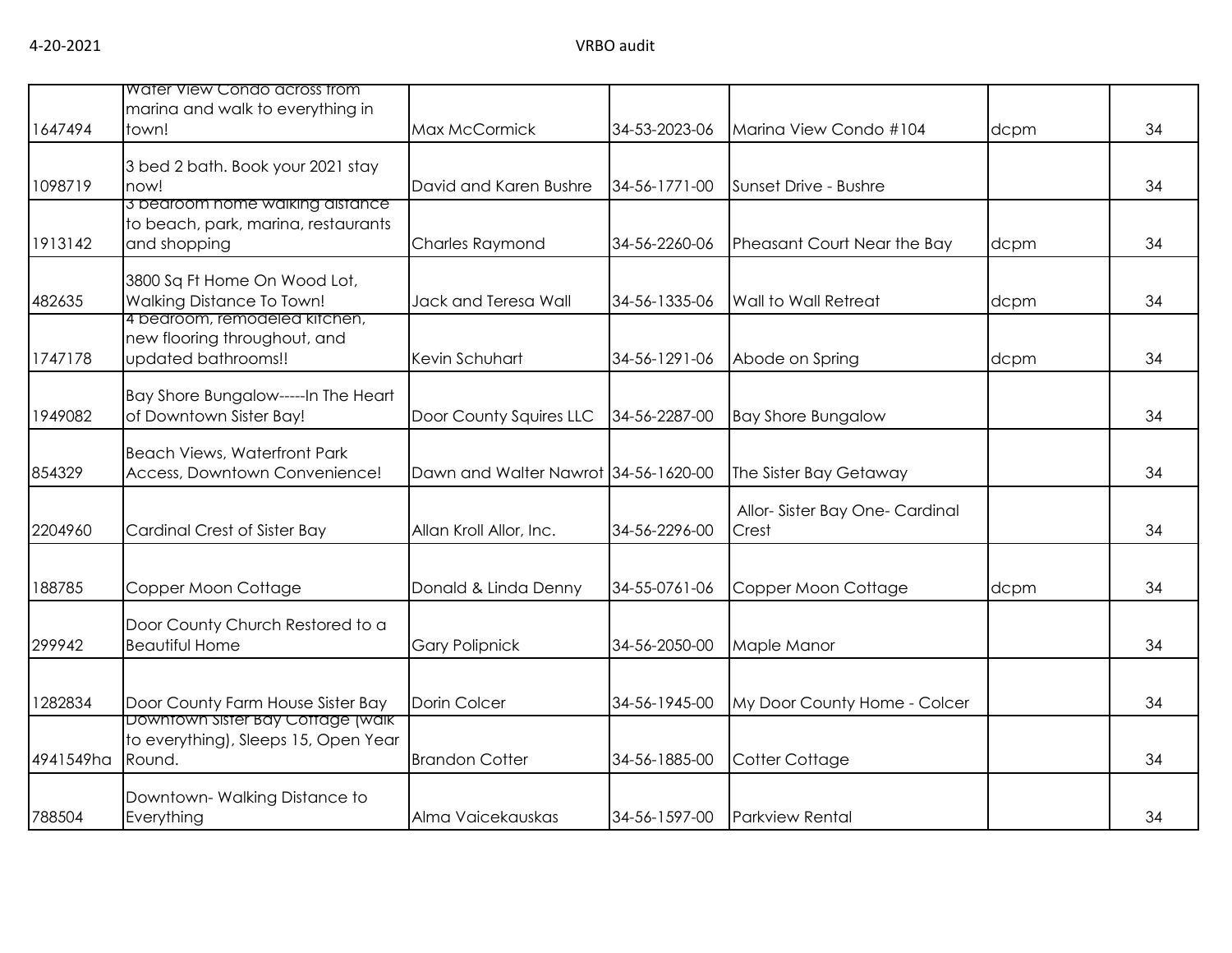| 1359639   | Enjoy this restored, old log home<br>with recently completed renovations David R Peterson |                                                      | 34-56-1805-06 | Another Thyme              | dcpm            | 34 |
|-----------|-------------------------------------------------------------------------------------------|------------------------------------------------------|---------------|----------------------------|-----------------|----|
| 4444671ha | Family Friendly Retreat in the Heart<br>of Sister Bay                                     | Pam Schmitz                                          | 34-56-1695-00 | <b>Sister Bay Chalet</b>   |                 | 34 |
| 1996553   | Fresh & Charming Vintage DC Log<br>Cabin - June 2020 Remodel                              | Scott and Michelle<br>Thompson - Matthew<br>Thompson | 34-56-2341-00 | A Door Away                |                 | 34 |
| 1201340   | IN THE HEART OF SISTER BAY!!!<br>In Town Sister Bay, Completely                           | Dan and Chris Murphy<br>Jett & Alicia Wiswell -      | 34-56-1289-00 | <b>Waterview Place</b>     | permitted for 3 | 34 |
| 810432    | Renovated In 2015 With Excellent<br>Upgrades                                              | <b>Wiswell Property Group</b><br><b>LLC</b>          | 34-56-1888-06 | <b>High Garden Wiswell</b> | dcpm            | 34 |
| 1635434   | Luxury house 3/4 mile to<br>downtown Sister Bay                                           | Daniel & Laurel Simons                               | 34-56-2173-00 | Treetops in Sister Bay     |                 | 34 |
| 7625994ha | Minutes away from downtown Sis                                                            | Enza Piech                                           | 34-56-2064-00 | Piech - 10873 N Spring     |                 | 34 |
| 1551169   | Brand NEW Downtown VandenLangenberg<br>Modern Dörr                                        | Sarah                                                | 34-56-2196-00 | <b>Modern Dorr</b>         |                 | 34 |
| 1239848   | New 2018 Condo - Water View -<br>Walk To Everything                                       | Dan & Chris Murphy                                   | 34-56-1289-00 | <b>Waterview Place</b>     | permitted for 3 | 34 |
| 1215728   | New Condo in the heart of Sister Bay<br>Waterview!!!                                      | Chris and Dan Murphy                                 | 34-56-1289-00 | <b>Water View Place</b>    | permitted for 3 | 34 |
| 849698    | New for 2016, Luxuriously<br>Renovated, Walk to the Beach &<br>Downtown Sister Bay        | <b>Wiswell Property Group</b><br><b>LLC</b>          | 34-56-1602-06 | Kings Landing              | dcpm            | 34 |
| 9563464ha | NEW! Contemporary Retreat w/<br>Patio ~ 1 Mi to Beach                                     | Timothy Rockwell Jr                                  | 34-56-2414-00 | <b>Rockwell Retreat</b>    | evolve          | 34 |
| 2003945   | Newly remodeled coffage walking<br>distance to shopping, beach,<br>marina and food        | Jack and Teresa Wall                                 | 34-56-2306-06 | Wall to Wall Cottage       | <b>DCPM</b>     | 34 |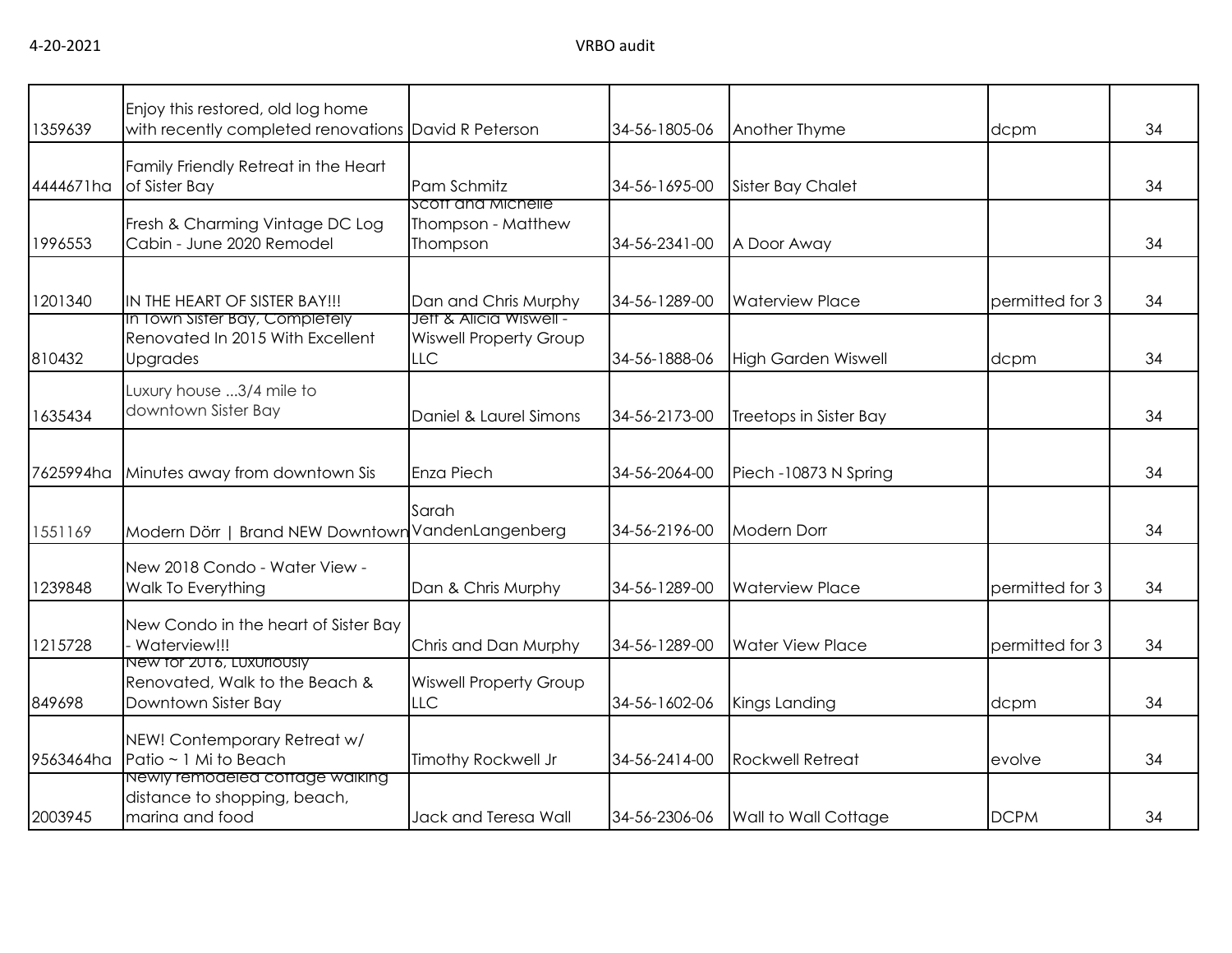| 2082885   | Open Concept Home with Gas<br>Fireplace a Short Walk to Sister Bay<br>Fun!          | <b>EKJ Ventures -Beth</b><br>Anderson | 34-56-2294-00 | <b>Sunset Drive Getaway</b>                                            |                 | 34 |
|-----------|-------------------------------------------------------------------------------------|---------------------------------------|---------------|------------------------------------------------------------------------|-----------------|----|
| 286713    | Port New, One Block from<br>Downtown and Public Beach                               | Andrew Boockmeier                     | 34-56-0075-06 | Port New                                                               | dcpm            | 34 |
| 7465774ha | Quiet, Wooded Neighborhood, Walk<br>to Town                                         | Pam Schmitz                           | 34-56-2051-00 | Hillside Hideaway                                                      |                 | 34 |
| 1359612   | Remodeled Cottage only steps<br>away from Sister Bay!                               | Jim Sailinsky                         | 34-56-1757-06 | Salinsky's Domicile - Cottage                                          | dcpm            | 34 |
| 2247460   | Retreat on a wooded lot within<br>walking distance of downtown!                     | Matt Johnson                          | 34-56-2436-00 | N Spring Road Cottage                                                  |                 | 34 |
| 1335838   | Sister Bay Condo, Walk to the Beach<br>and Village                                  | Jean Rosio                            | 34-56-1941-00 | Rosio Condo                                                            |                 | 34 |
| 1158494   | Sister Bay Cozy Cottage                                                             | Karen Berndt                          | 34-56-1788-00 | Sister Bay Cottage - Berndt                                            |                 | 34 |
| 1631282   | Sister Bay Modern Farmhouse on<br>Northwoods                                        | Louis J Wuollett                      | 34-56-2080-00 | Farmhouse on Northwoods                                                |                 | 34 |
| 1208896   | Sister Bay Parkview Beach Cottage<br>#1                                             | Kim Erzinger                          | 34-56-1385-00 | Parkview Beach Cottage                                                 | permitted for 2 | 34 |
| 1218114   | Sister Bay Parkview Beach Cottage<br>#2                                             | Kim Erzinger                          | 34-56-1385-00 | Parkview Beach Cottage                                                 | permitted for 2 | 34 |
| 1585184   | Social distancework<br>remoteamazing views HOT TUB!                                 | Lynn and Jason Gilroy                 | 34-56-2102-00 | Sunny Bluff - Gilroy                                                   |                 | 34 |
| 2114557   | Spacious & Secluded - .3 miles to DT<br>Sister Bay                                  | Dean Lagenfeld/Tom<br>Ackley          | 34-56-2314-00 | seciuded Home Near<br>Downtown Sister Bay -Lagenfeld ·<br>2210 Scandia |                 | 34 |
| 2136950   | Spacious, family-friendly, walking<br>distance <5 minutes to downtown<br>Sister Bay | Carley and Mark<br>Swanson            | 34-56-2383-00 | Luna's Retreat                                                         |                 | 34 |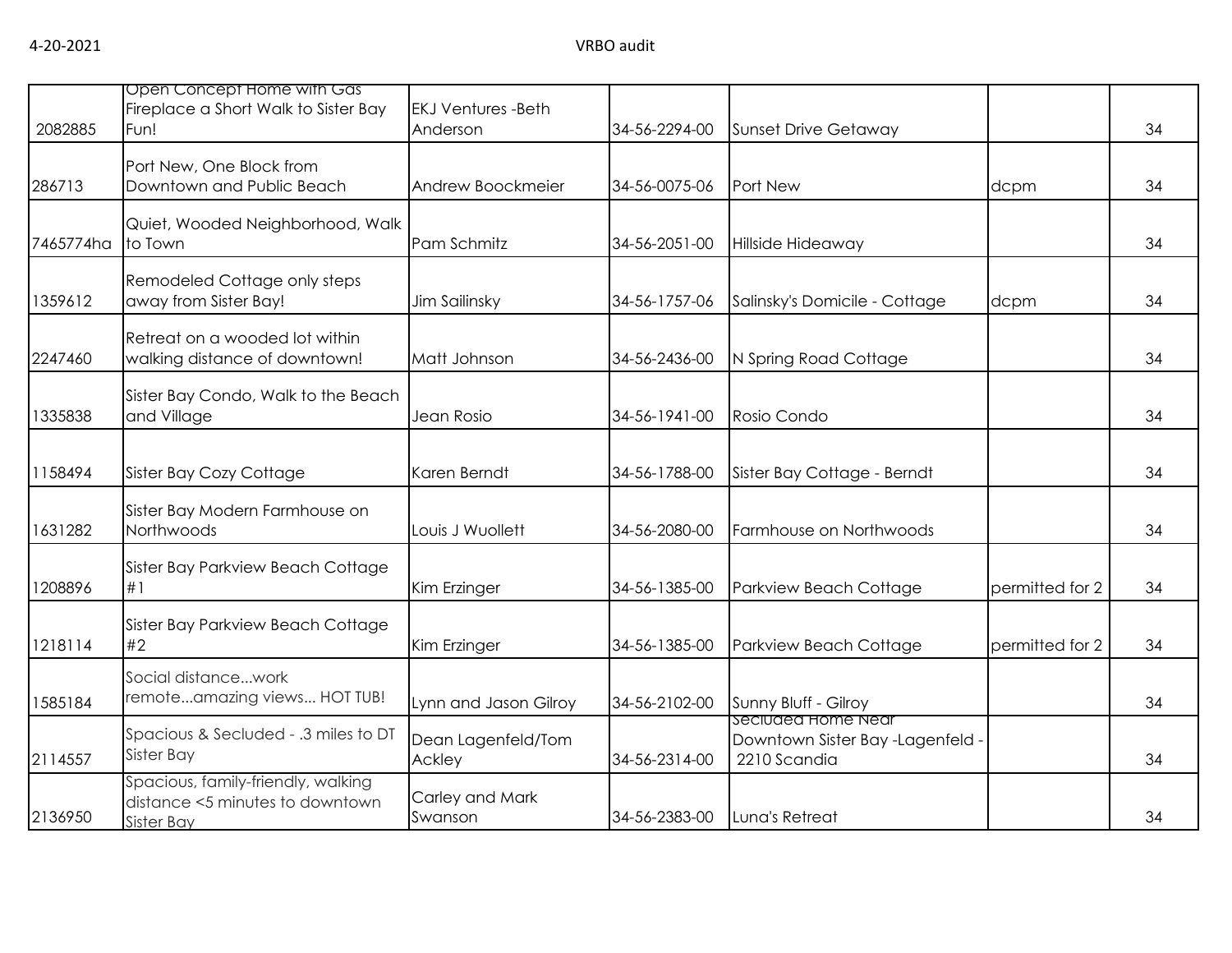| 1360790 | Trillium Retreat is conveniently<br>located in the Village of Sister Bay | Dennis & Maribeth Dorn                                         | 34-56-0495-06 | Trillium Retreat                         | dcpm            | 34 |
|---------|--------------------------------------------------------------------------|----------------------------------------------------------------|---------------|------------------------------------------|-----------------|----|
| 1022700 | Walk to town! Newly furnished 4<br>bedrooom home in Sister Bay           | Julie & Nathan Slovin                                          | 34-56-1702-06 | Hidden Gem on Trillium                   | dcpm            | 34 |
| 1357055 | Walking Distance to beach, shops<br>and Sister Bay!                      | Tom Ahlbeck - Daisy<br><b>Ahlbeck Trust</b>                    | 34-56-1892-06 | Door in the Woods                        | dcpm            | 34 |
| 2066304 | Waterfront Home Downtown Sister<br>Bay                                   | <b>White Family Cottages</b><br>LLC - Adam and Brigid<br>White | 34-56-2343-00 | White Family Cottage-Captains<br>Cottage |                 | 34 |
| 1607444 | Welcome to your home away from<br>home in the heart of Sister Bay!       | Dennis King                                                    | 34-56-2101-00 | Sister Bay House - DJK Properties        |                 | 34 |
| 1984096 | Welcome to your own private<br>getaway!                                  | Nissa Norton                                                   | 34-56-2290-00 | Norton - 10640 Little Sister Road        |                 | 34 |
|         |                                                                          |                                                                |               |                                          |                 |    |
| 1913722 | Snug Harbor Inn - 2 Bedroom<br>Cottage                                   | <b>Snug Harbor Real Estate</b><br>Holdings LLC                 | 35-50-0907-00 | Snug Harbor Inn                          |                 | 35 |
| 1913717 | Snug Harbor Inn - Cottage 1A                                             | <b>Snug Harbor Real Estate</b><br><b>Holdings LLC</b>          | 35-50-0907-00 | Snug Harbor Inn                          |                 | 35 |
| 1913716 | Snug Harbor Inn - Luxury Cottage 1                                       | <b>Snug Harbor Real Estate</b><br><b>Holdings LLC</b>          | 35-50-0907-00 | Snug Harbor Inn                          |                 | 35 |
| 1913723 | Snug Harbor Inn - Luxury Cottage 4                                       | <b>Snug Harbor Real Estate</b><br><b>Holdings LLC</b>          | 35-50-0907-00 | Snug Harbor Inn                          |                 | 35 |
| 746476  | Arbor Suite - Modern Comfort in the<br>Heart of Downtown Sturgeon Bay    | The Arbor & Postcard -<br><b>RME Holdings</b>                  | 35-53-1452-00 | Robert Esposito RME Holdings             | permitted for 2 | 35 |
| 1103228 | Historic, Renovated Coach House in<br>the Heart of Sturgeon Bay          | Villa, Coach and Corner<br>Suite                               | 35-53-1628-00 | <b>ADIP LLC</b>                          |                 | 35 |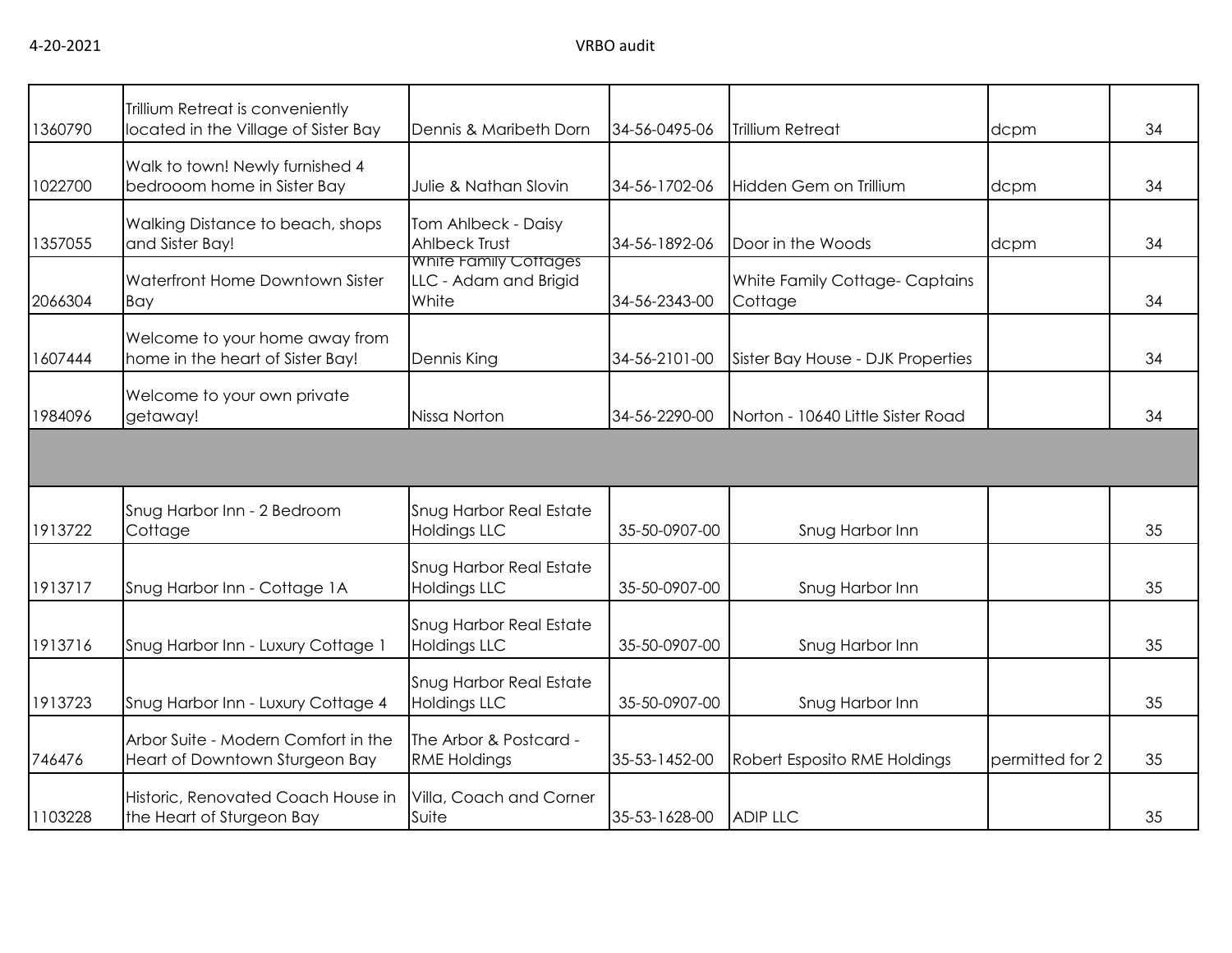| 483699    | Modern Comfort in the Heart of<br>Downtown Sturgeon Bay                              | RME Holdings - Robert<br>Esposito                                    | 35-53-1452-00 | Arbor & Postcard - RME Holdings        | permitted for 2           | 35 |
|-----------|--------------------------------------------------------------------------------------|----------------------------------------------------------------------|---------------|----------------------------------------|---------------------------|----|
| 862731    | Rustic Italian Charm in the Heart of<br>Downtown Sturgeon Bay                        | Villa and Corner Suite                                               | 35-53-1628-00 | <b>ADIP LLC</b>                        | permitted for 3           | 35 |
| 360120    | The Magnolia Suite-Romantic<br>Victorian Elegance                                    | Diane Allen & Mike Perski                                            | 35-53-1096-00 | The Magnolia Suite                     |                           | 35 |
| 794064    | Historic Luxurious Suite, Modern<br>Amenitites, Downtown, One block<br>to waterfront | Tami Dal Santo                                                       | 35-54-1544-00 | Diplomat B&B                           | permitted for 6<br>units  | 35 |
| 814648    | Historic Luxurious Suite, Modern<br>Amenitites, Downtown, One block<br>to waterfront | Tami Dal Santo                                                       | 35-54-1544-00 | Diplomat B&B                           | permitted for 6<br>units  | 35 |
| 7154645ha | 'Collectic Farmhouse Suite!' in<br>Sturgeon Bay!                                     | Hilpipre- 228 N 7th Ave -<br>Collectic Farmhouse Suite 35-56-1939-00 |               | Aaron Hilpipre                         | permitted for 3<br>evolve | 35 |
| 2211211   | Nautical Haven                                                                       | <b>Kay Seitz</b>                                                     | 35-56-2394-17 | Nautical Haven                         | restassure                | 35 |
| 2092944   | *NEW LISTING!* *Pet Friendly* Walk to<br>downtown Sturgeon Bay!                      | Weber- 630 Kentucky                                                  | 35-56-2339-07 | Cindy Weber                            | Simple Life               | 35 |
| 2035331   | Authentic 1882 Hand Huen Log<br>Home                                                 | <b>Russ Cihlar</b>                                                   | 35-56-2310-00 | Cihlar Homestead                       |                           | 35 |
| 1359613   | <b>Beautiful Waterfront Retreat On</b><br>Sturgeon Bay with 114' private doc         | Tacoma Beach Getaway 35-56-0880-00                                   |               | Anne Thenell                           |                           | 35 |
| 1986532   | Canal House - Centrally Located On<br>The Sturgeon Bay Waterfront                    | Shaun & David Tauber                                                 | 35-56-2163-00 | Tauber Memorial Drive - Canal<br>House |                           | 35 |
| 2044745   | Charming Door County Home                                                            | <b>Maria Gotsch</b>                                                  | 35-56-2174-00 | Gotsch - Hudson Ave Hudson<br>House    |                           | 35 |
| 9436745ha | Chic Sturgeon Bay Escape - Walk to<br>Downtown & Bay!                                | Hilpipre- 228 N 7th Ave -<br>Collectic Farmhouse Suite 35-56-1939-00 |               | Aaron Hilpipre                         | permitted for 3<br>evolve | 35 |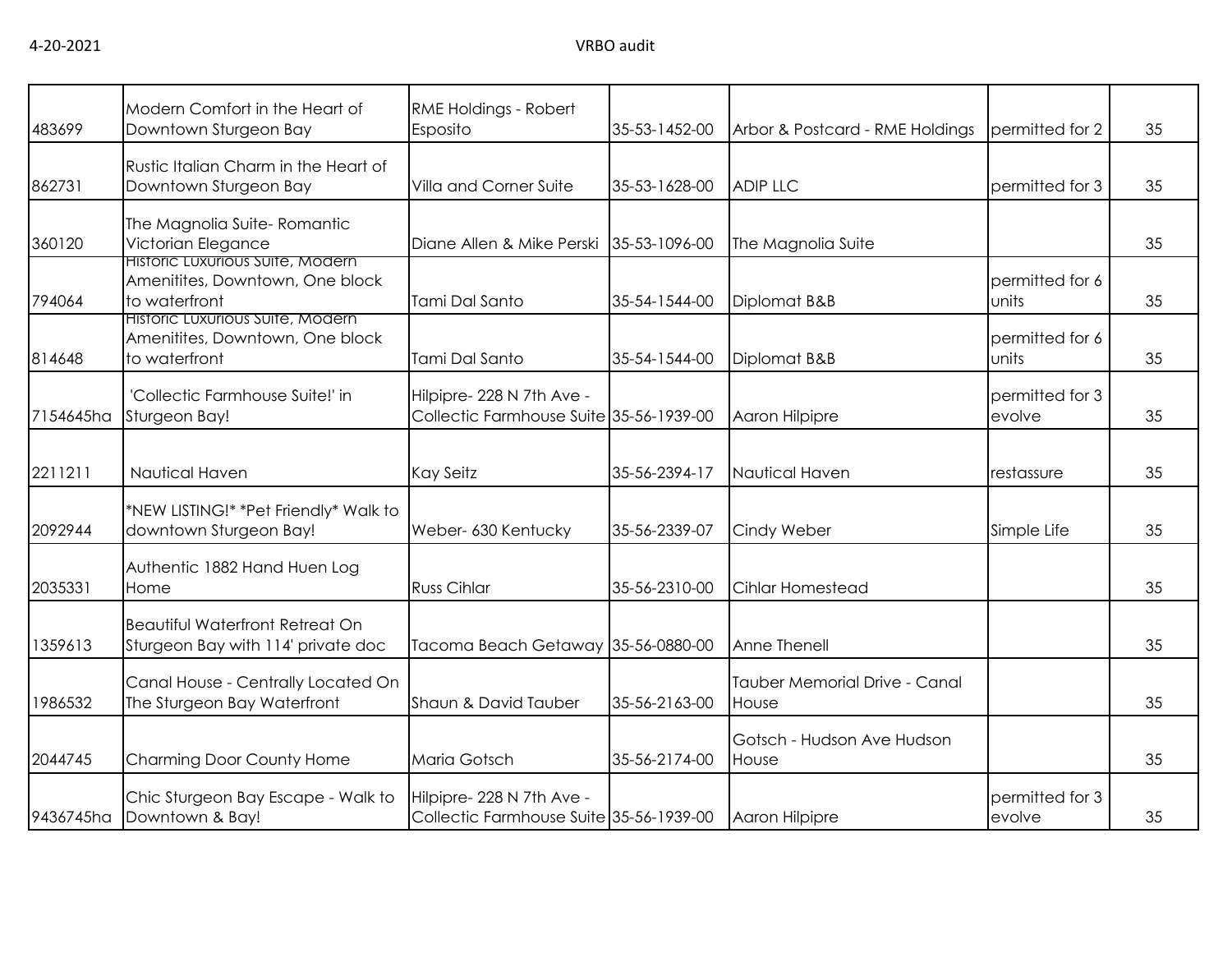|              |                                    | <b>Driftwood Rental</b>     |               |                                 |                 |    |
|--------------|------------------------------------|-----------------------------|---------------|---------------------------------|-----------------|----|
|              | Close to Downtown   Dog Friendly   | Properties IIc - Warren     |               |                                 |                 |    |
| 2208424      | Super Clean!                       | Kohls II                    | 35-56-2396-00 | The Green House                 |                 | 35 |
|              |                                    | Door County Home            |               |                                 |                 |    |
|              | Door County Home Away From         | Away from Home -            |               |                                 |                 |    |
| 1391961      | Home                               | Weckler                     | 35-56-2001-00 | Phil and Alison Weckler         |                 | 35 |
|              |                                    | Door County Waterfront      |               |                                 |                 |    |
| 1017982      | Door County Waterfront Cottage     | Cottage - Minten            | 35-56-1767-00 | <b>Eric Minten</b>              |                 | 35 |
|              |                                    | Marina                      |               |                                 |                 |    |
|              | Door County Waterfront Cottage     | Cottages/Centerpointe       |               |                                 |                 |    |
| 7713779ha    | with Indoor/Outdoor Pools          | Marina                      | 35-56-0911-00 | <b>Shipyard Partners</b>        | permitted for 3 | 35 |
|              |                                    | Marina                      |               |                                 |                 |    |
|              | Door County Waterfront Cottage     | Cottages/Centerpointe       |               |                                 |                 |    |
| 243639ha     | with Indoor/Outdoor Pools          | Marina                      | 35-56-0911-00 | <b>Shipyard Partners</b>        | permitted for 3 | 35 |
|              |                                    |                             |               |                                 |                 |    |
| 892303       | Door County's Chalet on the Shore  | Chalet on the Shore         | 35-56-1663-00 | Jennifer Jorns & Brian Frisque  |                 | 35 |
|              |                                    |                             |               |                                 |                 |    |
|              | Downtown Sturgeon Bay Waterfront   |                             |               | Sanja Roberts and David         |                 |    |
| 2027887 Home |                                    | <b>Valhalla Guest House</b> | 35-56-2345-00 | Corbisier                       |                 | 35 |
|              |                                    |                             |               |                                 |                 |    |
|              |                                    | Lily Pad Cottage &          |               |                                 |                 |    |
| 1618234      | Eagle's Nest, Waterfront Apartment | Eagles Nest                 | 35-56-1808-00 | Alisa Landman                   | permitted for 2 | 35 |
|              |                                    | Sunset House/Door Bell -    |               |                                 |                 |    |
| 2030702      | <b>Holy Hideaway</b>               | Keleny - ODK PROPERTIES     | 35-56-2017-00 | Ben Keleny - ODK Properties LLC | permitted for 4 | 35 |
|              | <b>HYGGE HAUS-COZY, Charming,</b>  |                             |               |                                 |                 |    |
|              | Special New 2 Bedroom/2 Bath       |                             |               |                                 |                 |    |
| 2111062      | house                              | <b>Hygge Haus</b>           | 35-56-2369-00 | Susan Hartzell                  |                 | 35 |
|              | Lagoon Bungalow Retreat in         |                             |               |                                 |                 |    |
|              | Sturgeon Bay, with direct water    |                             |               |                                 |                 |    |
| 1318797      | access!                            | Lagoon Bungalow             | 35-56-1898-00 | Anne Thenell                    |                 | 35 |
|              | Lily Pad, a Door County Waterfront | Lily Pad Cottage &          |               |                                 |                 |    |
| 1618607      | Cottage in Sturgeon Bay            | <b>Eagles Nest</b>          | 35-56-1808-00 | Alisa Landman                   | permitted for 2 | 35 |
|              |                                    |                             |               |                                 |                 |    |
|              |                                    |                             |               |                                 |                 |    |
| 1948262      | Modern clean style + comfort       | <b>Compass Cove</b>         | 35-56-2048-17 | Matthew and Desiree Wood        | restassure      | 35 |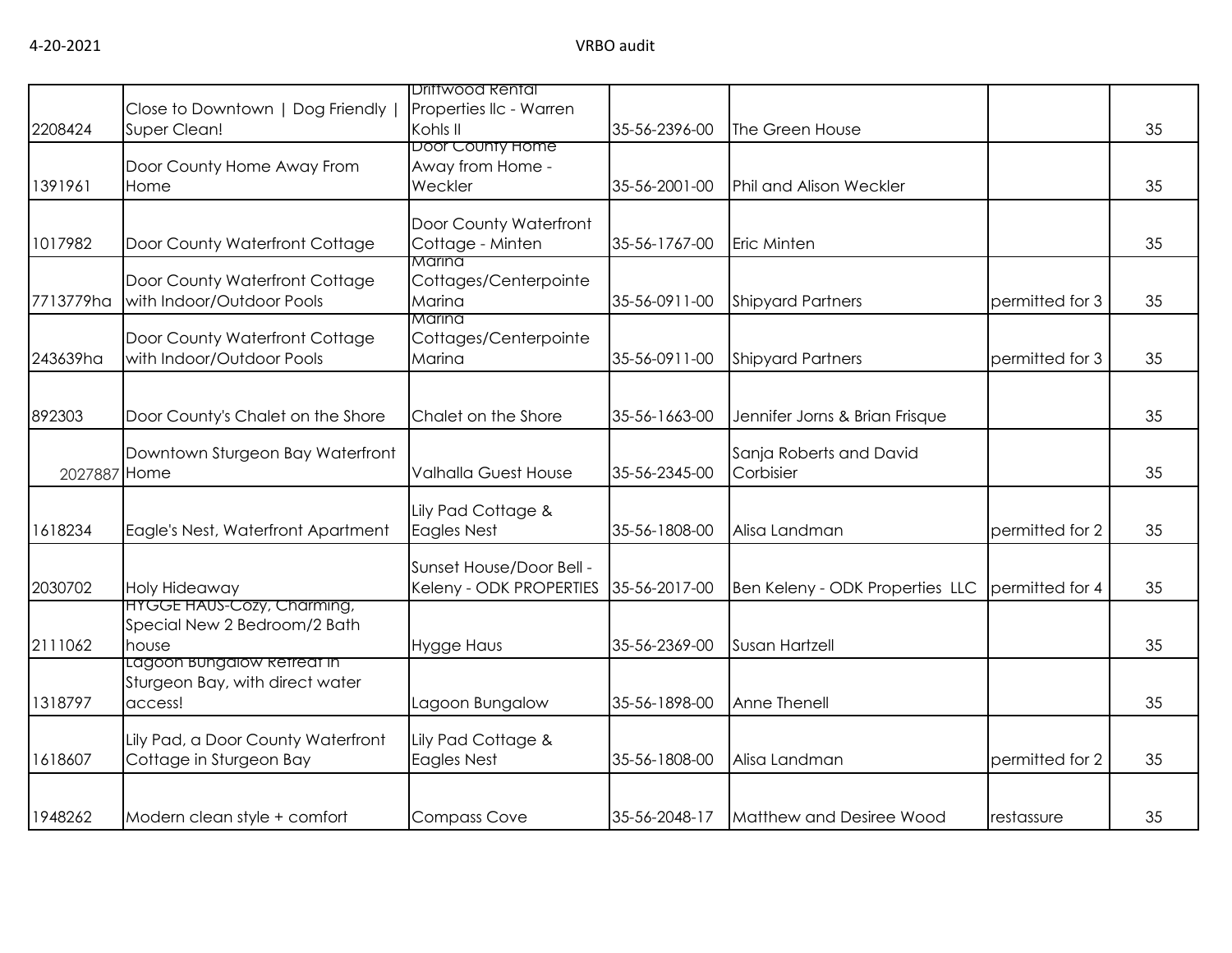| 862730    | Modern Comfort in the Heart of<br>Downtown Sturgeon Bay                        | Robert and Teresa<br>Esposito                       | 35-56-1628-00 | Villa and Corner Suite       | permitted for 3           | 35 |
|-----------|--------------------------------------------------------------------------------|-----------------------------------------------------|---------------|------------------------------|---------------------------|----|
| 7124043ha | Modern Sturgeon Bay Home by<br>Potawatomi State Park!                          | Port View Cottage                                   | 35-56-1927-00 | <b>Christine Dehnert</b>     |                           | 35 |
| 9434291ha | NEW! Chic Sturgeon Bay Home:<br>Walk to Beach & Park!                          | Hammarstrom Hill                                    | 35-56-2274-00 | Heather Weasler / Nancy Popp | Evolve                    | 35 |
| 9367663ha | NEW! Modern Home w/Yard, 1 Mi to<br>Dtwn Sturgeon Bay                          | Doors Seventh Ave -<br>Struzynski                   | 35-56-2157-00 | Christine Struzynski         | Evolve                    | 35 |
| 9436747ha | One-of-a-Kind Rustic Retreat in Dtwn Hilpipre-228 N 7th Ave -<br>Sturgeon Bay! | Collectic Farmhouse Suite 35-56-1939-00             |               | Aaron Hilpipre               | permitted for 3<br>evolve | 35 |
| 9341498ha | Restored 1930's Bungalow w/ Fire Pit,<br>In Town!                              | Barlas Holdings - 610<br>Jefferson St               | 35-56-2076-00 | <b>Barlas Holdings</b>       | evolve                    | 35 |
| 1870341   | Shabby chic updated downtown<br>living                                         | Sunset House/Door Bell -<br>Keleny - ODK PROPERTIES | 35-56-2017-00 | <b>ODK Properties</b>        |                           | 35 |
| 1576606   | Sturgeon Bay Hidden Gem                                                        | Sturgeon Bay Hidden<br>Gem                          | 35-56-2074-00 | Paul Peot                    |                           | 35 |
| 1349260   | Sturgeon Bay Waterfront Estate                                                 | R & H Bayshore Estate                               | 35-56-1957-00 | Helen & Robin Urban          |                           | 35 |
| 1988844   | The Fun Flat                                                                   | The Fun Flat                                        | 35-56-2420-00 | <b>Desmond DePas</b>         |                           | 35 |
| 2211212   | This house is a 3 bedroom(s), I<br>bathrooms, located in Sturgeon Bay,<br>WI.  | Petite Maison Blue                                  | 35-56-1755-17 | <b>Terry Cummings</b>        | restassure                | 35 |
| 2143713   | Three bedroom   2 Bath Ranch<br>Home Steps Away from the Water                 | Home Sweet Home                                     | 35-56-2087-17 | <b>Mary Olsen</b>            | restassure                | 35 |
| 1643221   | Waterfront cottage 3bdrm                                                       | Bleck-316 N Joliet                                  | 35-56-1911-00 | <b>Mike Bleck</b>            |                           | 35 |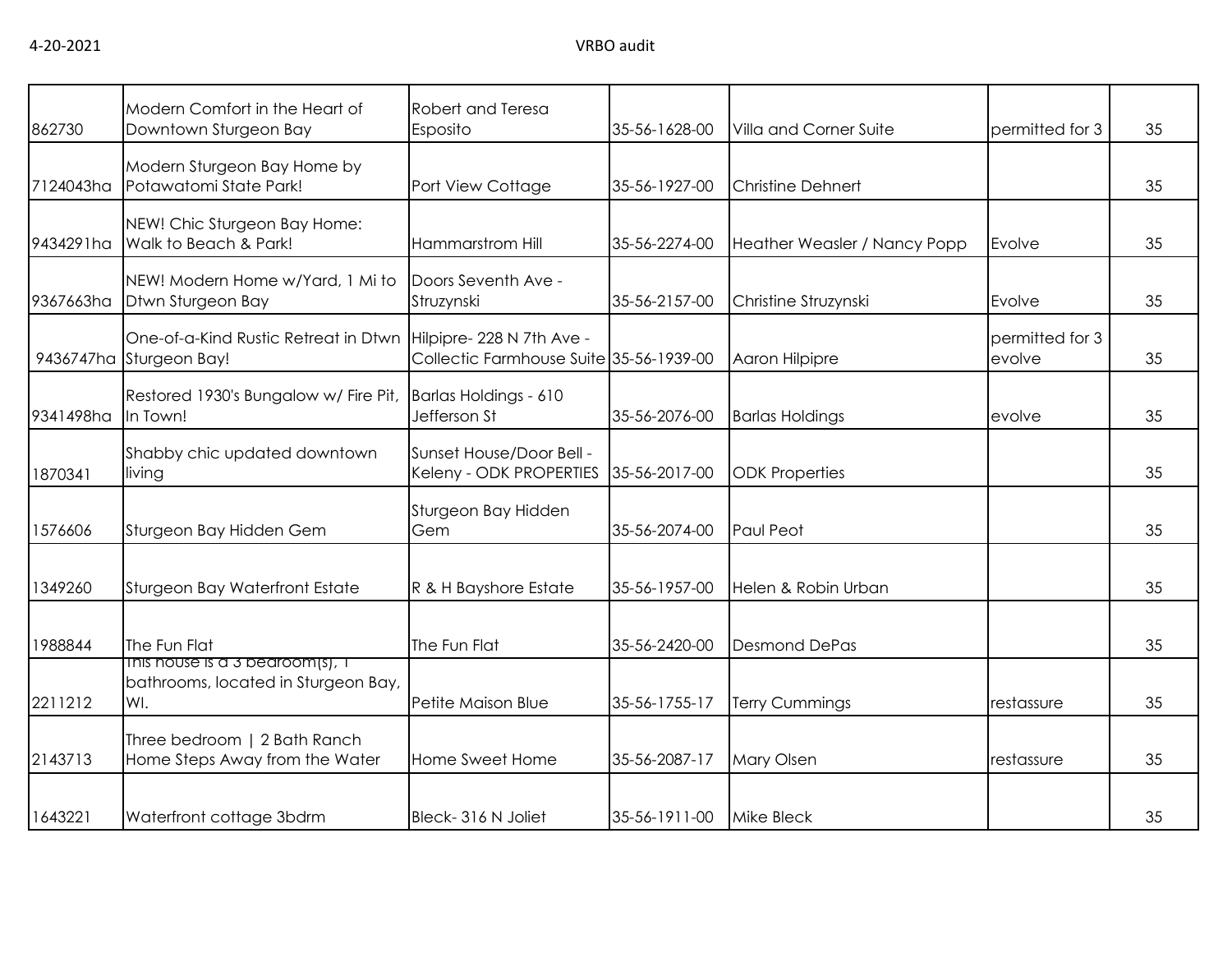|                                       |                                                                                                                                                                                                                                                                                                                                                                                                                                                                                                                                                                                                                                                                                                                                                          |                                                                                                                                                                                                                                                                |                                                                                                                                                       |                                                                                                                                                                                                                                                                                                                                                                                                                   | 35                                                                                                             |
|---------------------------------------|----------------------------------------------------------------------------------------------------------------------------------------------------------------------------------------------------------------------------------------------------------------------------------------------------------------------------------------------------------------------------------------------------------------------------------------------------------------------------------------------------------------------------------------------------------------------------------------------------------------------------------------------------------------------------------------------------------------------------------------------------------|----------------------------------------------------------------------------------------------------------------------------------------------------------------------------------------------------------------------------------------------------------------|-------------------------------------------------------------------------------------------------------------------------------------------------------|-------------------------------------------------------------------------------------------------------------------------------------------------------------------------------------------------------------------------------------------------------------------------------------------------------------------------------------------------------------------------------------------------------------------|----------------------------------------------------------------------------------------------------------------|
|                                       |                                                                                                                                                                                                                                                                                                                                                                                                                                                                                                                                                                                                                                                                                                                                                          |                                                                                                                                                                                                                                                                |                                                                                                                                                       |                                                                                                                                                                                                                                                                                                                                                                                                                   |                                                                                                                |
|                                       |                                                                                                                                                                                                                                                                                                                                                                                                                                                                                                                                                                                                                                                                                                                                                          |                                                                                                                                                                                                                                                                |                                                                                                                                                       |                                                                                                                                                                                                                                                                                                                                                                                                                   |                                                                                                                |
|                                       |                                                                                                                                                                                                                                                                                                                                                                                                                                                                                                                                                                                                                                                                                                                                                          |                                                                                                                                                                                                                                                                |                                                                                                                                                       |                                                                                                                                                                                                                                                                                                                                                                                                                   |                                                                                                                |
|                                       |                                                                                                                                                                                                                                                                                                                                                                                                                                                                                                                                                                                                                                                                                                                                                          |                                                                                                                                                                                                                                                                |                                                                                                                                                       |                                                                                                                                                                                                                                                                                                                                                                                                                   | 35                                                                                                             |
|                                       |                                                                                                                                                                                                                                                                                                                                                                                                                                                                                                                                                                                                                                                                                                                                                          |                                                                                                                                                                                                                                                                |                                                                                                                                                       |                                                                                                                                                                                                                                                                                                                                                                                                                   |                                                                                                                |
|                                       |                                                                                                                                                                                                                                                                                                                                                                                                                                                                                                                                                                                                                                                                                                                                                          |                                                                                                                                                                                                                                                                |                                                                                                                                                       |                                                                                                                                                                                                                                                                                                                                                                                                                   |                                                                                                                |
|                                       |                                                                                                                                                                                                                                                                                                                                                                                                                                                                                                                                                                                                                                                                                                                                                          |                                                                                                                                                                                                                                                                |                                                                                                                                                       |                                                                                                                                                                                                                                                                                                                                                                                                                   | 35                                                                                                             |
|                                       |                                                                                                                                                                                                                                                                                                                                                                                                                                                                                                                                                                                                                                                                                                                                                          |                                                                                                                                                                                                                                                                |                                                                                                                                                       |                                                                                                                                                                                                                                                                                                                                                                                                                   |                                                                                                                |
|                                       |                                                                                                                                                                                                                                                                                                                                                                                                                                                                                                                                                                                                                                                                                                                                                          |                                                                                                                                                                                                                                                                |                                                                                                                                                       |                                                                                                                                                                                                                                                                                                                                                                                                                   |                                                                                                                |
|                                       |                                                                                                                                                                                                                                                                                                                                                                                                                                                                                                                                                                                                                                                                                                                                                          |                                                                                                                                                                                                                                                                |                                                                                                                                                       |                                                                                                                                                                                                                                                                                                                                                                                                                   |                                                                                                                |
|                                       |                                                                                                                                                                                                                                                                                                                                                                                                                                                                                                                                                                                                                                                                                                                                                          |                                                                                                                                                                                                                                                                |                                                                                                                                                       |                                                                                                                                                                                                                                                                                                                                                                                                                   |                                                                                                                |
|                                       |                                                                                                                                                                                                                                                                                                                                                                                                                                                                                                                                                                                                                                                                                                                                                          |                                                                                                                                                                                                                                                                |                                                                                                                                                       |                                                                                                                                                                                                                                                                                                                                                                                                                   | 36                                                                                                             |
|                                       |                                                                                                                                                                                                                                                                                                                                                                                                                                                                                                                                                                                                                                                                                                                                                          |                                                                                                                                                                                                                                                                |                                                                                                                                                       |                                                                                                                                                                                                                                                                                                                                                                                                                   |                                                                                                                |
|                                       |                                                                                                                                                                                                                                                                                                                                                                                                                                                                                                                                                                                                                                                                                                                                                          |                                                                                                                                                                                                                                                                |                                                                                                                                                       |                                                                                                                                                                                                                                                                                                                                                                                                                   |                                                                                                                |
|                                       |                                                                                                                                                                                                                                                                                                                                                                                                                                                                                                                                                                                                                                                                                                                                                          |                                                                                                                                                                                                                                                                |                                                                                                                                                       |                                                                                                                                                                                                                                                                                                                                                                                                                   | 36                                                                                                             |
|                                       |                                                                                                                                                                                                                                                                                                                                                                                                                                                                                                                                                                                                                                                                                                                                                          |                                                                                                                                                                                                                                                                |                                                                                                                                                       |                                                                                                                                                                                                                                                                                                                                                                                                                   |                                                                                                                |
|                                       |                                                                                                                                                                                                                                                                                                                                                                                                                                                                                                                                                                                                                                                                                                                                                          |                                                                                                                                                                                                                                                                |                                                                                                                                                       |                                                                                                                                                                                                                                                                                                                                                                                                                   |                                                                                                                |
|                                       |                                                                                                                                                                                                                                                                                                                                                                                                                                                                                                                                                                                                                                                                                                                                                          |                                                                                                                                                                                                                                                                |                                                                                                                                                       |                                                                                                                                                                                                                                                                                                                                                                                                                   | 36                                                                                                             |
|                                       |                                                                                                                                                                                                                                                                                                                                                                                                                                                                                                                                                                                                                                                                                                                                                          |                                                                                                                                                                                                                                                                |                                                                                                                                                       |                                                                                                                                                                                                                                                                                                                                                                                                                   |                                                                                                                |
|                                       |                                                                                                                                                                                                                                                                                                                                                                                                                                                                                                                                                                                                                                                                                                                                                          |                                                                                                                                                                                                                                                                |                                                                                                                                                       |                                                                                                                                                                                                                                                                                                                                                                                                                   |                                                                                                                |
|                                       |                                                                                                                                                                                                                                                                                                                                                                                                                                                                                                                                                                                                                                                                                                                                                          |                                                                                                                                                                                                                                                                |                                                                                                                                                       |                                                                                                                                                                                                                                                                                                                                                                                                                   | 36                                                                                                             |
|                                       |                                                                                                                                                                                                                                                                                                                                                                                                                                                                                                                                                                                                                                                                                                                                                          |                                                                                                                                                                                                                                                                |                                                                                                                                                       |                                                                                                                                                                                                                                                                                                                                                                                                                   |                                                                                                                |
|                                       |                                                                                                                                                                                                                                                                                                                                                                                                                                                                                                                                                                                                                                                                                                                                                          |                                                                                                                                                                                                                                                                |                                                                                                                                                       |                                                                                                                                                                                                                                                                                                                                                                                                                   |                                                                                                                |
|                                       |                                                                                                                                                                                                                                                                                                                                                                                                                                                                                                                                                                                                                                                                                                                                                          |                                                                                                                                                                                                                                                                |                                                                                                                                                       |                                                                                                                                                                                                                                                                                                                                                                                                                   | 36                                                                                                             |
|                                       |                                                                                                                                                                                                                                                                                                                                                                                                                                                                                                                                                                                                                                                                                                                                                          |                                                                                                                                                                                                                                                                |                                                                                                                                                       |                                                                                                                                                                                                                                                                                                                                                                                                                   |                                                                                                                |
| <b>Beautiful waterfront home with</b> |                                                                                                                                                                                                                                                                                                                                                                                                                                                                                                                                                                                                                                                                                                                                                          |                                                                                                                                                                                                                                                                |                                                                                                                                                       |                                                                                                                                                                                                                                                                                                                                                                                                                   |                                                                                                                |
|                                       |                                                                                                                                                                                                                                                                                                                                                                                                                                                                                                                                                                                                                                                                                                                                                          |                                                                                                                                                                                                                                                                |                                                                                                                                                       |                                                                                                                                                                                                                                                                                                                                                                                                                   | 36                                                                                                             |
|                                       |                                                                                                                                                                                                                                                                                                                                                                                                                                                                                                                                                                                                                                                                                                                                                          |                                                                                                                                                                                                                                                                |                                                                                                                                                       |                                                                                                                                                                                                                                                                                                                                                                                                                   |                                                                                                                |
| <b>Beautiful Waterfront Home with</b> |                                                                                                                                                                                                                                                                                                                                                                                                                                                                                                                                                                                                                                                                                                                                                          |                                                                                                                                                                                                                                                                |                                                                                                                                                       |                                                                                                                                                                                                                                                                                                                                                                                                                   |                                                                                                                |
|                                       | Joe Fittshur                                                                                                                                                                                                                                                                                                                                                                                                                                                                                                                                                                                                                                                                                                                                             | 36-56-1329-00                                                                                                                                                                                                                                                  | Porthaven Executive Homes                                                                                                                             | permitted for 2                                                                                                                                                                                                                                                                                                                                                                                                   | 36                                                                                                             |
| Door County sand Beach Lake           |                                                                                                                                                                                                                                                                                                                                                                                                                                                                                                                                                                                                                                                                                                                                                          |                                                                                                                                                                                                                                                                |                                                                                                                                                       |                                                                                                                                                                                                                                                                                                                                                                                                                   |                                                                                                                |
| House * Linens Incl. * Prime Beach    |                                                                                                                                                                                                                                                                                                                                                                                                                                                                                                                                                                                                                                                                                                                                                          |                                                                                                                                                                                                                                                                |                                                                                                                                                       |                                                                                                                                                                                                                                                                                                                                                                                                                   |                                                                                                                |
| Location * Kayaks                     | Harbour Lake House                                                                                                                                                                                                                                                                                                                                                                                                                                                                                                                                                                                                                                                                                                                                       | 36-56-1701-00                                                                                                                                                                                                                                                  | <b>Tammy Estes</b>                                                                                                                                    |                                                                                                                                                                                                                                                                                                                                                                                                                   | 36                                                                                                             |
|                                       |                                                                                                                                                                                                                                                                                                                                                                                                                                                                                                                                                                                                                                                                                                                                                          |                                                                                                                                                                                                                                                                |                                                                                                                                                       |                                                                                                                                                                                                                                                                                                                                                                                                                   |                                                                                                                |
|                                       |                                                                                                                                                                                                                                                                                                                                                                                                                                                                                                                                                                                                                                                                                                                                                          |                                                                                                                                                                                                                                                                | Great Wulf Partners LLC/Capn                                                                                                                          |                                                                                                                                                                                                                                                                                                                                                                                                                   |                                                                                                                |
|                                       | Abode on the Beach                                                                                                                                                                                                                                                                                                                                                                                                                                                                                                                                                                                                                                                                                                                                       | 36-56-0811-00                                                                                                                                                                                                                                                  | Wulf                                                                                                                                                  |                                                                                                                                                                                                                                                                                                                                                                                                                   | 36                                                                                                             |
|                                       | Mary 1, a Floating Cottage<br>Newly constructed, Bay Breeze, the<br>Floating Cottage. Reserve your stay<br>today!<br>Newly Constructed, Pier Relaxn', the<br>Floating Cottage! Reserve your stay<br>today!<br>A Scenic Laketront cottage. Door<br>County spring is comsing soon<br>flowers wildlife<br>All Season Home- 200 Ft. of<br>Beachfront, Spectacular Views of<br>Lily Bay<br>Arrowhead Waterfront Log Cottage<br>On Sand Beach With Fireplace.<br>Authentic Waterfront Log Cottage<br>On Sand Beach<br>Beautiful cozy coffage on Lake<br>Michigan. Steps to sandy beach.<br>Shake off winter!<br>swimming pond - North Unit<br>swimming pond - south unit<br>Fall Getaway in Door County!<br>Perfect Gathering Place for Families<br>& Friends. | Door County Houseboat<br><b>Rentals LLC</b><br>Door County Houseboat<br><b>Rentals LLC</b><br>Door County Houseboat<br><b>Rentals LLC</b><br>David & Kay Jenkins<br>Mike Moreno<br>Arrowhead Cottage<br>Pioneer Cottage<br>David & Kay Jenkins<br>Joe Fittshur | 35-59-1676-00<br>35-59-1676-00<br>35-59-1676-00<br>36-56-1243-00<br>36-56-1323-00<br>36-56-0844-00<br>36-56-0866-00<br>36-56-1243-00<br>36-56-1329-00 | The Yacht Harbor LLC &<br>Sturgeon Bay Marinas.com -<br>Daniel Schott<br>The Yacht Harbor LLC &<br>Sturgeon Bay Marinas.com -<br>Daniel Schott<br>The Yacht Harbor LLC &<br>Sturgeon Bay Marinas.com -<br>Daniel Schott<br>Jenkins 2359-2361 S Lake<br>Michigan Dr<br>Moreno All Season Home<br><b>Tom Groenfeldt</b><br>David Groenfeldt<br>Jenkins 2359-2361 S Lake<br>Michigan Dr<br>Porthaven Executive Homes | permitted for 4<br>permitted for 4<br>permitted for 4<br>permitted for 3<br>permitted for 3<br>permitted for 2 |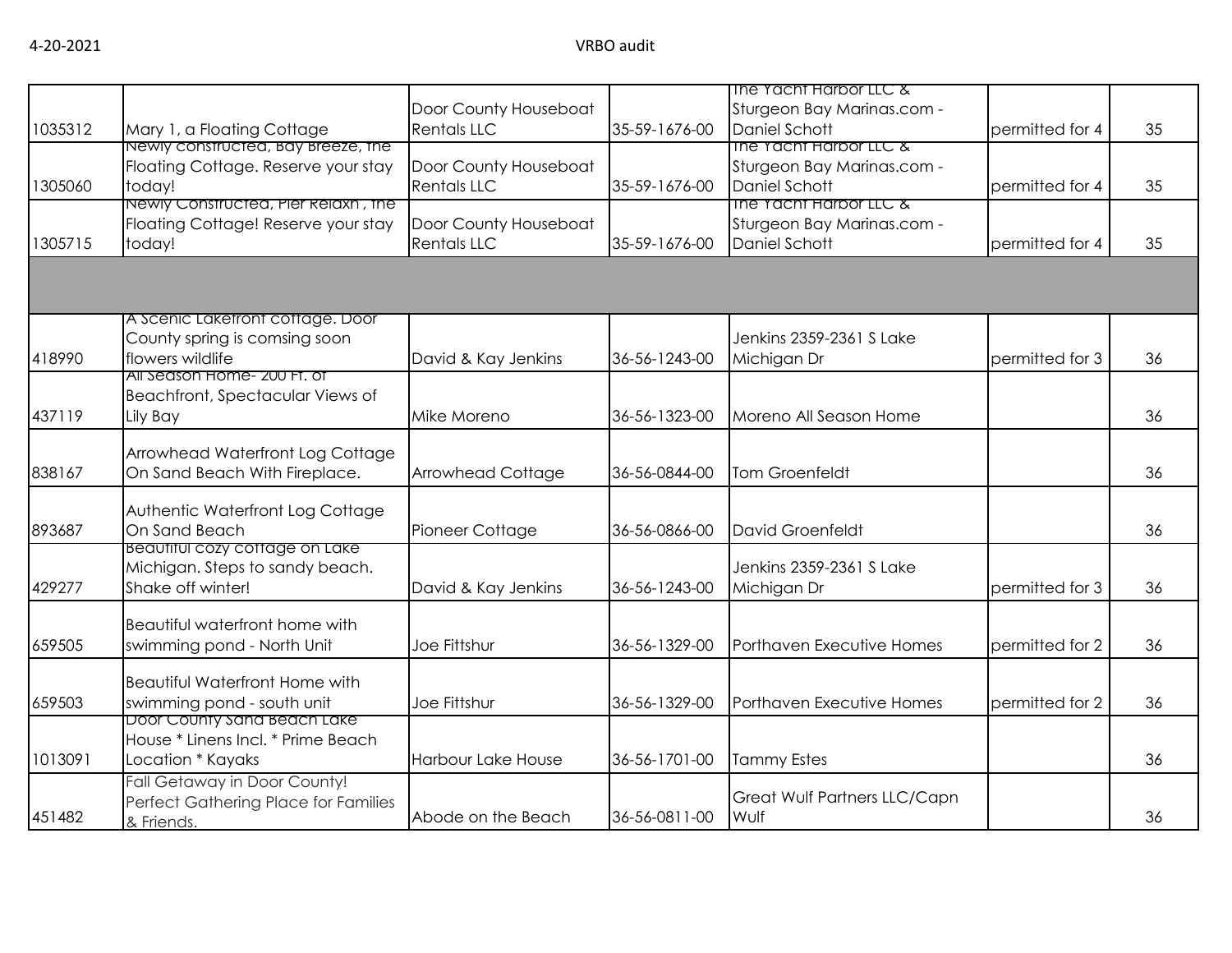| 1154854   | Get away from it all at this serene,<br>modern Door County estate.                               | The Clerestory on Lake<br>Michigan    | 36-56-1789-00 | Christopher Mohar and Kerry<br>Kretchmar       |                 | 36 |
|-----------|--------------------------------------------------------------------------------------------------|---------------------------------------|---------------|------------------------------------------------|-----------------|----|
| 433883    | Great Lake Michigan Beach in Door<br>County. Don't miss summer fun!                              | David & Kay Jenkins                   | 36-56-1243-00 | Jenkins 2359-2361 S Lake<br>Michigan Dr        | permitted for 3 | 36 |
| 1375405   | Lake Michigan Beach Home with<br>Over 100' of Private Sand Beach!<br>Pets Welcome!               | <b>Just Beechy</b>                    | 36-56-1924-00 | Kristin & Theodore Blackwood                   |                 | 36 |
| 870129    | Lake Michigan Waterfront Rustic<br>Cabin                                                         | <b>Tolans Cottage</b>                 | 36-56-0816-13 | Sally Tolan (Sandy Tolan)                      |                 | 36 |
| 701320    | Merry Breeze 4 Cottage~Romantic<br>Getaway With 212 Ft Of Sandy Lake<br>Michigan Beach           | Merry Breeze Unit 4                   | 36-55-1438-00 | Peggy & Don Donaldson                          |                 | 36 |
| 1863503   | Newly remodeled water front home<br>on Lilly Bay!                                                | Philip & Rebecca Roever 36-56-2232-06 |               | Cedars on Lily Bay                             | <b>DCPM</b>     | 36 |
| 7189649ha | Peace of Beach Coffage, private<br>cottage on beautiful shores of Door<br>County                 | Chris Jeanquart                       | 36-56-1969-00 | Jeanquart -3140 Lake Forest Park               |                 | 36 |
| 505916    | SANDY LAKE MI BEACH (19011) QUIET<br>house on 3.5 acres, wifi, Great<br>REVIEWS!                 | <b>Boyer Beach House</b>              | 36-56-1358-00 | Mike Boyer                                     |                 | 36 |
| 1928341   | This house is a 4 bedroom(s), 2<br>bathrooms, located in Sturgeon Bay,<br>WI.                    | Writt- 3446 N Lake<br>Michigan Drive  | 36-56-2139-17 | Amber and Brian Writt                          | restassure      | 36 |
|           |                                                                                                  |                                       |               |                                                |                 |    |
| 2181839   | *NEW LISTING* *Waterfront** home<br>on Little Sturgeon Bay!                                      | Shore to Please                       | 39-56-1365-07 | Amy Hobbins                                    |                 | 39 |
| 570935    | <b>BOOKING NOW-WATERFRONT-</b><br>ISLAND- FIRE PIT-SUNRISE SUNSET-9<br><b>MI.TO STURGEON BAY</b> | Gordon's Isle View<br>Cottages        | 39-56-1648-00 | Jane & Brett Barr/ Jerry &<br>Jacquelyn Gordon | permitted for 2 | 39 |
| 1492937   | Cozy newly built home 35 feet off<br>the Bay with stunning sunsets                               | Fox Lane Beach House                  | 39-56-2039-00 | Duane and Linda Nolte                          |                 | 39 |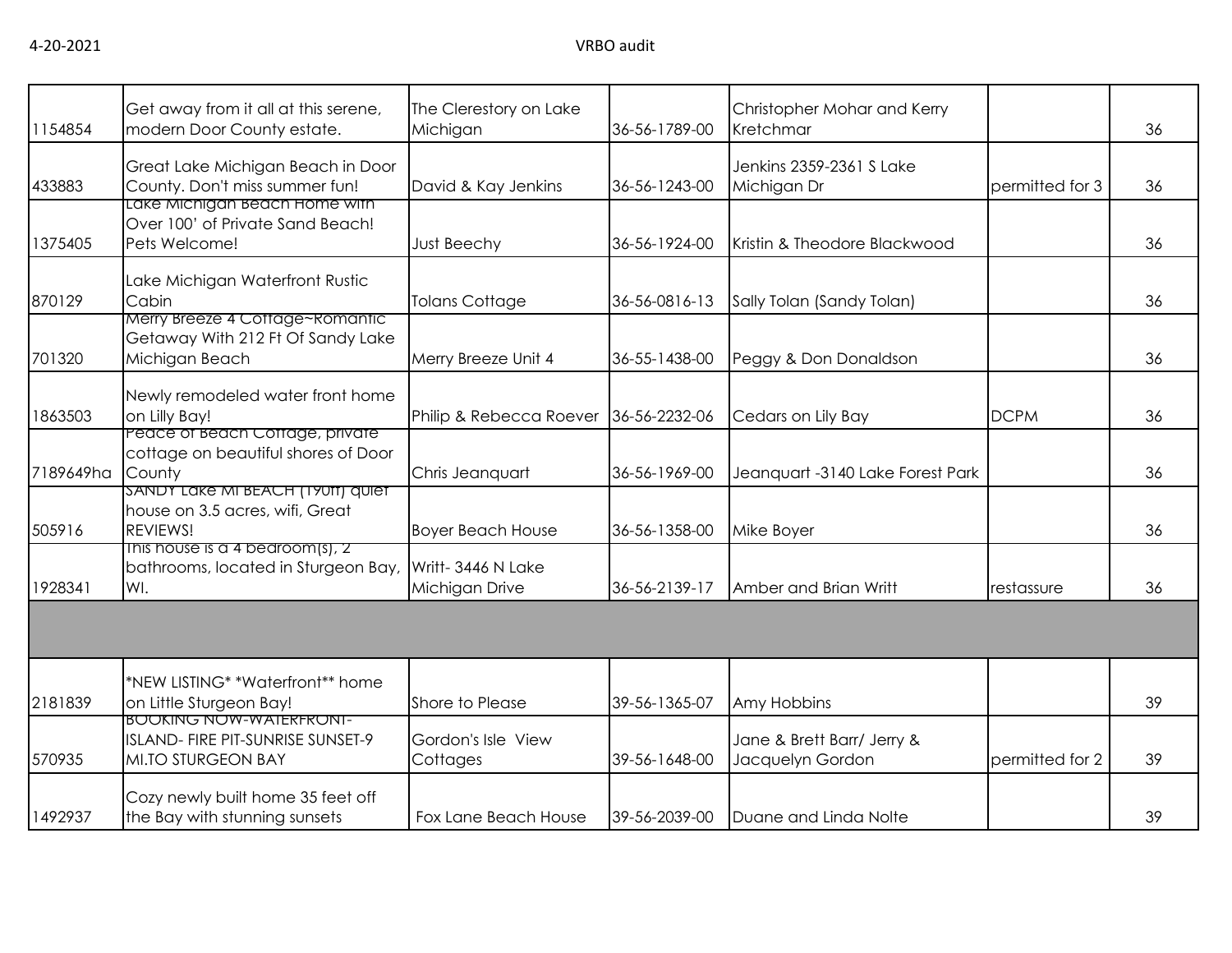| 962273    | Family Friendly Cabin On The Bay!                                                      | Cabin on the Bay -<br>Goffard                          | 39-56-1709-00 | <b>Gregory Goffard</b>                             |            | 39 |
|-----------|----------------------------------------------------------------------------------------|--------------------------------------------------------|---------------|----------------------------------------------------|------------|----|
| 1765908   | Picturesque Door County Watertront<br>Cottage! Swim, Play, RelaxHave It<br>All!        | Bayhouse, The - 2769 Bay<br>Road                       | 39-56-2219-00 | Michael Morrison                                   |            | 39 |
| 586665    | Snug Harbor Inn - Sunset Cottage                                                       | Jon Hanson / Snug<br>Harbor                            | 39-56-0860-00 | Sunset Cliff Cottage                               |            | 39 |
| 810620    | <b>WATERFRONT- ISLAND-LG.SCREEN</b><br>PORCH-SUNRISE-SUNSET-CAMPFIRES                  | Gordon's Isle View<br>Cottages                         | 39-56-1648-00 | Jane & Brett Barr/ Jerry &<br>Jacquelyn Gordon     |            | 39 |
|           |                                                                                        |                                                        |               |                                                    |            |    |
| 2164585   | <b>Beautiful Modern Waterfront Lake</b><br><b>House With Views</b>                     | Jiffy's Corner                                         | 42-56-2357-00 | Dan Hobbs                                          |            | 42 |
| 1269309   | Door county rental on Sand Beach or Madl                                               | Sand Beach Cottage -                                   | 42-56-1862-00 | George Madle                                       |            | 42 |
| 9455216ha | Door County Serene Waterfront Bay<br>House - Phenomenal Sunsets                        | <b>Bay House</b>                                       | 42-56-2292-00 | <b>Mary Dref</b>                                   |            | 42 |
| 4264111ha | Door County, Green Bay watertront<br>Cottage. 20 minutes to Green Bay<br>and Stur. Bay | Waterfront Cottage - Bur                               | 42-56-1666-00 | Waterfront Cottage - Bur                           |            | 42 |
| 1688188   | NEW!!! STUNNING BAY-FRONT NEW<br>CONSTRUCTION IN SOUTHERN DOOR! 315 Breezy Acres       |                                                        | 42-56-2115-07 | KAMI LLC-315 Breezy Acres LLC -<br>Michael Martell | simplelife | 42 |
| 1150626   | Private getaway for large groups<br>with firepit and view                              | Writers Haven - Desotell<br><b>Waterfront Property</b> | 42-56-1781-13 | Helen M Desotell & Tim Desotell                    | dreamland  | 42 |
| 2194854   | Waterfront Cottage in Southern<br>Door County                                          | Cindy Bruecker                                         | 42-56-2419-00 | Waterfront Cottage in Southern<br>Door County      |            | 42 |
|           |                                                                                        |                                                        |               |                                                    |            |    |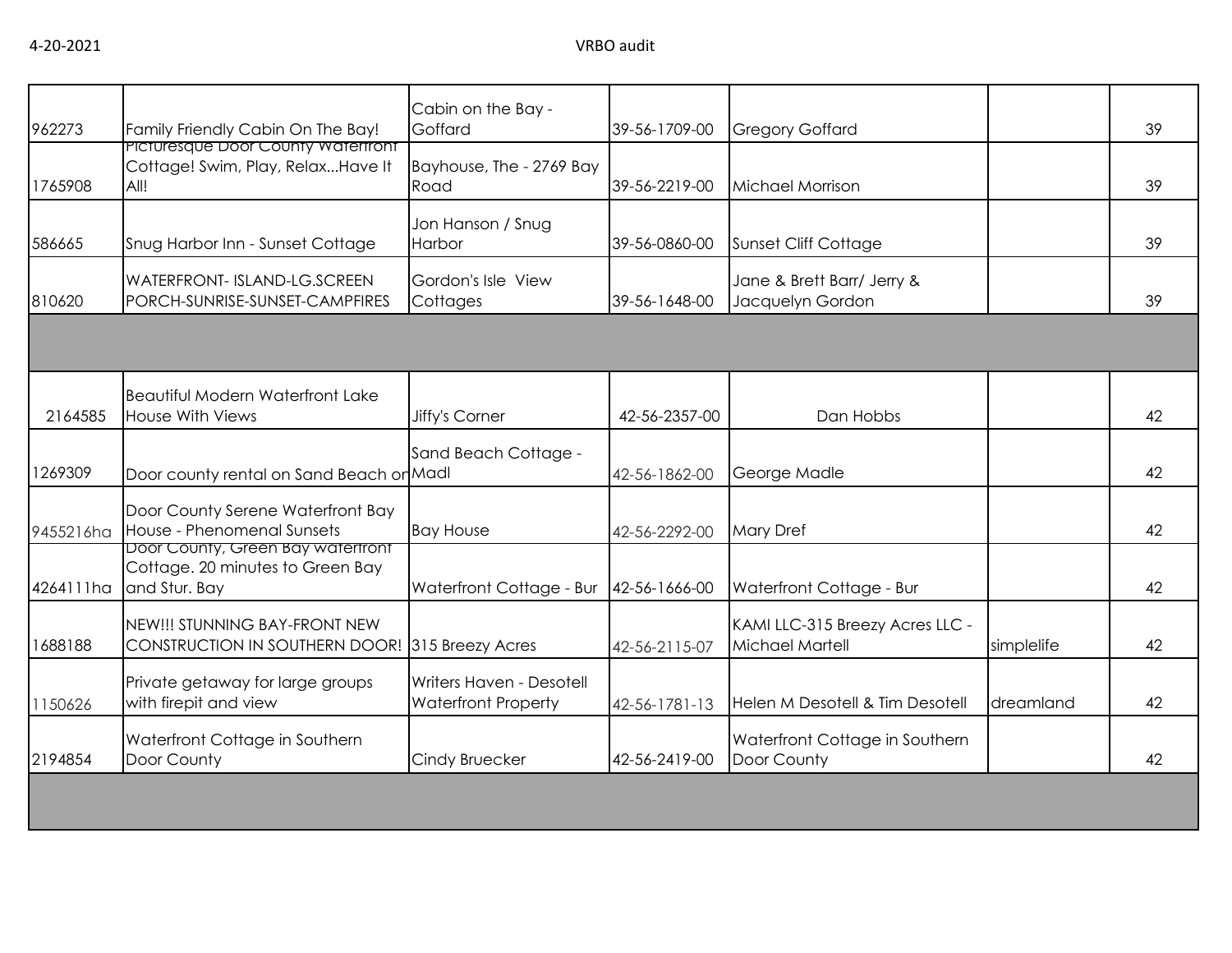| 285175  | Amazing Sunsets*80ft shore* 25<br>acres*great cottage                               | Amy Jorgenson                              | 46-56-0581-00 | <b>Funks Cottage</b>                         | 46 |
|---------|-------------------------------------------------------------------------------------|--------------------------------------------|---------------|----------------------------------------------|----|
| 292728  | Beautiful lake front 4 bedrom home<br>with incredible sunsets                       | <b>RC Rudolph</b>                          | 46-55-0566-00 | Cascio Cottages                              | 46 |
| 1889052 | Beautiful waterfront log home,<br>stunning private swimming area                    | Washington Island LP -<br>Jennifer Imig    | 46-56-2262-00 | Sunrise Cove - 406 Hemlock                   | 46 |
| 1391479 | <b>Breezy Beach Cottage</b>                                                         | <b>Richard Tobey</b>                       | 46-56-1940-00 | <b>Breezy Beach</b>                          | 46 |
| 806333  | Century farmhouse with 4 bedrooms<br>and large outside deck.                        | Debra Sheridan (Thielke)<br>and Dawn Chier | 46-56-1867-00 | Old Orchard Century Farmhouse                | 46 |
| 780911  | Great sunrises 200 ff of Lake<br>Michigan Shorefront 1.5 acres, 2<br>bedroom 1 bath | Greg & Kristine Koetter                    | 46-56-1588-00 | Koetter                                      | 46 |
| 594977  | Home Owner Custom Built Log Cabin Dan & Lory Porter                                 |                                            | 46-56-1668-00 | Log Cabin House - Porter                     | 46 |
| 1243560 | Initiative's Retreat - Ultimate<br><b>Lakefront Destination!</b>                    | Initiatives Retreat LLC                    | 46-56-1846-00 | Initiatives Retreat                          | 46 |
| 1999039 | Popular Figenscaus Bay House With<br>Private Dock, Paddleboat, Kayak<br>and Canoe   | <b>Richard K. Moeller</b>                  | 46-56-1151-11 | Shorefront - #103 Moeller                    | 46 |
| 362233  | Sectacular Sunsets from Becutiful<br>Lake Shore Home                                | Trudy Schelitzche                          | 46-55-0564-00 | Deer Run Shorefront Home                     | 46 |
| 1308276 | Spacious Washington Island Home<br>4bed 2bath                                       | Carol Lemon                                | 46-56-1917-00 | Washington Island Historical<br>Home - Lemon | 46 |
| 806850  | Washington Island Westside<br>Shorefront Home                                       | William & Mary Filer                       | 46-56-1428-00 | Above and Beyond Cottage                     | 46 |
| 1392021 | <b>Watertront cottage on Detroit</b><br>Harbor. Beautiful beach and<br>dockage.     | Leon A Shellswick                          | 46-55-0587-00 | <b>Spring Beach Cottage</b>                  | 46 |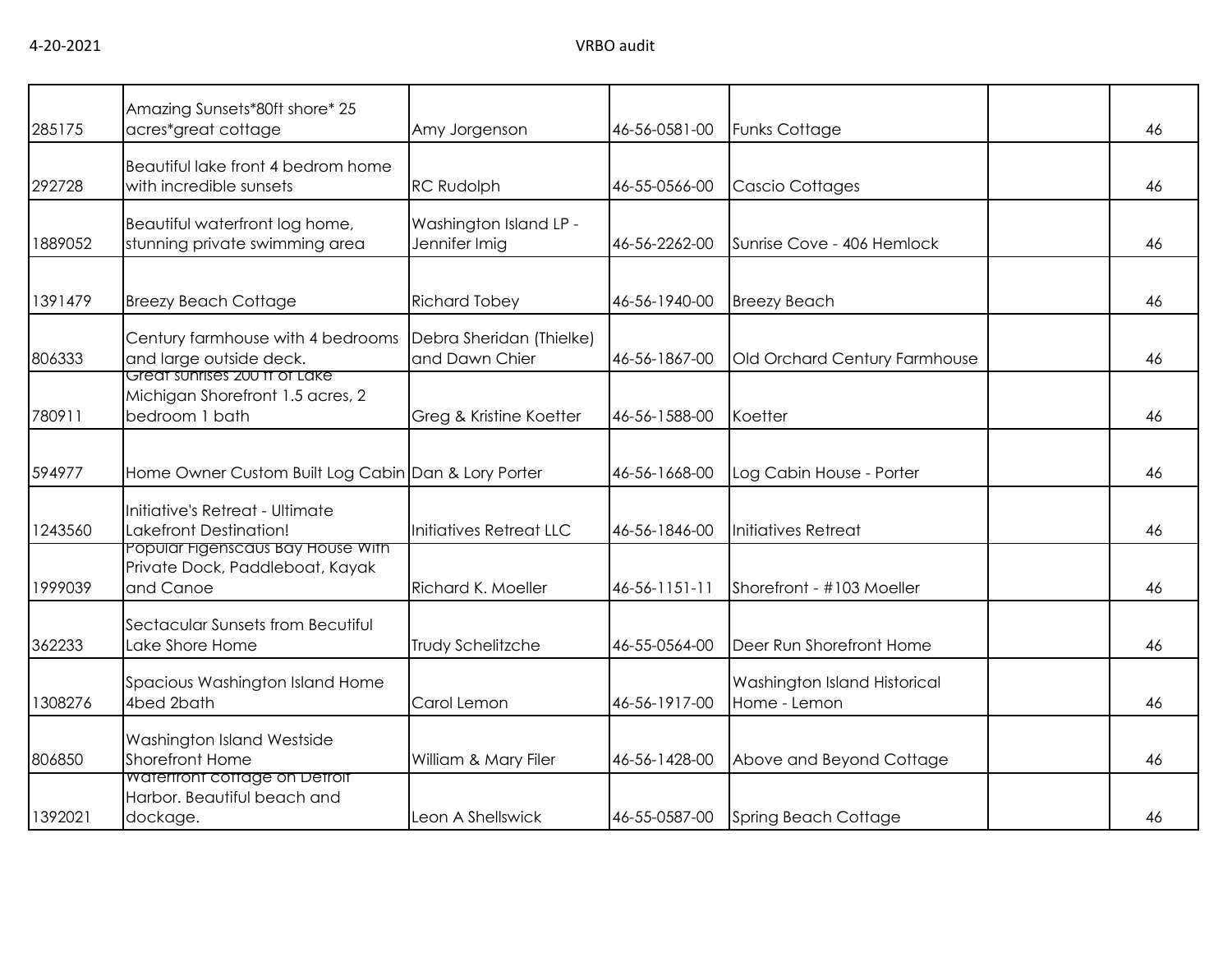|           | Amore De Bay Romantic Suite for 2      |                    |
|-----------|----------------------------------------|--------------------|
|           |                                        |                    |
|           | includes Free Continental Breakfast    |                    |
| 728187    | & WiFi.                                | Not in Door County |
|           | <b>Homey Laketront Condo In Serene</b> |                    |
|           | Algoma, WI, A Stone's Throw From       |                    |
|           |                                        |                    |
| 480722    | Door County                            | Not in Door County |
|           |                                        |                    |
|           | Your Home Base for Discovering         |                    |
| 1375338   | Green Bay & Door County!               | Not in Door County |
|           |                                        |                    |
|           | Modern Condo just steps from Lake      |                    |
|           |                                        |                    |
| 1364728   | Michigan.                              | Not in Door County |
|           |                                        |                    |
|           | One of the best lakefront condos       |                    |
| 723000    | Algoma has to offer!                   | Not in Door County |
|           |                                        |                    |
|           | Beautiful Apartments in a turn-of-the- |                    |
|           |                                        |                    |
| 428159    | century historic building              | Not in Door County |
|           | <b>Rivers Edge Condominiums,</b>       |                    |
|           | Waterfront condos located in           |                    |
| 843879    | Algoma WI. Lake Michigan               | Not in Door County |
|           |                                        |                    |
|           | Beautiful Gem of a Home in Algoma      |                    |
|           |                                        |                    |
| 4590279ha | Wisconsin                              | Not in Door County |
|           |                                        |                    |
|           | Home Base for Discovering Green        |                    |
| 25466     | <b>Bay &amp; Door County!</b>          | Not in Door County |
|           |                                        |                    |
|           | Waterfront, Beautiful Sunrises, WIFI,  |                    |
|           |                                        |                    |
| 344207    | Direct TV, Sleeps a Family of Six.     | Not in Door County |
|           | <b>CEDAR CABIN ON THE BAY (LAKE)</b>   |                    |
|           | Michigan--Green Bay): Just listed!     |                    |
| 7855081ha | Sleeps 6, Dog friendly,                | Not in Door County |
|           |                                        |                    |
|           | Lakeview Chalet - perfect for your     |                    |
|           |                                        |                    |
| 1689283   | retreat                                | Not in Door County |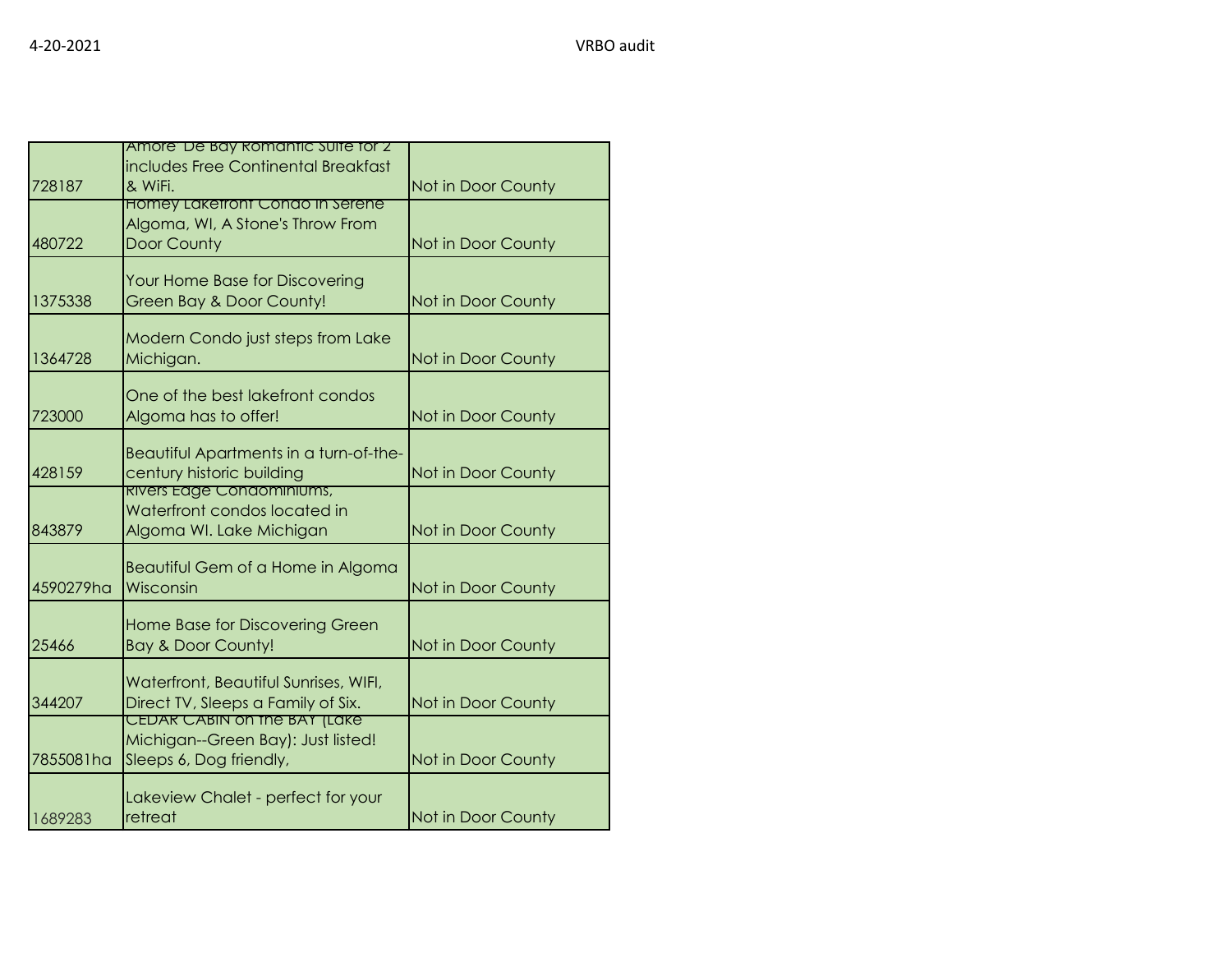|             | Charming Cottage on the Bay - 20<br>minutes to Sturgeon Bay or Green                        |                    |           |           |                |
|-------------|---------------------------------------------------------------------------------------------|--------------------|-----------|-----------|----------------|
| 1726086     | Bay!                                                                                        | Not in Door County |           |           |                |
| 1759002     | <b>Beautiful Condo on the shore of</b><br>Green Bay! Short drive to Green Bay<br>& Door Co. | Not in Door County |           |           |                |
| 1707156     | Water View Cottage on Lake<br>Michigan (Bay-side)                                           | Not in Door County |           |           |                |
| 2096207     | Water view rental unit! Beach,<br>Winery and Taproom next door!                             | Not in Door County |           |           |                |
| 2057799     | Lake House                                                                                  | Not in Door County |           |           |                |
| 2121477     | We provide condo units for daily,<br>weekly, or monthly rental plans.                       | Not in Door County |           |           |                |
| 1414157     | Cozy Condo with Gorgeous Views<br>on Lake Michigan                                          | Not in Door County |           |           |                |
| 2135137     | Best Catch in Algoma & Door County Not in Door County                                       |                    |           |           |                |
| 2182519     | 5th Steele Place, LLC - Downtown<br>Algoma Condos: Overnight or<br><b>Extended Stays</b>    | Not in Door County |           |           |                |
| 2226951     | <b>Reel Paradise</b>                                                                        | Not in Door County |           |           |                |
| 2265105     | Algoma Beach Level Lakefront<br>Condo                                                       | Not in Door County |           |           |                |
| 2226951     | Pictures posted on 4/19/21                                                                  | Not in Door County |           |           |                |
|             | The Lighthouse" Waterfront<br><b>Adventure near Door County</b>                             | Not in Door County |           |           |                |
| 2272757     |                                                                                             |                    |           |           |                |
| <b>MUNI</b> |                                                                                             | 1/26/2021          | 2/11/2021 | 3/11/2021 | 4/20/2021      |
|             | <b>Baileys Harbor</b>                                                                       | 67                 | 6/        | 65        | 64             |
| 6<br>8      | Clay Banks                                                                                  | 2                  | 2         | 2<br>64   | $\overline{2}$ |
| 19          | <b>Town of Egg Harbor</b><br>Village of Egg Harbor                                          | 63<br>40           | 64<br>40  | 39        | 63             |
|             |                                                                                             |                    |           |           | 38             |